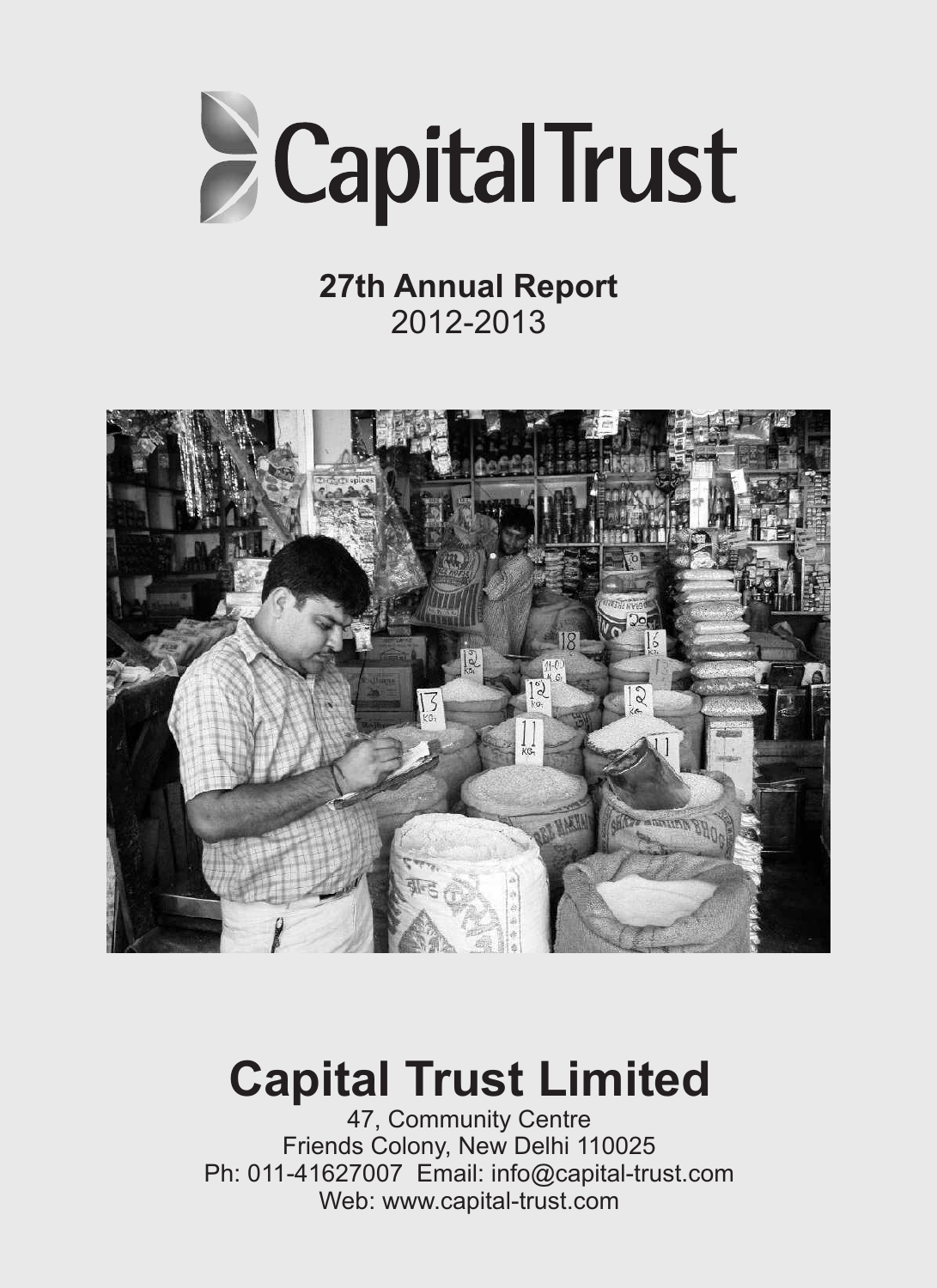## **BOARD OF DIRECTORS**

Mr. S. Mahanti (Chairman) Mr. Yogen Khosla (Managing Director) Cdr. K. L. Khullar (Retd.) (Director) Mr. Vijay Kumar (Additional Director)

## **COMPANY SECRETARY**

Ms. Tanya Sethi

## **Auditors**

M/s VSH & Associates Chartered Accountants E-346, Nirman Vihar Vikas Marg, Delhi-110092

## **BANKERS**

HDFC BANK VIJAYA BANK STATE BANK OF INDIA PUNJAB NATIONAL BANK CORPORATION BANK

## **LISTING ON STOCK EXCHANGE**

The Bombay Stock Exchange Limited 25th Floor, P. J. Towers Dalal Street, Mumbai-400001

## **LENDERS**

Vijaya Bank Ananya Finance for inclusive Growth (P) Ltd. MAS Financial Services Ltd. Mount Nathan Advisors Pvt. Ltd.

## **REGISTRARS & SHARE TRANSFER AGENTS**

MAS Services Ltd. T-34, 2nd Floor, Okhla Industrial Area Phase II, New Delhi-110020 Tel.: 011-26387281/2/3 Fax : 011-26387384 E-mail : info@masserv.com

## **Audit Committee**

Mr. S. Mahanti (Chairman) Mr. Yogen Khosla (Member) Cdr. K. L. Khullar (Retd.) (Member) Mr. Vijay Kumar (Member) Ms. Tanya Sethi (Secretary)

## **Remuneration Committee**

Mr. S. Mahanti (Chairman) Cdr. K. L. Khullar (Retd.) (Member) Mr. Vijay Kumar (Member)

## **Shareholder / Invester Grievances Committee**

Cdr. K. L. Khullar (Retd.) (Chairman) Mr. Yogen Khosla (Member) Mr. S. Mahanti (Member)

## **Registered & Corporate Office:**

47, Community Centre, Friends Colony, New Delhi - 110025

## **CONTENTS**

| <b>Name</b>                                  | Pg. No. |
|----------------------------------------------|---------|
| <b>Notice</b>                                | 1       |
| Directors' Report                            | $2 - 3$ |
| <b>Management Discussion Analysis Report</b> | 3       |
| <b>Report on Corporate Governance</b>        | 3-8     |
| Auditors' Report                             | 8       |
| Annexure to Auditor's Report                 | 9       |
| <b>Balance Sheet</b>                         | 10      |
| Statement of Profit & Loss                   | 11      |
| <b>Cash Flow Statement</b>                   | 12      |
| Accounting Policies & Notes on Account       | 13-21   |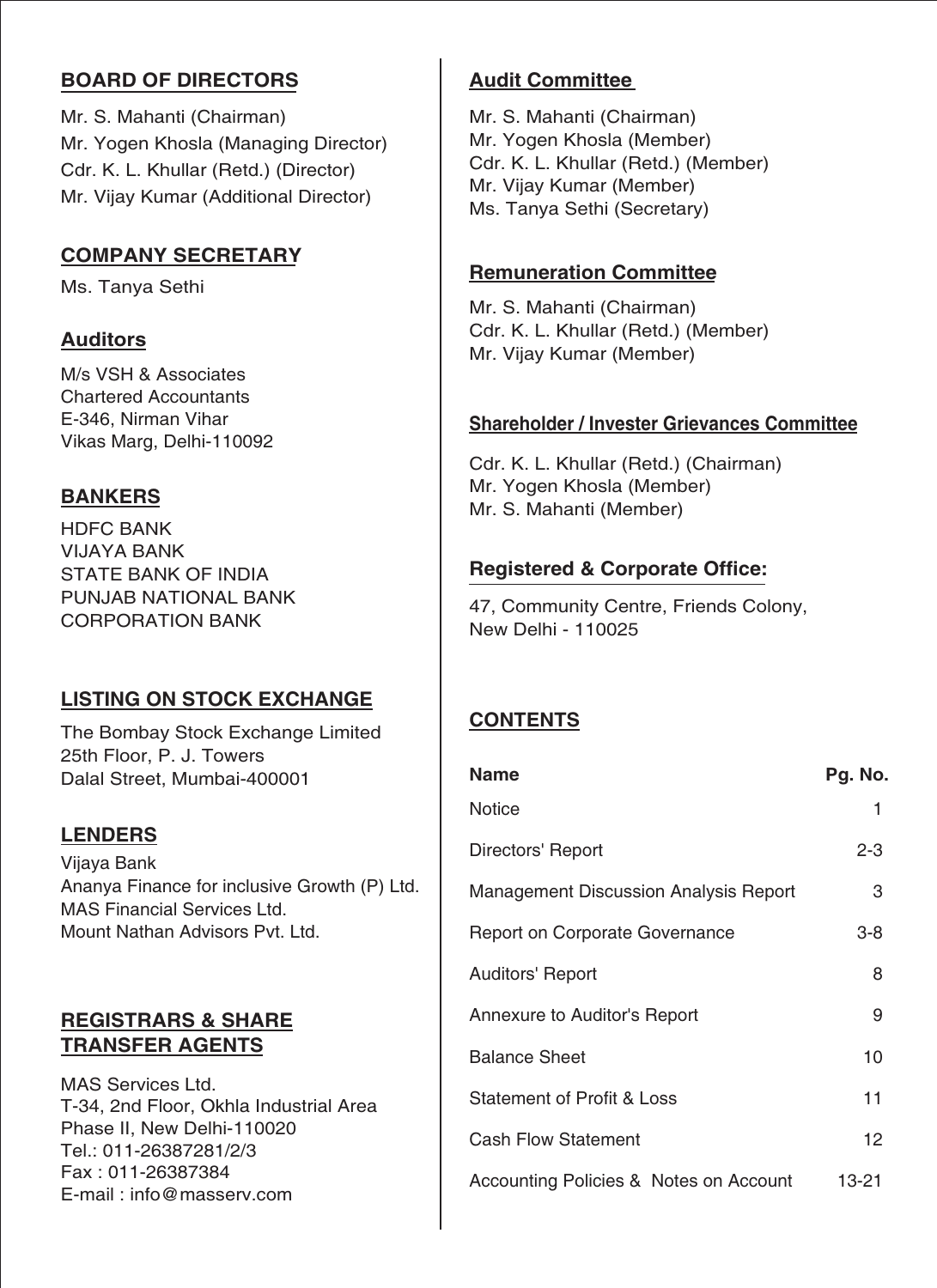

#### **NOTICE**

**NOTICE** is hereby given that the **27thAnnual General Meeting** of the Members of **Capital Trust Limited** will be held on **Monday, the 23rd day of September, 2013** at **9:00A.M.** at MCD Community Centre, Gautam Puri, Badarpur, New Delhi-110044 to transact the following businesses:

#### **ORDINARY BUSINESS**

#### **Item No. 1 Adoption of Accounts**

To receive, consider, approve and adopt the audited **Balance Sheet** as at **31st March 2013,** the Statement of Profit & Loss for the year ended on that date together with Reports of the Directors and the Auditors thereon.

#### **Item No. 2 Re-appointment of Mr. S.Mahanti**

To re-appoint Mr. S. Mahanti, who retires by rotation and, being eligible, offers himself for re-appointment.

#### **Item No. 3 Appointment of Statutory Auditor**

To appoint **M/s. VHS & Associates,** Chartered Accountants, as Statutory Auditors of the Company, to hold office from the conclusion of this Annual General Meeting until the conclusion of the next Annual General Meeting and to authorize the Board of Directors to fix their remuneration.

#### **SPECIAL BUSINESS**

#### **Item No. 4 Regularisation of Mr. Vijay Kumar as Director**

To consider and if thought fit to pass, with or without modification(s), the following resolution as an Ordinary Resolution:

**"RESOLVED THAT** pursuant to the provisions of Section 257 and other applicable provisions(including any modification or re-enactment thereof), if any, of the Companies Act, 1956, Mr. Vijay Kumar, who was appointed as an Additional Director with effect from 25 March, 2013by the Board of Directors of the Company in the meeting held on 9th March, 2013,whose term expires at the ensuing Annual General Meeting of the company and in respect of whom Company has received notice in writing proposing his candidature for the office of Director, be and is hereby appointed as a Director of the Company whose period of office shall be liable to retire by rotation."

#### **Item No. 5 Approval for re-appointment of Managing Director**

To consider and if thought fit to pass, with or without modification(s), the following resolution as an Ordinary Resolution:-

**"RESOLVED THAT** pursuant to the provisions of Sections 198, 269, 309, and 316 read with Schedule XIII and other applicable provisions, if any, of the Companies Act 1956, (including any statutory modifications or re-enactment(s) thereof, for the time being in force) the consent of the shareholders of the company be and is hereby accorded for the reappointment of Mr. YogenKhosla, Managing Director of the Company for a period of Five years commencing from April 1, 2013. The payment of remuneration for the aforesaid period will be on the terms and conditions as approved by the Remuneration Committee in its meeting subject to the passing of special resolution by shareholders in general meeting;

#### **Item No. 6 Increase in Authorised Preference Share capital**

To consider and if thought fit to pass, with or without modification(s), the following resolution as an Ordinary Resolution:-

**"RESOLVED THAT** pursuant to the provisions of section 16, 31 and 94 and other applicable provisions, if any, of the Companies Act, 1956, the Authorised Capital of the Company be and is hereby increased from 15,00,00,000/- (Rupees fifteen crores only) to 18,00,00,000/- (Rupees Eighteen crore only) by creation of 30,00,000 preference shares of 10/- each of the Company.

#### **Item No. 7 Approval for issue of Preference Shares on Preferential basis**

To consider and if thought fit to pass, with or without modification(s), the following resolution as a Special Resolution:-

**"RESOLVED that** pursuant to the provisions of Section 81(1A) and other provisions, if any, of the Companies Act, 1956 or any statutory modification(s) or re-enactment(s) thereof, consent of members is hereby accorded, to create, issue, offer and allot 30,00,000, 18% Preference Shares of Rs. 10 each aggregating to Rs. 3 (three) Crores to Indo Crediop Private Limited on Preferential basis.

> By Order of the Board for **CAPITAL TRUST LIMITED**

> > **Sd/-**

Place : New Delhi Date : 8th May 2013

**TANYA SETHI** COMPANY SECRETARY

#### **NOTES**

- (i) A MEMBER ENTITLED TO ATTEND AND VOTE AT THE MEETING IS ENTITLED TO APPOINT A PROXY TO ATTEND AND VOTE INSTEAD OF HIMSELF AND THE PROXY NEED NOT BE A MEMBER OF THE COMPANY. PROXIES IN ORDER TO BE EFFECTIVE MUST BE RECEIVED BY THE COMPANY NOT LESS THAN 48 HOURS BEFORE THE SCHEDULED TIME OF THE MEETING. A BLANK PROXY FORM IS ENCLOSED.
- (ii) Corporate Members intending to send their respective authorized representatives are requested to send a duly certified copy of the Board/Governing Body resolution authorizing such representatives to attend and vote at the Annual General Meeting.
- (iii) All documents referred to in the Notice and accompanying Explanatory Statement are open for inspection at the Registered Office of the Company on all working days, except Sunday and other holidays, between 11.00 A.M. and 1.00 P.M. up to the date of the Annual General Meeting.
- (iv) The Register of Members and Share Transfer Books will remain closed from **15th September 2013 to 22nd September 2013** (both days inclusive).
- (v) Members holding shares in electronic form may please note that: (a) the dividend, when declared, will be credited to their respective Bank Accounts as furnished to the respective Depository Participants, through Electronic Clearing Service (ECS), where this facility is available; (b) in other cases, Bank details as furnished to the respective Depository Participants will be printed on the Dividend Warrants as per the applicable regulations. The Company shall not entertain any direct request from such Members for deletion of / change of such Bank details. Further, it may be noted that instructions, if any, already given by the Members in respect of shares held in physical form will not be automatically applicable to the dividend paid on their holdings in electronic form.
- (vi) **Starting from the year 2011, the Ministry of Corporate Affairs has taken a "Green initiative in the Corporate Governance" by allowing paperless compliances by the Companies and has issued circulars stating that service of notice/ documents including Annual Report can be sent by e-mail to its members. To support this green initiative of the Government in full measure, the Company, posted a communication to all the shareholders on the Company's website www.capital-trust.com,that various notices/documents meant for them shall be sent electronically on their e-mail addresses as obtained from Depositories/other sources, unless specifically requested to be sent in physical form.**

**The members who have not registered/ updated their e-mail addresses so far, are requested to register/ update their e-mail addresses, in respect of electronic holdings with the Depository through their concerned Depository Participant. Members who hold their shares in physical form and who are desirous of receiving the communications/ documents in electronic form are requested to promptly register their e-mail addresses with the Company.**

- (vii) Members who are holding shares in physical form are requested to notify the change in their respective addresses or Bank details to the Company and always quote their Folio Numbers in all correspondence with the Company. In respect of holding in electronic form, Members are requested to notify any change in addresses or Bank details to their respective Depository Participants.
- (viii) Members who are still holding shares in physical form are advised to dematerialize their shareholding to avail of the benefits of dematerialization which include easy liquidity since trading is permitted only in dematerialized form, electronic transfer, savings in stamp duty, prevention of forgery, etc.
- Pursuant to Section 205A read with Section 205C of the Companies Act, 1956, the dividend amounts which remain unpaid/ unclaimed for a period of seven years, are required to be transferred to the Investor Education and Protection Fund (IEPF) of the Central Government. After such transfer no claim of the members whatsoever shall subsist on the said amount.
- (x) **Members or their respective proxies are requested to:**
	- **(a) bring copies of Annual Report sent to the Members as copies of Annual Report shall not be distributed at the Annual General Meeting;**
	- **(b) note that no gifts/coupons shall be distributed at the Annual General Meeting; and**
	- **(c) quote their Folio/Client ID & DP ID No. in all correspondence.**
- (xi) Any query relating to Accounts or any other items of business set out in the Agenda of the Meeting must be sent to the Company's **Registered Office** at 47 C, Community Centre, New Friends Colony, New Delhi-110025 so as to reach **at least seven days before the date of the Meeting** so as to enable the management to keep the information ready. The envelope may please be superscribed **"AGM QUERIES – Attn.: Ms. Tanya Sethi, Company Secretary".**

#### **EXPLANATORY STATEMENT RELATING TO THE SPECIAL BUSINESS PURSUANT TO SECTION 173(2) OF THE COMPANIES ACT, 1956.**

#### **Item No. 4**

In accordance with Article 133 of the Articles of Association of the Company, the Board may appoint Additional Director who will hold office up to date of the next Annual General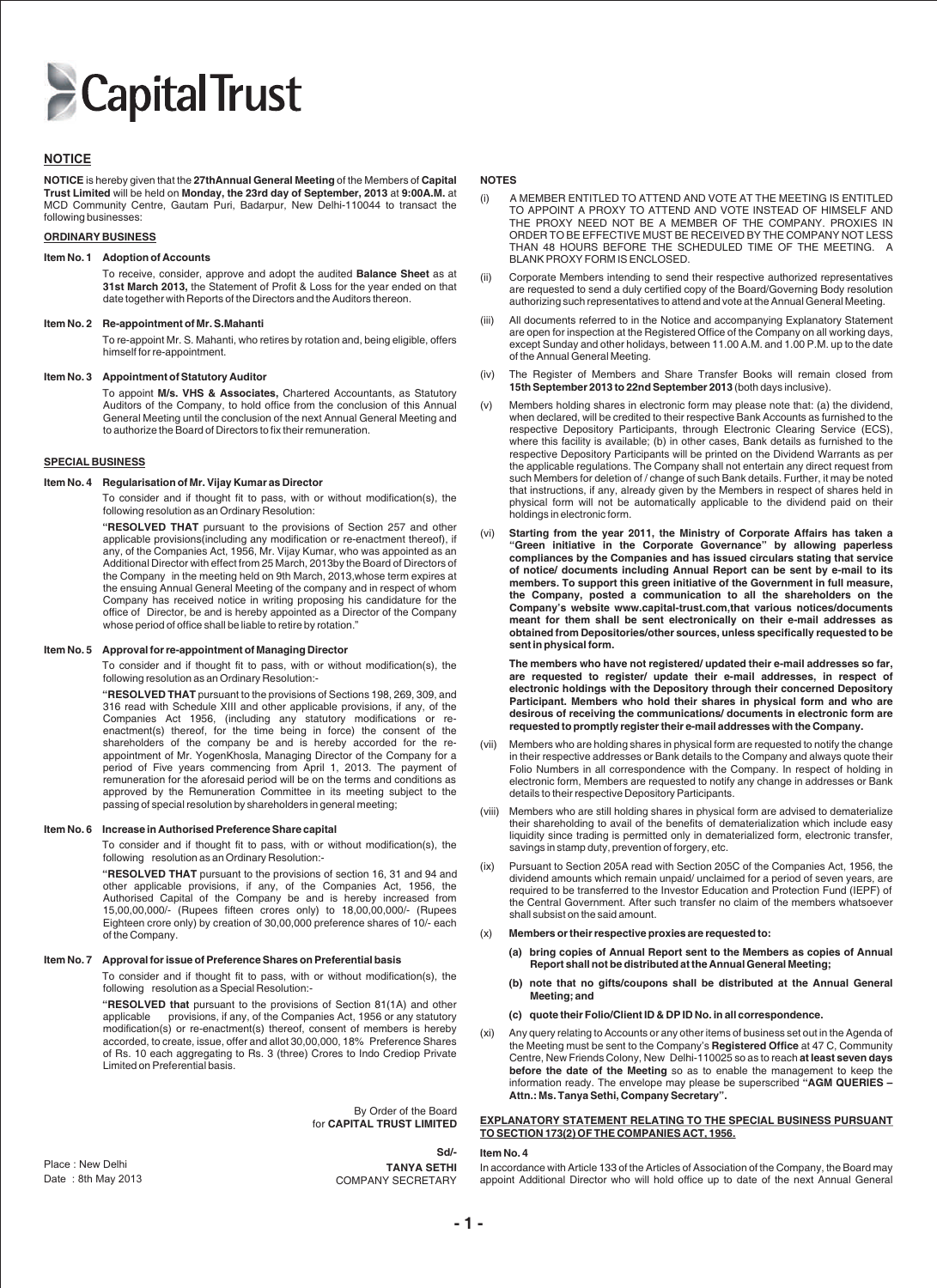

Meeting. Accordingly, the Board has appointed Mr. Vijay Kumar as an Additional Director to hold office till the conclusion of the ensuing Annual General Meeting. Notice in writing proposing his appointment as a Director has been received by the company, in accordance with the provisions of Section 257 of the Companies Act, 1956.The Board recommends this resolution for your approval.

None of the directors except Mr. Vijay Kumar is interested in the said resolution.

#### **Item No. 5**

Mr. Yogen Khosla joined the Board of Director on 1st of April 2003. He was appointed as Managing Director of the Company for the period of five years and eligible for re-appointment. The term of his office expired on 31st March 2008 and he was re-appointed for the further period of five years. On 31st March 2013 his term of office had expired. The Board in meeting held on 9th March,2013 has accorded its consent for re-appointment of Mr. Yogen Khosla as Managing Director of the company for a period of 5 years commencing from 1st April, 2013.

The Board recommends this resolution for your approval.

#### **Item No. 6**

In order to expand the preference capital base the company wants to issue Authorised Preference Capital in terms of section 94 of the Companies Act, 1956.

The Board recommends this for your approval.

#### **Item No. 7**

In terms of the provisions of section 81(1A) of the Companies Act, 1956 for making of a preferential offer a special resolution has to be passed.

The Company proposes to increase its capital base by way of private placement of shares to IndoCrediop Private Limited .In view of the requirements of section 81(1A) of the Companies Act, 1956 and the above said rules made there under, the Company has to seek approval of members at the general meeting by way of special resolution which will be valid for a period of 12 months from the date of passing thereof.

#### **DIRECTORS' REPORT**

#### **TO THE MEMBERS OF CAPITAL TRUST LIMITED**

Your Directors have pleasure in presenting the 27th Annual Report on the business and operations of the company together with the Audited Statement of Accounts for the year ended 31st March 2013.

#### *FINANCIAL RESULTS*

The financial results of the Company during the year 2012-13 under review are summarized as under:

|                                                 |                               | (RS. III LAKIIS)              |
|-------------------------------------------------|-------------------------------|-------------------------------|
| <b>Particulars</b>                              | <b>Year Ended</b><br>31.03.13 | <b>Year Ended</b><br>31.03.12 |
| Gross Income from operation                     | 899.39                        | 547.25                        |
| Other Income                                    | 9.36                          | 29.68                         |
| <b>EBIDTA</b>                                   | 486.50                        | 189.41                        |
| Less:                                           |                               |                               |
| Interest                                        | 325.31                        | 160.72                        |
| Depreciation                                    | 6.77                          | 6.60                          |
| Profit Before Tax                               | 154.42                        | 22.09                         |
| Profit/(Loss) after tax                         | 154.42                        | 17.88                         |
| Available for appropriation                     | 154.42                        | 17.88                         |
| Appropriation to Reserve fund                   | 30.88                         | 3.58                          |
| <b>Surplus/deficit carried to Balance Sheet</b> | 1.49                          | (122.04)                      |

The Company's Gross Income for the year ended 31st March 2013 is Rs. 908.75 Lacs before EBIDTA.

#### **DIVIDEND**

The Directors express their inability to declare any dividend for the Financial Year 2012-13.

#### **PUBLIC DEPOSITS**

The Company has not accepted any public deposits and, therefore, no amount on account of principal or interest on public deposits was outstanding on the date of the Balance Sheet.

#### **RESERVES AND SURPLUS**

The Balance in Reserves and Surplus stands at Rs. 30.88 Lacsas on 31.03.2013 after the appropriations mentioned above.

#### **PERFORMANCE REVIEW**

During the Year under review the company has generatedprofit after tax of Rs. 154.42lacs, an increase in profits as compared to last year where the profit was Rs.17.88.

#### **OPERATIONS AND BUSINESS PERFORMANCE**

Kindly refer to Management Discussion & Analysis covered under Corporate Governance which forms part of this Report.

#### **STATEMENT PURSUANT TO LISTING AGREEMENT**

The Securities of the Company are listed at Bombay Stock Exchanges and the Company has paid Annual Listing Fees for the financial year 2013-2014 to the Stock Exchange.

#### **DIRECTORS**

Mr. S. Mahanthi retire by rotation in the ensuing Annual General Meeting and being eligible, offer himself for re-election . The company has received a notice under section 257 of the companies Act, 1956 proposing appointment of Mr. S. Mahanthi as Director of the company. The Board recommends his appointment as Director.

Mr. Vijay Kumar, who had been appointed on 25th March 2013 as Additional Director, pursuant to Section 260 of the Companies Act, 1956, to hold office upto the date of Annual General Meeting for the Year 2012-13 shall be regularized as a Director subject to approval of shareholders. The Board recommends his appointment as Director.

A brief profile of Mr. Yogen Khosla, Mr. S. Mahanti, and Cdr. K. L. Khullar, and Mr. Vijay Kumar is provided elsewhere in this Annual Report.

#### **DIRECTORS' RESPONSIBILITY STATEMENT AS PER SECTION 217 (2AA) OF THE COMPANIES ACT, 1956.**

Pursuant to the provisions of Section 217(2AA) of the Companies Act, 1956 with respect to Directors' Responsibility Statement, it is hereby confirmed,

- (i) That in the preparation of the accounts for the financial year ended 31st March 2013, the applicable accounting standards have been followed along with proper explanation relating to material departures;
- (ii) That the Directors have selected such accounting policies and applied them consistently and made judgments and estimates, that are reasonable and prudent so as to give a true and fair view of the state of affairs of the Company at the end of the financial year and of the profit or loss of the Company for the year under review;
- (iii) That the Directors have taken proper and sufficient care for the maintenance of adequate accounting records in accordance with the provisions of the Companies Act, 1956 for safeguarding the assets of the Company and for preventing and detecting fraud and other irregularities; and
- (iv) That the Directors have prepared the accounts for the financial year ended 31st March 2013 on a going concern basis.

The above statements have been noted by the Audit Committee at its meeting held on 8th May 2013.

#### **AUDITORS**

*(Rs. In Lakhs)*

M/S. VSH & Associates, Chartered Accountants,New Delhi, who are statutory auditor of the company retires at the ensuing Annual General Meeting and are eligible for reappointment.

#### **AUDITORS REPORT**

The observations of Auditors in their report read with the relevant notes to accounts are self-explanatory and do not require further explanation.

#### **EMPLOYEE PARTICULARS**

The Statement of employees required under Section 217(2A) of the Companies Act, 1956 read with the Companies (Particulars of Employees) Rules, 1975 is not annexed, as there is no employee drawing salary exceeding the present limits as provided under the Act.

#### **CORPORATE GOVERNANCE UNDER CLAUSE 49 OF THE LISTING AGREEMENT**

It has always been a policy of Capital Trust Limited to adopt Fair and Best Corporate Governance Practices. The Company complies with all the provisions of revised clause 49 of the Listing Agreement.

The Compliance Report on Corporate Governance forms part of this Annual Report. The Auditors certificate on the compliance of Corporate Governance Code embodied in Clause 49 of the Listing Agreement is provided in this Report and form part of this Report

#### **CONSERVATION OF ENERGY, TECHNOLOGY ABSORPTION, FOREIGN EXCHANGE EARNINGS AND OUTGO**

The statement containing the necessary information as required under Section 217 (1)(e) of the Companies Act, 1956 read with Companies (Disclosure of Particulars in Report of Board of Directors) Rules 1988, relating to conservation of energy, technology absorption is not given as the Company is not engaged in any manufacturing activities.

The details of foreign exchange earnings and outgo is annexed hereto and forms an integral part of this report.

#### **ACKNOWLEDGMENTS**

Your Directors wish to place on record their appreciation of the dedication and commitment of your Company's employees during the year. Their unstinted support has been and continues to be an integral to your Company's ongoing growth.

Your Directors wish to thank and deeply acknowledge the co-operation, assistance and support extended by the Company's Bankers, Govt. agencies, customers and business associates for their continued co-operation and guidance and look forward to their continued support in future

#### **FOR AND ON BEHALF OF THE BOARD OF CAPITAL TRUST LIMITED**

**Sd/-**

| Sd         | Sd/-                     |
|------------|--------------------------|
| S. Mahanti | Yogen Khosla             |
| Director   | <b>Managing Director</b> |

Place : New Delhi Date : 8th May 2013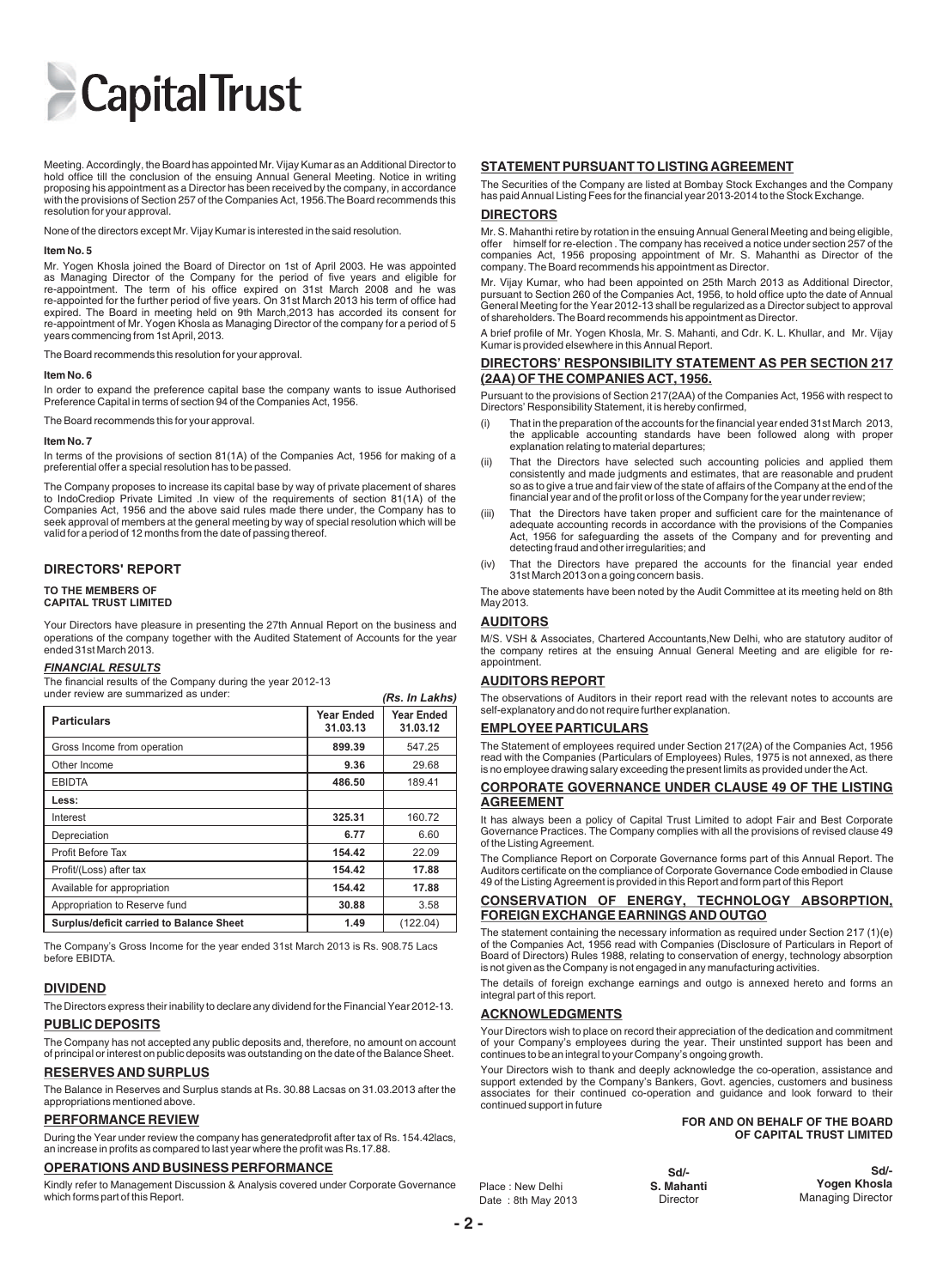# CapitalTrust

#### **ANNEXURE TO THE DIRECTORS' REPORT**

Under The Companies (Disclosure of particulars in the report of the Board of Directors) Rules 1988

| A. Conservation of Energy           | Not applicable                          |  |
|-------------------------------------|-----------------------------------------|--|
| <b>B. Technology Absorption</b>     | Not applicable                          |  |
| C. Foreign Exchange Earning & Outgo | Earnings: NIL<br>Outgo : Rs. 1,68,346/- |  |

#### **MANAGEMENT DISCUSSION AND ANALYSIS REPORT**

**1. Industry Structure and Development :** Indian economy is going through a period of rapid `financial liberalisation'. Today, the intermediation' is being conducted by a wide range of<br>financial institutions through a plethora of customer friendly financial products. The segment<br>consisting of NBFCs have made grea and nonretail markets. They are being recognized as complementary to the banking sector due to their customer-oriented services, simplified procedures, flexibility and timeliness in meeting the credit needs of specified sectors.

Capital Trust Limited, headquartered in Delhi, is one of leading Non-Banking Financial<br>company having diversified interests in the financial services sector. CAPITAL TRUST<br>LIMITED today has emerged as a strong & reliable p financial services.

Over the years, Capital Trust Limited has built a strong presence in the market through its cumulative experience, strong distribution network as well as sound systems and processes.<br>The company's long-term aspiration is to play a significant role in meeting the financial<br>requirements of retail customers as well

2. Opportunities and Threats: The NBFC sector continues to face competitive pressure from<br>the banking sector and financial institutions, due to their increased penetration in the<br>consumer financing market, with comparative

CAPITAL TRUST LIMITED's strong financial position and adoption of prudent business strategies have enabled it to consistently post satisfactory performance among its customers despite these difficult conditions.

- **3. Segment-wise Performance:** The Company is engaged in Small and Medium Enterprise (SME) Loans. Details of performance have been provided in this report.
- **4. Outlook:** The Company's outlook for the year ending 2014 is to consolidate the business and make operations more efficient thereby increasing profitability.

The Company is currently engaged in NBFC activities and intends to continue focusing on NBFC activities. At the same time the company has plans to expand its business in the current line of Small Enterprise Loan.

In the upcoming years, Capital Trust Limited will strive to be one of the top financial services businesses in India focused on delivering superior customer experience through class leading services.

- **5.** Risks and Concerns: The Company operates in the finance industry which is exposed to industry related risks. However, the company does operate in a conservative environment and has prudent business practices. Over the designed to provide the right balance between business growth and portfolio quality.
- **6. Internal Control Systems and their adequacy:** As NBFCs grow and operate as regulated financial intermediaries, internal control becomes essential to long term institutional viability.<br>Internal Control measures and systems are established to ensure the correctness of the<br>transactions and safe guarding of th authenticity of accurate field reporting, timely incorporation of such reports into the<br>centralized software, compliance with prevailing laws amongst others.The control systems<br>set on place are checked and further suppleme which provided for planned expenditure and information on disposal and acquisition of assets.

Internal Audit: The Company has a well-oiled Audit Department headed by an experienced<br>Internal Auditor reporting directly Capital Trust Limited to the management. The role of the<br>audit department is to enhance operational module.

- 7. Human Resources: The Company enjoyed excellent relationship between all members of the staff during the year. The company also initiated numerous training and development programs for various levels of staff. Your Compa is a critical input to ensure that employees at all levels are fully equipped to deliver a wide<br>variety of products and services to the customer of the company. Company's HR<br>Department strives to manage the compa prevailing best business practices and maintaining high employee morale in an effective manner.
- **8. Information and Technology:** Your Company has an experienced team for the development and management of the company's proprietary management information<br>system. Their objective is to use the highly efficient operations, technologies and processes<br>of modern financial institutions to act as a stro financial operations. The software package is developed in Java J2EE environment with the<br>backend of SQL Server. The package is robust enough to handle expanding business<br>volumes and future technology innovati deployment and off-site accessibility. Distinct advantages of the customized MIS include<br>scalability, flexibility, and the ability to add and otherwise modify its features. The system<br>also manages data more efficiently and central server. All branches get their reports on a daily basis. Daily flow of information and<br>reports also allow greater communication between branches and Head Office. A distinct<br>feature of the system is the online chat platform.

### **REPORT ON CORPORATE GOVERNANCE**

#### **I. COMPANY'S PHILOSOPHY ON CODE OF CORPORATE GOVERNANCE**

The Company's philosophy on Corporate Governance is focussed at:

- Enhancing shareholder value through assisting the management to run the business on healthy and sound principles.
- Ethical, transparent and professional decision making.
- Conducting business in accordance with applicable laws, rules and regulations and following the highest standards of business ethics.
- In addition, adherence to the highest standards of integrity, fair practice and ethical behaviour.

#### **II. BOARD OF DIRECTORS**

**1. Board's of Directors**

#### **A. Board Strength and Representation**

As of 31st March 2013 the Board of Directors consisted of four members. The composition and the category of Directors on the Board of the Company as at 31st March 2013 were as under:

| Category                             | <b>Particulars of the Directors</b>                              |
|--------------------------------------|------------------------------------------------------------------|
| Non-executive & Independent Director | Mr. S. Mahanti, Chairman<br>Mr. K. L. Khullar<br>Mr. Vijay Kumar |
| Executive Directors & Promoter       | Mr. Yogen Khosla                                                 |

#### *Notes:*

- a. None of the directors is related to any other director
- b. None of the directors has any business relationship with the Company
- c. None of the directors received any loans or advances from the Company during the year.

Note : None of the Directors on the Company's Board is a member on more than 10 Committees and Chairman of more than 5 Committees across all the Companies in which he is a Director. All the Directors have made necessary disclosures regarding committee positions occupied by them in other Companies.

d. Ms. Tanya Sethi has been appointed as Company Secretary and Compliance Officer of the Company in terms of provisions of Companies Act 1956 by the Board of Director at their meeting held on 9th March 2013 in place of Ms Leena Sharma who resigned w.e.f 1stApril, 2013.

#### **B. Conduct of Board Proceedings**

The day-to-day business is conducted by the executives of the Company under the direction of the Chairman and the supervision of the Board. The Board holds periodic meetings to review and discuss the performance of the Company, its future plans, strategies and other pertinent issued relating to the Company. The Board performs the following specific functions in addition to the overseeing performance of the Business and Management.

- review, monitor and approve financial and business strategies and corporate actions;
- assess critical risks facing the Company review options for their mitigation;
- provide counsel on the selection, evaluation, development and compensation of senior management;
- ensure that processes are in place for maintaining the integrity of
	- a. the Company
	- b. the financial statements;
	- c. compliance with laws;
	- d. relationships with customers, suppliers and other stakeholders;
- delegation of appropriate authority to the senior executives of the Company for effective management of its operations.

The agenda and the notes of agenda are circulated to the Directors in advance in the defined Agenda format. All the information as required under clause 49 of the listing agreement, as is required from time to time, is circulated to the Board for its consideration.

Standards issued by ICSI: The Company is in substantial compliance with the Secretarial Standards governing Board Meetings as also General Meetings as set out in Secretarial Standards 1 and 2 issued by the Institute of Company Secretaries of India. The Board of Directors of the Company has taken necessary steps to ensure compliance with these standards.

The Board periodically reviews compliance reports of all laws applicable to the Company and takes steps to rectify non-compliances, if any.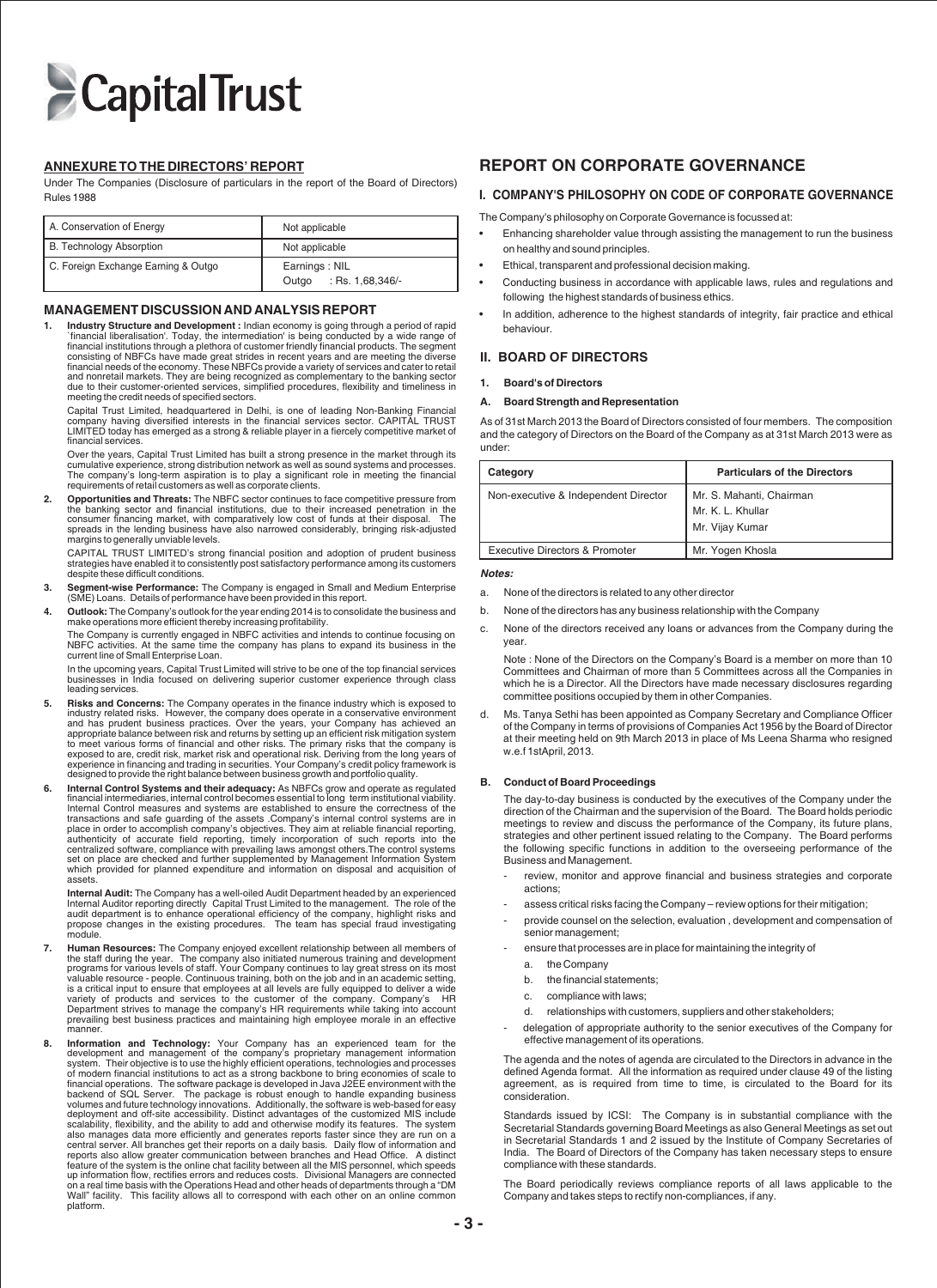

During the year under review Seven Board Meetings were held on 17.05.2012, 30.05.2012, 30.07.2012, 06.09.2012,12.11.2012,14.02.2013 and 09.03.2013. There has not been a time gap in excess of four months between any two meetings of the Board of Directors.

**The requisite information as enumerated in Annexure I to Clause 49 of the Listing Agreement is made available to the Board of Directors for discussion and consideration at Board Meetings. The Composition of the Board, attendance at Board Meetings (BM) held during the financial year under review and at last Annual General Meeting (AGM) and number of directorships and Memberships/ Chairmanships in other Public Companies are given below:**

| Name of the<br><b>Director</b>           | Category                                           | Share-<br>holdings |                | FY 2012-13<br>Attendance at | No. of Other<br>Director- | Committee<br><b>Positions</b> |                |
|------------------------------------------|----------------------------------------------------|--------------------|----------------|-----------------------------|---------------------------|-------------------------------|----------------|
| (Designation)                            |                                                    |                    | ВM             | Last AGM                    | ships<br>Held *           | Member                        | Chairman       |
| Mr. Yogen Khosla<br>(Managing Director)  | Promoter &<br>Managing<br><b>Director</b>          | 1244865            | $\overline{7}$ | Yes                         |                           | 2                             | Nil            |
| Mr. S. Mahanti<br>(Director)             | Independent<br>Non<br>Executive<br>Director        | Nil                | $\overline{7}$ | Yes                         | Nil                       | 1                             | $\overline{2}$ |
| Cdr. K. L. Khullar<br>(Director)         | Independent<br><b>Non</b><br>Executive<br>Director | Nil                | 4              | Yes                         | Nil                       | 2                             |                |
| Mr. Vijay Kumar<br>(Additional Director) | Independent<br>Non<br>Executive<br>Director        | Nil                | $NA**$         | $NA**$                      | Nil                       | 1                             | Nil            |

Excludes directorships held in Private Companies and Companies incorporated under Section 25 of the Companies Act, 1956.

Appointed w.e.f. 25.03.2013

#### **Details of Directors Mr. Yogen Khosla, Managing Director**

#### Age: 50 years

Mr. Khosla is a finance veteran with over 20 years of experience. He holds a Bachelor's degree in Commerce and has studied at the Ealing College in London. He is also a member of the Financial Accountants in UK. He was a member on the Board of Directors of Kinetic Capital Finance and spearheaded their retail finance operations in North India. He was also Board member of DBS Capital Trust Securities India P Limited (A joint venture between Capital Trust and Development Bank of Singapore) from 1996 to 2002. Since 2003, he has been working as the Managing Director of Capital Trust Limited. He forayed the company successfully into the rural financing space. Mr. Yogen Khosla joined the Board of Director on 1st of April 2003. He was appointed as Managing Director of the Company for the period of five year and eligible for re-appointed. The term of period expired on 31st March 2013 and he was re-appointed for the further period of five years.

#### **Mr. S Mahanti, Director**

Age : 73 Yrs

Experience : 30 years of experience in Banking including 6 years in Hong Kong with Indian Overseas Bank and later served as Managing Director, Prime East Ltd, a Bangalore based listed NBFC Company engaged in the Business of retail finance. He was also Managing Director Kinetic Capital Finance Ltd (a joint venture between Kinetic Engineering and Capital Trust Ltd) to finance Kinetic Honda products in North India. His overall work experience includes Banking and Finance and has been associated with Capital Trust Limited since 1990.

#### **Commander K.L.Khullar (Retd.), Director**

Age : 74 Yrs

Experience : A distinguished officer retired from the Indian Navy. Served as senior management positions, including General Administration, Officer commanding of a Naval Unit at Port Blair.

#### **Mr. Vijay Kumar, Additional Director**

Age : 52

Experience : Mr. Vijay Kumar Dhawan is a retired colonel from army. He has held various important appointments in the Army including GSO 1 (Ops) of Northern Command and Secretary to Principal Personnel Officers Committee, dealing with all personnel issues of tri services nature. After an illustrous career in the Army, Col Vijay Dhawan took a pre mature retirement in 2008 and joined the corporate looking after Training and Development in HCL Infosystems Ltd. The exposure in HCL has given him a deep insight into the functioning of the corporate world. He joined the Board in 2013. He is also a Principal Consultant with Franklin Covey South Asia.

#### **Specific contribution made by each of the directors for the organization.**

#### **Mr. Yogen Khosla**

He is the Managing Director of the Company and looks after day to day affair.

#### **Mr. S Mahanti**

He is actively involved in an NGO helping teaching of street children of Delhi and looks after quarterly performance of the Company

#### **Cdr K.L.Khullar**

He is provides administrative guidance to the organization

#### **Mr. Vijay Kumar**

He acts as a principal consultant in the Company.

#### **III. BOARD COMMITTEES**

**Presently the Board has following four committees**

- **a. Audit Committee**
- **b. Remuneration Committee**
- **c. Shareholder Grievance Committee**
- **d. Share Transfer Commitee**

#### **Audit Committee**

The Audit Committee comprises of Mr. Surrender Mahanti, Mr. K. L. Khullar and Mr. Yogen Khosla. The Audit Committee is chaired by Mr. Surrender Mahanti who has a wide experience in the field of economics, finance and taxation. All the other members of the Committee are financially literate within the meaning of clause II(A) Explanation 1 of Clause 49 of the listing agreement.

The Audit Committee advises the management on the areas where internal audit can be improved. The minutes of the meetings of the Audit Committee are placed before the Board of Directors. The terms of reference of the Audit Committee in accordance with all the items listed in clause 49(II)(D) and (E) of the listing agreement are as follows:

- Overseeing the Company's financial reporting process and the disclosure of its financial information to ensure that the financial information is correct, sufficient and credible.
- Recommending the appointment, re-appointment and replacement/removal of statutory auditor and fixation of audit fee
- iii. Approve payment for any other services by statutory auditors.
- iv. Reviewing with management the Annual financial statements before submission to the Board focusing primarily on:
	- a. matters required to be included in the Director's Responsibility Statement included in the report of the Board of Directors;
	- b. any changes, in accounting policies and practices;
	- c. major accounting entries based on exercise of judgment by management;
	- d. significant adjustments arising out of audit;
	- e. compliance with listing and other legal requirements concerning financial statements;
	- f. disclosure of any related party transactions;
	- g. qualifications in the draft audit report
- v. Reviewing with the management, the quarterly financial statements before submission to the Board for approval.
- vi. Reviewing with the management, the statement of uses/application of funds raised through an issue (public issue, rights issue, preferential issue, etc.) the statement of funds utilized for purposes other than those stated in the offer document/prospectus/notice and the report submitted by the monitoring agency, monitoring the utilization of proceeds of a public or rights issue, and making appropriate recommendations to the Board to take up steps in this matter.
- vii. Reviewing with the management, statutory and internal auditors, the adequacy of internal control systems.
- viii. Reviewing the adequacy of internal audit function, including the structure of the internal audit department, staffing and seniority of the official heading the department, reporting structure coverage and frequencyof internal audit.
- ix. Discussion with internal auditors on any significant findings and follow up thereon.
- x. Reviewing the findings of any internal investigations by the internal auditors into matters where there is suspected fraud or irregularity or a failure of internal control systems of a material nature and reporting the matter to the Board.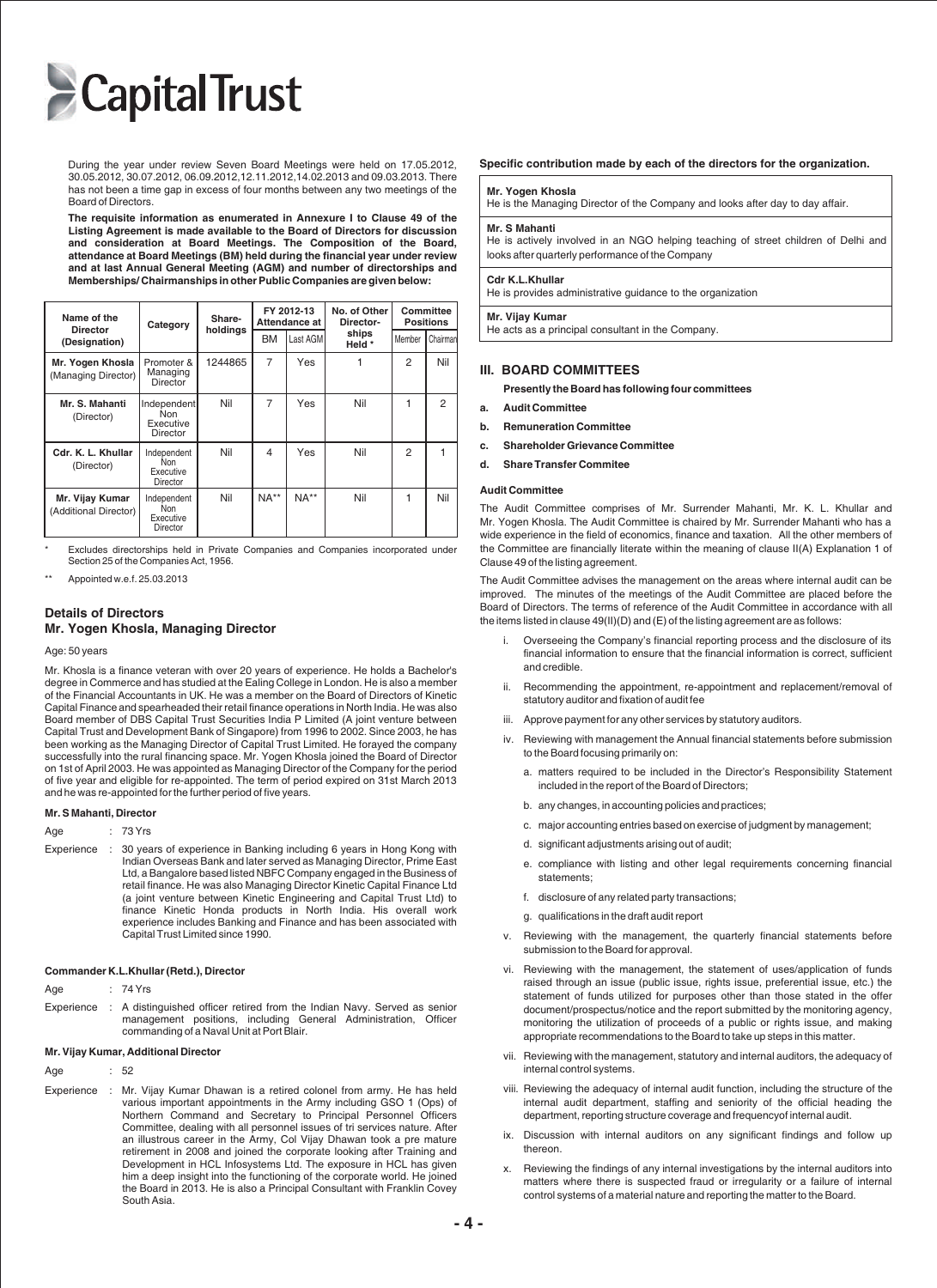

- xi. Discussion with statutory auditors before the audit commences about nature and scope of audit as well as post-audit discussions to ascertain any area of concern.
- xii. To look into the reasons for substantial defaults in the payment to the depositors, debenture holders, shareholders (incase of non-payment of declared dividends) and creditors.
- xiii. To review the functioning of the Whistle Blower mechanism.
- xiv. Carrying out any other function as is mentioned in the terms of reference of the Audit committee.
- xv. Review the following information:
	- a. Management Discussion and Analysis of Financial Condition and results of operations;
	- b. Internal audit reports relating to internal control weaknesses;
	- c. Management letters / letters of internal control weaknesses issued by statutory/internal auditors
	- d. Statement of significant related party transactions; and
	- e. The appointment, removal and terms of remuneration of the Chief Internal Auditor.

#### **Composition & Terms of Reference:**

The Audit Committee comprises of Mr. S. Mahanti as Chairman, Mr. Yogen Khosla and Cdr. K. L. Khullar as Members of the Committee and Ms. Tanya Sethi, Company Secretary of the Company (w.e.f 1st April, 2013) acts as Secretary to the Committee. Two-third of the directors in the Audit Committee is Non-executive and Independent Directors and one-third is Executive Director. The terms of reference of the Committee includes the matters specified for Audit Committee under the Listing Agreement.

Mr. S. Mahanti, Chairman of the Audit Committee was present at the Annual General Meeting of the Company for the Year 2011-12 held on 30.07.2012.

#### **Meetings and attendance during the Year:**

**There were five meetings of the Audit committee held during the year on 17.05.2012, 30.05.2012, 30.06.2012, 12.11.2012 & 14.02.2013. The attendance of each Member of the Committee is given below:**

| Name of Director          | Category of Director          | No. of meetings attended |
|---------------------------|-------------------------------|--------------------------|
| Mr. S. Mahanti (Chairman) | Non-executive,<br>Independent | 5                        |
| Mr. Yogen Khosla          | <b>Executive Director</b>     | 5                        |
| Cdr. K. L. Khullar        | Non-executive,<br>Independent | 5                        |

#### **Remuneration Committee:**

The Remuneration Committee of the Board of Directors has been constituted to recommend/review the remuneration package of Executive directors. Presently, the committee is comprising of three non-executive & independent directors.

#### **Details of Meeting of the Remuneration committee is as follows:**

One meeting of Remuneration Committee was held during financial 2012-13. All the members of the committee were present at the meeting.

#### **Details of Remuneration paid to Directors**

a) Executive Directors : All elements of remuneration package i.e. salary, benefits, bonuses, etc. paid to Executive Directors are as under:

|                                                       | Name of Director   Remuneration   Contribution to PF &  <br>Superannuation Fund Perquisites | Other | Total                      |
|-------------------------------------------------------|---------------------------------------------------------------------------------------------|-------|----------------------------|
| Mr. Yogen Khosla, 30,00,000.00<br>  Managing Director | 2.75.193.00                                                                                 |       | 2,61,549.00   35,36,742.00 |

*Notes:*

- No commission is payable to the Executive Directors.
- ii. No sitting fee is paid to Executive Directors for attending the Meeting of Board of Directors of the Company or committees thereof.
- iii. There is no separate provision for payment of severance fees.
- iv. The Company does not have any Stock Option Scheme.

#### b) Non-Executive Directors

Non-executive Directors are paid the sitting fees for attending the Board Meetings and Audit Committee Meetings @ Rs. 750/- per meeting and Rs.500/- towards reimbursement of conveyance expenses. No sitting fee is paid for attending the Shareholders Grievances Committee meetings and meetings of Remuneration Committee of the Company.Sitting fees for Share Transfer Committee is Rs. 1500/ per meeting.

| <b>Name of Director</b> | <b>Board Meeting</b><br>@ Rs. 750/- per<br>meeting | Sitting fees for   Sitting fees for Audit  <br><b>Committee Meeting.</b><br>@ Rs. 750/- per<br>meeting. | Sitting fees for<br><b>Share Transfer</b><br><b>Committee Meeting</b><br>@Rs.1500/- p.m. |
|-------------------------|----------------------------------------------------|---------------------------------------------------------------------------------------------------------|------------------------------------------------------------------------------------------|
| Mr. S. Mahanti          | 5250                                               | 3750                                                                                                    | 15000                                                                                    |
| Cdr. K. L. Khullar      | 3000                                               | 3750                                                                                                    |                                                                                          |
| Total                   | 8250                                               | 7500                                                                                                    | 15000                                                                                    |

The Shareholders Grievance Committee comprises of Cdr. K. L. Khullar (Chairman),Mr. Yogen Khosla (Member), Mr. S. Mahanti (Member) and Ms. Tanya Sethi, Company Secretary(w.e.f. 1stApril, 2013) as Secretary to the Committee, which looks into the Shareholders and investors related matters.

#### **Meetings and the attendance during the year:**

There were four meetings of the Shareholders Grievances Committee held on30.05.2012, 06.09.2012, 12.11.2012 & 14.02.2013during the year. The attendance of each member of the Committee is given below:

| <b>Category of Director</b><br><b>Name of Director</b> |                          | No. of meetings attended |
|--------------------------------------------------------|--------------------------|--------------------------|
| Cdr. K. L. Khullar (Chairman)                          | Non-executive Director   |                          |
| Mr. S. Mahanti                                         | Non-executive Director   |                          |
| Mr. Yogen Khosla                                       | <b>Managing Director</b> |                          |

Ms. Leena Sharma, Company Secretary was the Secretary of the Committee for the Financial Year 2012-13.

The Company has been receiving various correspondences from the shareholders and the required information / documents are furnished at the earliest possible to the satisfaction of shareholders.

None of the complaints received from the shareholders is pending with the Company. The status of **Shareholders' Grievance Redressal** during 01-04-2012 to 31-03-2013 is as under:

| <b>Nature of Grievances</b>                | Received | <b>Resolved</b> |
|--------------------------------------------|----------|-----------------|
| Non-receipt of Annual Report, etc.         | Nil      | N.A.            |
| Complaint received through SEBI, BSE & ROC | Nil      | N.A.            |
| Total                                      | Nil      | N.A.            |

#### **Share Transfer Committee:**

The Share Transfer Committee comprises of Mr. Surrender Mahanti and Mr. YogenKhosla. The Share Transfer Committee is chaired by Mr. Surrender Mahanti. The authority for share transfers etc. is Share Transfer Committee, which generally meets once in fortnight to consider and approve the transfers of shares.

#### **IV. GENERAL BODY MEETINGS**

Details of the location and time of the last three AGM's held:

| Year    | Location                                                       | Date       | <b>Time</b> | No. of<br>Special<br>Resolution<br>Passed |
|---------|----------------------------------------------------------------|------------|-------------|-------------------------------------------|
|         | 2011-12 MCD Community Centre<br>Gautam Puri, Badarpur, N.D.-44 | 30.07.2012 | 9:00a.m     | <b>NIL</b>                                |
| 2010-11 | <b>MCD Community Centre</b><br>Gautam Puri, Badarpur, N.D.-44  | 12.09.2011 | 9:00a.m     | <b>NIL</b>                                |
| 2009-10 | <b>MCD Community Centre</b><br>Gautam Puri, Badarpur, N.D.-44  | 12.07.2010 | 9:00a.m     | <b>NIL</b>                                |

#### **Details of the location and time of the Extraordinary General Meeting held:**

No Extra-ordinary General Meeting held during the Year.

#### **Details of Postal Ballot:**

The Board of Directors of the Company has not passed any resolution for obtaining approval of the Shareholders by means of Postal Ballot during the year.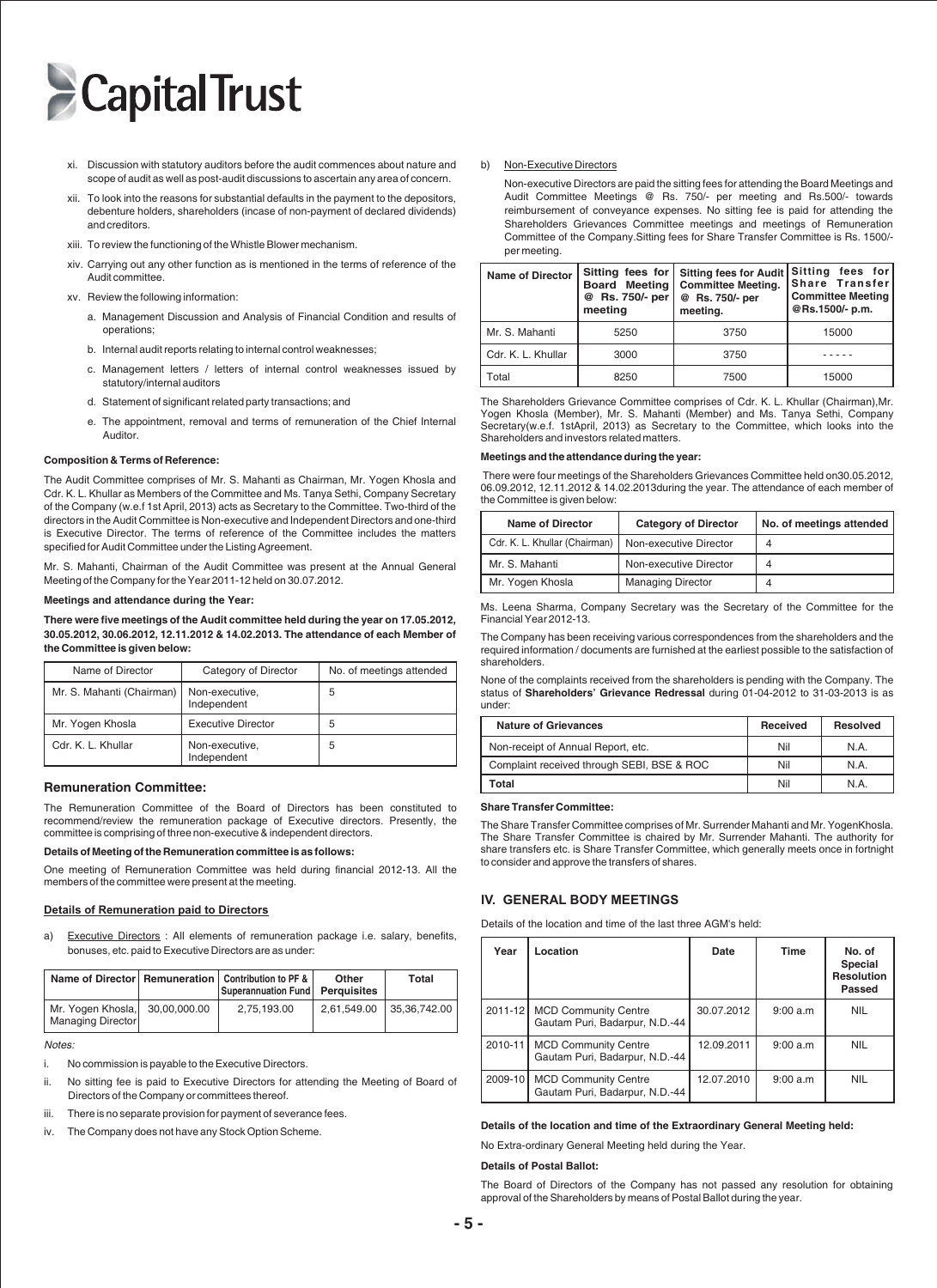

#### **V. DISCLOSURES :**

- None of the transactions with any of the related party was in conflict with any of the related party was in conflict with the interest of the Company at large. The details of related party transactions are given in the Notes on Accounts of the Balance Sheet.
- No strictures / penalties have been imposed on the Company by the Stock Exchanges or the SEBI or any statutory authority on any matters related to capital markets during the last three years.
- The Company has formulated a policy to prohibit managerial personnel from taking adverse action against employees disclosing in good faith alleged wrongful conduct on matters of public concern involving violation of any law, mismanagement or misappropriation of Public funds, substantial and specific danger to public health and safety. The policy also lays down the mechanism for making enquiry in to whistle blower complaint received by the Company. Employees aware of any alleged wrongful conduct to the Audit Committee shall be subject to the disciplinary action. No personnel of the Company have been denied access to the Grievance Redressal Mechanism of the Company.
- The Company has, for the year undertaken voluntary secretarial audit and has also obtained certificate from the Statutory Auditor of the Company confirming the compliance of all the conditions of Corporate Governance as stipulated in Clause 49 of the Listing agreement.

Further, the Company has adopted the following non-mandatory requirement:

- 1) Remuneration committee of the Board of Directors has been set up and the particulars of the Committee are given in the Report itself.
- 2) Shareholders Right

The quarterly financial results including summary of significant events of relevant months are published in the newspaper and informed to the Stock exchanges and same is hosted in the website of Stock exchange.

- 3) Audit Qualification Strategic decisions were taken during the year resulting in unqualified financial statements of the Company.
- 4) Training of Board Members

For orientation and to get familiar with the Company business operations, governance procedures and practices, the Director visits the Branches of the Company. Besides, detailed presentations are periodically made to the Board members of the Company, risk profile of the business parameter and their responsibilities as Director.

5) Whistle Blower Policy

The Company has formulated a policy to prohibit managerial personnel from taking adverse action against employees disclosing in good faith alleged wrongful conduct on matters of public concern involving violation of any law, mismanagement or misappropriation of Public funds, substantial and specific danger to public health and safety. The policy also lays down the mechanism for making enquiry in to whistle blower complaint received by the Company. Employees aware of any alleged wrongful conduct to the Audit Committee shall be subject to the disciplinary action. No personnel of the Company have been denied access to the Grievance Redressal Mechanism of the Company.

#### **VI. MEANS OF COMMUNICATION**

| ii.  | Quarterly Results sent to each shareholder                                                                                      | Published in the<br>newspaper                 |
|------|---------------------------------------------------------------------------------------------------------------------------------|-----------------------------------------------|
| iii. | In which newspaper the results are normally<br>published in                                                                     | The Pioneer (English) &<br>Veer Arjun (Hindi) |
| iv.  | Any Website, where results are displayed                                                                                        | www.Bseindia.com<br>www.capital-trust.com     |
| V.   | Whether it also displays official news releases<br>and the presentations made to institutional<br>investors or to the analysts. | <b>No</b>                                     |
| vi.  | Whether MD&A are part of Annual Report                                                                                          | Yes                                           |
| vii. | Whether shareholders information forms part of<br><b>Annual Report</b>                                                          | Yes                                           |

#### **VII. GENERAL SHAREHOLDER INFORMATION**

**1. Annual General Meeting.**

| Year    | Location                                                                 | Day           | Date       | <b>Time</b> |
|---------|--------------------------------------------------------------------------|---------------|------------|-------------|
| 2012-13 | <b>MCD Community Centre</b><br>Gautam Puri, Badarpur<br>New Delhi-110044 | <b>Monday</b> | 23.09.2013 | 9 a.m.      |

#### **2. Tentative Financial Calendar**

Unaudited results for quarter ending 30th June 2013: 2ndweek of August 2013 Unaudited results for quarter ending 30th September 2013: Last week of October 2013 Unaudited results for quarter ending 31st December 2013: Last week of January 2013 Audited results for the year ending 31st March 2014: Last week of May 2014 Annual General Meeting for the year ended 31st March 2014: July - August 2014

**3. Date of Book Closure of Annual General Meeting** 15th September 2013 to 22nd September 2013 (Both days inclusive)

#### **4. Dividend Payment Date**

Not Applicable. No Dividend recommended.

- **5. Listing on Stock Exchanges** The Bombay Stock Exchange, Mumbai (BSE) Phiroze Jeejeebhoy Towers Dalal Street, Mumbai 400 001
- **6. Stock Code** BSE Code : 511505
- **7. Corporate Identification Number (CIN):** L65923DL1985PLC195299
- **8. Market Price Data**

| <b>Month</b>  | <b>Open Price</b> | <b>High Price</b> | <b>Low Price</b> | <b>Close Price</b> |
|---------------|-------------------|-------------------|------------------|--------------------|
| Apr-12        | 35.65             | 35.65             | 33.90            | 33.90              |
| May-12        | 33.05             | 33.05             | 28.35            | 28.35              |
| $Jun-12$      | 26.95             | 29.00             | 20.60            | 21.55              |
| Jul-12        | 21.55             | 27.35             | 19.40            | 27.35              |
| Aug-12        | 27.35             | 30.70             | 24.75            | 30.25              |
| Sep-12        | 31.70             | 38.00             | 25.55            | 29.70              |
| $Oct-12$      | 28.40             | 33.90             | 27.15            | 29.80              |
| <b>Nov-12</b> | 30.85             | 30.85             | 22.30            | 26.35              |
| Dec-12        | 25.30             | 32.15             | 25.05            | 31.10              |
| $Jan-13$      | 32.00             | 40.40             | 29.55            | 33.90              |
| Feb-13        | 32.25             | 35.85             | 27.70            | 35.80              |
| Mar-13        | 35.85             | 37.40             | 29.40            | 29.40              |

\*Source: The Bombay Stock Exchange, website **www. bseindia.com.**

#### **9. Performance in comparison to BSE Sensex**

| Month         | Open      | High      | Low       | Close     |
|---------------|-----------|-----------|-----------|-----------|
| Apr-12        | 17,429.96 | 17,664.10 | 17,010.16 | 17,318.81 |
| May-12        | 17,370.93 | 17,432.33 | 15,809.71 | 16,218.53 |
| $Jun-12$      | 16.217.48 | 17,448.48 | 15.748.98 | 17,429.98 |
| Jul-12        | 17,438.68 | 17,631.19 | 16,598.48 | 17,236.18 |
| Aug-12        | 17,244.44 | 17,972.54 | 17,026.97 | 17,429.56 |
| Sep-12        | 17,465.60 | 18,869.94 | 17,250.80 | 18,762.74 |
| $Oct-12$      | 18,784.64 | 19,137.29 | 18,393.42 | 18,505.38 |
| <b>Nov-12</b> | 18,487.90 | 19,372.70 | 18,255.69 | 19,339.90 |
| Dec-12        | 19,342.83 | 19,612.18 | 19,149.03 | 19,426.71 |
| $Jan-13$      | 19,513.45 | 20,203.66 | 19,508.93 | 19,894.98 |
| Feb-13        | 19,907.21 | 19,966.69 | 18,793.97 | 18,861.54 |
| Mar-13        | 18,876.68 | 19,754.66 | 18,568.43 | 18,835.77 |

\*Source: The Stock Exchange Bombay, website **www. bseindia.com.**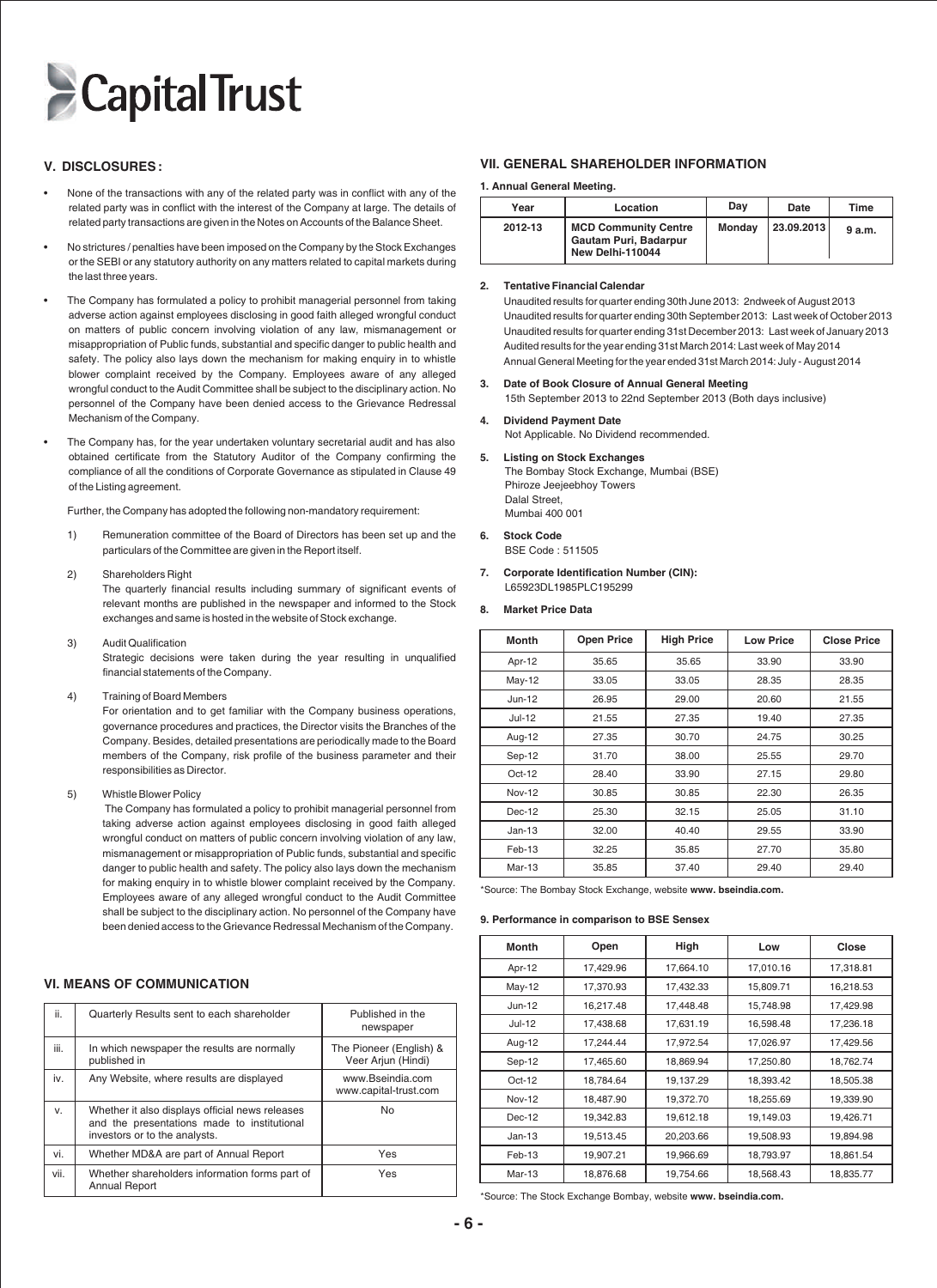

#### **10. Shares Price Performance of Capital Trust Limited.**



#### **11. Registrar & Share Transfer Agent**

Mas Services Limited T-34, IInd Floor, Okhla Industrial Area, Phase II, New Delhi-110020 Phone No.: 011-26387281/26387282 Fax.011- 26387384 Email: info@masserv.com

#### **12. Share Transfer System**

Physical Share Transfers lodged for transfer are processed and the share certificates are generally returned within a period of 30 days from the date of lodgment if the documents are clear in all respects. The authority for share transfers etc. is Share Transfer Committee, which generally meets once in fortnight to consider and approve the transfers of shares.

#### **13. Distribution of Shareholdings**

The distribution of shareholding as on as on 31.03.2013 is given as under:

| <b>Month</b>       | No. of shares held | % of Total Shares | No. of shares held | % of Total Shares |
|--------------------|--------------------|-------------------|--------------------|-------------------|
| 5000<br>Up<br>to   | 834053             | 11.121            | 5489               | 93.176            |
| to 10000<br>5001   | 170941             | 2.279             | 226                | 3.836             |
| 10001 to 20000     | 106890             | 1.425             | 74                 | 1.256             |
| 20001 to 30000     | 70532              | 0.940             | 28                 | 0.475             |
| 30001 to 40000     | 50354              | 0.671             | 14                 | 0.238             |
| 40001 to 50000     | 13409              | 0.179             | 3                  | 0.051             |
| to 100000<br>50001 | 195983             | 2.613             | 25                 | 0.424             |
| 100001 & above     | 6057838            | 80.771            | 32                 | 0.543             |
| Total              | 75000000           | 100.00            | 5946               | 100.00            |

14. Shareholding Pattern as on 31st March, 2013

| Category                                                                                                              | No. of Shares<br>Held | % of holding  |
|-----------------------------------------------------------------------------------------------------------------------|-----------------------|---------------|
| A. Promoters Holding<br>1 Promoters -<br>Indian Promoters<br>Foreign Promoters                                        | 5182119<br>Nil        | 69.095<br>Nil |
| 2. Persons Acting in Concert                                                                                          | Nil                   | Nil           |
| <b>Sub Total</b>                                                                                                      | 5182119               | 69.095        |
| <b>B. Non Promoters Holding</b>                                                                                       |                       |               |
| <b>C. Institutional Investors</b>                                                                                     |                       |               |
| 1. Mutual Funds & UTI                                                                                                 | 100                   | 0.001         |
| 2. Banks, Financial Institutions, Insurance<br>companies, Central/State Govt. Institutions.<br>Non Govt. Institutions | 100                   | 0.001         |
| $3.$ FII's                                                                                                            | Nil                   | Nil           |
| <b>Sub Total</b>                                                                                                      | 200                   | 0.002         |
| <b>Non Institutional Investors</b>                                                                                    |                       |               |
| 1. Bodies Corporate                                                                                                   | 400730                | 5.560         |
| 2. Individual                                                                                                         | 1825241               | 23.984        |
| 3. NRIs/OCBs                                                                                                          | 89990                 | 1.198         |
| 4. Clearing Member                                                                                                    | 1420                  | 0.156         |
| 5. Trust                                                                                                              | 300                   | 0.004         |
| <b>Sub Total</b>                                                                                                      | 2317681               | 30.903        |
| Total Non Promoters holding (1+2)                                                                                     | 2317681               | 30.905        |
| <b>Grand Total</b>                                                                                                    | 7500000               | 100           |

#### **15. Dematerialization of Shares and liquidity.**

The trading in the Company's equity shares is permitted only in Demat form. The Company has entered into an agreement with National Securities Depository Limited (NSDL) and Central Depository Service Limited (CDSL) for maintaining and facilitating transaction in the Company's shares in electronic mode. The ISIN No. allotted to the Company's equity shares is **INE707C01018.**The details of dematerialization of shares are as under:

| <b>Shares Held</b>                  | No. of Shares | % of Total<br><b>Issued Capital</b> |
|-------------------------------------|---------------|-------------------------------------|
| In dematerialization form with NSDL | 3135936       | 41.81                               |
| In dematerialization form with CDSL | 3198290       | 42.65                               |
| In Physical form                    | 1165774       | 15.54                               |
| TOTAL                               | 7500000       | 100.00                              |

The shares of the Company are listed on Bombay Stock Exchange, which provide sufficient liquidity to the investors.

#### **16. Outstanding GDRs**

Not Applicable. There were no outstanding GDRs/ADRs/ Warrants or any other Convertible Instruments as on 31.03.2013.

#### **17. Plant locations**

The Company is a Non-Banking Finance Company (NBFC) engaged in the business of Financing. Hence there is no plant location. However, the Company has Branches in parts of Uttar Pradesh and Uttrakhand.

#### **18. Address for correspondence**

Registered Office: 47 Community Centre, New Friends Colony, New Delhi-110025 Tel: 011-41627007

Email: info@ capital-trust.com, Web: www.capital-trust.com

#### **19. Code for prevention of Insider Trading Practices**

In compliance with SEBI regulations on prevention of Insider trading the Company has instituted a comprehensive Code of Conduct for its management and staff. The code lays down guidelines and procedure to be followed and disclosures to be made while dealing with the Shares of the Company and cautions them about the consequences of violation.

#### **20. Risk Management**

The Company follows well-established risk assessment and minimization procedures which are periodically reviewed by the Board.

| For and on behalf of         |
|------------------------------|
| <b>Capital Trust Limited</b> |
| Sd/-                         |
| Yogen Khosla                 |
| (Managing Director)          |
|                              |

#### **VIII. CEO and CFO Certification**

We, Yogen Khosla, Managing Director and CEO and Sukumara Pillai, Chief Manager Accounts, responsible for the finance function certify to the Board of Directors that:

- a. We have reviewed financial statements and the cash flow statement for the financial year ended on 31st March 2013 and that to the best of their knowledge and belief :
	- i. these statements do not contain any materially untrue statement or omit any material fact or contain statements that might be misleading;
	- ii. these statements together present a true and fair view of the company's affairs and are in compliance with existing accounting standards, applicable laws and regulations.
- b. There are, to the best of our knowledge and belief, no transactions entered into by the Company during the year which are fraudulent, illegal or violate of the Company's Code of Conduct.
- c. They accept responsibility for establishing and maintaining internal controls for financial reporting and that we have evaluated the effectiveness of internal<br>control systems of the Company pertaining to financial reporting and we have<br>disclosed to the auditors and the Audit Committee, deficiencies in t operation of such internal controls, if any, of which we are aware and the steps we have taken or propose to take to rectify these deficiencies.
- d. We have indicated to the Auditors and the Audit Committee
	- i) Significant changes in the internal control over financial reporting during the year;
	- ii) Significant changes in accounting policies during the year and that the same have been disclosed in the notes to the financial statements; and
	- iii) Instances of significant fraud of which we have become aware and the involvement therein, if any, of the management or an employee having a significant role in the company's internal control system over financial reporting.

| e : New Delhi  |       |
|----------------|-------|
| : 8th May 2013 | (Mana |

**Sd/- Yogen Khosla Sd/- Sukumara Pillai** (Chief Manager Accounts)

Plac Date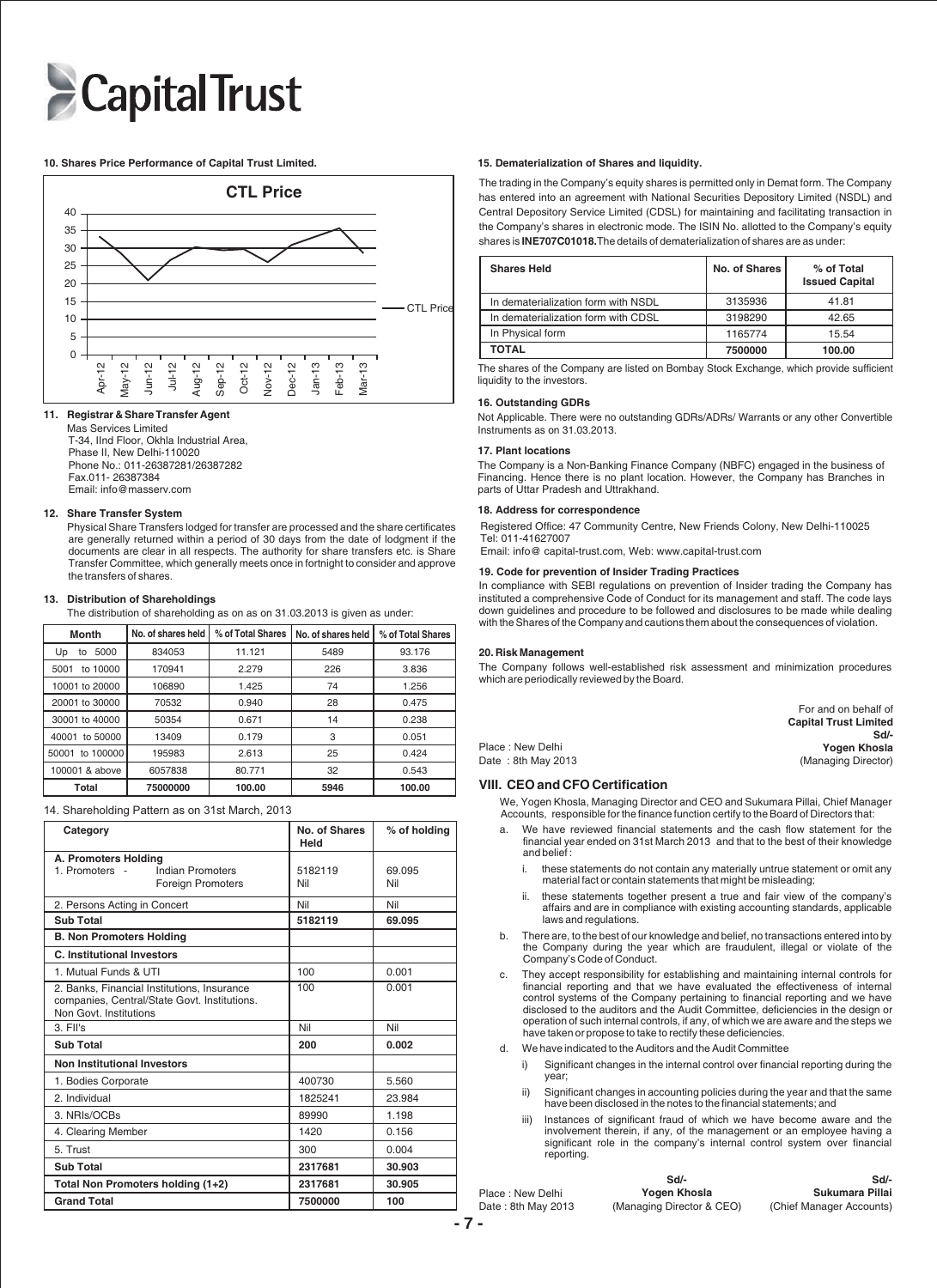

#### **DECLARATION BY CHIEF EXECUTIVE OFFICER**

I hereby confirm and declare that all the Directors of the Company and all Senior Management Personnel as defined in the Code of Conduct of the company have submitted annual declaration confirming their compliance with the same.

**Sd/-**

**Yogen Khosla** (Managing Director & CEO)

#### **TO THE MEMBERS OF CAPITAL TRUST LIMITED**

- We have examined the compliance of conditions of Corporate Governance by CAPITAL TRUST LIMITED (the company), for the year ended on 31st March 2013 as stipulated in clause 49 of the Listing Agreement of the Company with the Stock exchange in India.
- The Compliance of conditions of Corporate Governance is the responsibility of the Management. Our examination has been limited to a review of the procedures and implementation thereof, adopted by the Company for ensuring the Compliance with the conditions of the Corporate Governance; it is neither an audit nor an expression of opinion on the Financial statements of the Company.
- 3. In our opinion and to the best of our information and according to the explanations given to us, and the representations made by the Directors and management, we certify that the Company has complied with the conditions of Corporate Governance as stipulated in Clause 49 of the above mentioned Listing Agreement.
- 4. As required by the Guidance Note issued by the Institute of Chartered Accountants of India in respect of 'Shareholders/ Investors Grievances, the Registrar of the Company, who have maintained the records pertaining to 'Shareholders/ Investors Grievances, have certified that there were no investor grievance remaining unattended/pending for more than 30 days.

We further state that such compliance is neither an assurance as to the future viability of the Company nor the efficiency or effectiveness with which the Management has conducted the affairs of the Company.

#### **For VSH & ASSOCIATES**

Sd/-

Chartered Accountants Firm Registration No. 012420N

|                    | $\sim$            |
|--------------------|-------------------|
|                    | (VIVEK K. GUPTA)  |
| Place: New Delhi   | Partner           |
| Date: 8th May 2013 | (Mem. No. 091926) |
|                    |                   |

#### **AUDIT REPORT**

#### To the Board of Directors of **Capital Trust Limited.**

We have audited the attached Balance sheet of **Capital Trust Ltd.** as at 31st March 2013 and the Profit & Loss account of the company for the year ended on that date annexed thereto as required by Non-Banking Financial Companies Auditor's Report (Reserve Bank) Directions, 1999 and report as follows:

- 1. The company has applied for registration as provided in section 45-IA of the Reserve Bank of India Act, 1934 (2 of 1934) and received the Certificate of Registration bearing No. : B-03-00068
- 2. Further to our comments in the annexure referred to in point 1 above, as the company is not accepting public deposits, we report as follows :
	- a) The Board of Directors has passed a resolution for non- acceptance of any public deposits;
	- b) The company has not accepted any public deposits during the relevant period ; and
	- c) The company has complied with prudential norms relating to income recognition, accounting standards, asset classification and provisioning for bad and doubtful debts as applicable to it.

for **VSH & ASSOCIATES** Chartered Accountants Firm Registration No. : 012420N

#### **Sd/-**

**(VIVEK K. GUPTA)**

Place : New Delhi Date : 8th May 2013

Place : New Delhi Date : 8th May 2013 Partner (Membership No. 091926)

#### **INDEPENDENT AUDITORS' REPORT**

#### TO THE MEMBERS OF **CAPITAL TRUST LIMITED**

#### **Report on the Financial Statements**

We have audited the accompanying Financial Statement of CAPITAL TRUST LIMITED ('the Company') which comprise the balance sheet as at 31 March 2013, the Statement of Profit and Loss Account and the Cash Flow Statement for the year then ended and a summary of significant accounting policies and other explanatory information.

#### **Management's Responsibility for the Financial Statements**

The Management is responsible for the preparation of these financial statements that give a true and fair view of the financial position, financial performance and cash flows of the Company in accordance with the Accounting Standards referred to in Section 211(3C) of<br>the Companies Act, 1956 ("the Act"). This responsibility includes the design,<br>implementation and maintenance of internal controls releva presentation of the financial statements that give a true and fair view and are free from material misstatement, whether due to fraud or error.

#### **Auditors' Responsibility**

Our responsibility is to express an opinion on these financial statements based on our audit. We conducted our audit in accordance with the Standards on Auditing issued by the Institute of Chartered Accountants of India. Those Standards require that we comply with the ethical requirements and plan and perform the audit to obtain reasonable assurance about whether the financial statements are free from material misstatement.

An audit involves performing procedures to obtain audit evidence about the amounts and the disclosures in the financial statements. The procedures selected depend on the auditor's judgment, including the assessment of the risks of material misstatement of the financial statements, whether due to fraud or error. In making those risk assessments, the auditor considers the internal controls relevant to the Company's preparation and fair presentation of the financial statements in order to design audit procedures that are appropriate in the circumstances. An audit also includes evaluating the appropriateness of the accounting policies used and the reasonableness of the accounting estimates made by the Management, as well as evaluating the overall presentation of the financial statements.

We believe that the audit evidence we have obtained is sufficient and appropriate to provide a basis for our unqualified audit opinion.

#### **Opinion**

In our opinion and to the best of our information and according to the explanations given to us, the aforesaid financial statements give the information required by the Act in the manner so required and give a true and fair view in conformity with the accounting principles generally accepted in India:

- (a) in the case of the Balance Sheet, of the state of affairs of the Company as at 31st March, 2013;
- (b) in the case of the Statement of Profit and Loss, of the profit of the Company for the year ended on that date; and
- (c) in the case of the Cash Flow Statement, of the cash flows for the year ended on that date.

#### **Report on Other Legal and Regulatory Requirements**

As required by the Companies (Auditor's Report) Order, 2003 issued by the Central Government of India in terms of sub-section (4A) of section 227 of the Companies Act, 1956, we enclose in the Annexure a statement on the matters specified in paragraphs 4 and 5 of the said Order to the extent applicable to the Company.

As required by Section 227(3) of the Act, we report that :

- a) we have obtained all the information and explanations which to the best of our knowledge and belief were necessary for the purposes of our audit;
- b) in our opinion, proper books of account as required by law have been kept by the Company so far as appears from our examination of those books;
- c) the Balance Sheet, Statement of Profit & Loss and the Cash Flow Statement dealt with by this report are in agreement with the books of account;
- d) in our opinion, the Balance Sheet, Statement of Profit & Loss Account and Cash Flow Statement comply with the Accounting Standards referred to in Section 211(3C) of the Companies Act, 1956; and

On the basis of written representations received from directors, as on 31 March, 2013 and taken on record by the Board of Directors, we report that none of the directors are disqualified as on 31 March, 2013 from being appointed as a director in terms of clause (g) of sub section (1) of Section 274 of the Companies Act, 1956.

> for **VSH & ASSOCIATES** Chartered Accountants Firm Registration No. : 012420N

> > **Sd/- (VIVEK K. GUPTA)** Partner (Membership No. 091926)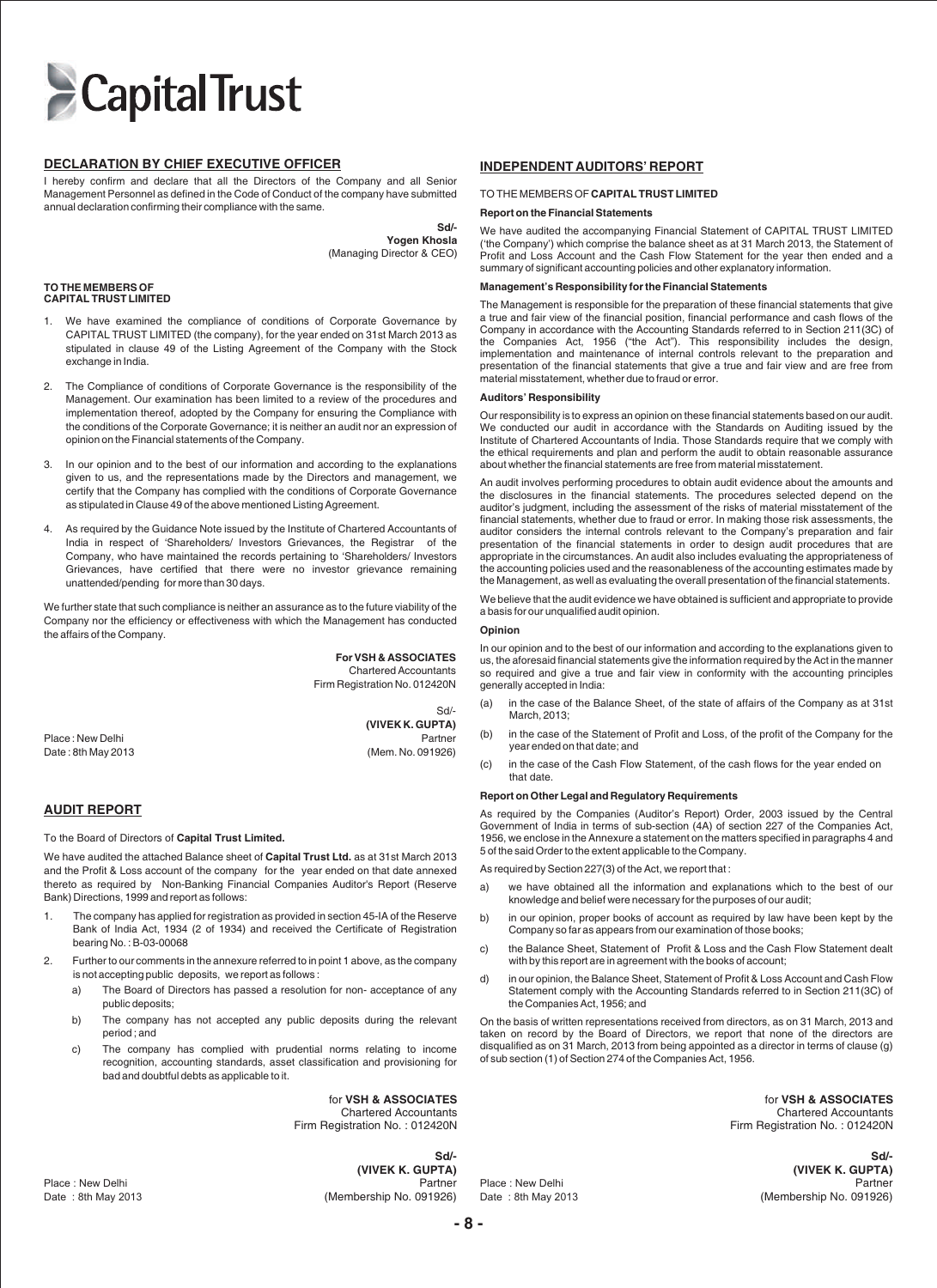

#### **ANNEXURE TO THE AUDITORS' REPORT**

The Annexure referred to in our report to the members of Capital Trust Limited ('the Company') for the year ended 31st March 2013. We report that:

- 1) Fixed Assets
	- a) The Company has maintained proper records showing full particulars including quantitative detail and situation of fixed assets.
	- b) The Company has a regular programme of physical verification of its fixed assets by which fixed assets are verified in a phased manner at the end of every year. In accordance with this programme, certain fixed assets were verified during the year and no material discrepancies were noticed on such verification. In our opinion, this periodicity of physical verification is reasonable having regard to the size of the Company and the nature of its assets.
	- c) Fixed assets disposed off during the year were not substantial, and therefore, do not affect the going concern assumption.
- 2) Inventory

The Company is a service company, primarily lending loans at micro level. Accordingly, it does not hold any physical inventories. Thus, paragraph 4(ii) of the Order is not applicable.

- 3) Loans taken/ given
	- a) The Company has taken loans from 3 (Three) companies covered in the register maintained under section 301 of the Companies Act, 1956 The maximum amount involved during the year was Rs. 7.27 Crores and the yearend balance of loans/ Advances taken from these parties/ companies was Rs. 6.68 Crores.
	- b) In our opinion and according to the information and explanations given to us, the rate of interest of such loans is prima facie not prejudicial to the interest of the company. There are no other terms and conditions of such loans
	- c) The Company is regular in repaying the principal amounts as stipulated and has been regular in the payment of interest.
	- 4) In our opinion and according to the information and explanation given to us, there are adequate internal control procedures commensurate with the size of the Company and the nature of its business with regard to purchase of fixed assets and with regard to the services. The activities of the company do not involve purchase of inventory and the sale of goods. We have not observed any major weakness in the internal control system during the course of our audit.
- 5) Transactions u/s 301
	- To the best of our knowledge and belief and according to the information and explanation given to us, we are of the opinion that the transactions of contracts or arrangements that need to be entered in to the registered maintained under section 301 of the Companies Act, 1956 have been so entered.
	- b) In our opinion, and according to the information and explanations given to us, the transactions made in pursuance of contracts and arrangements referred to in (v)(a) above and exceeding the value of Rs 5 lakh with any party during the year have been made at prices which are reasonable having regard to the prevailing market prices at the relevant time.
	- 6) In Our Opinion and according to the information and explanations given to us, the company has not accepted deposits from the public during the period covered by the audit report. To the best of our knowledge and according to the information and explanations given to us, no order on the company u/s 58A, 58AA or any other relevant provisions of the Act and the rules framed there under. No order has been passed by the Company Law Board or National Company Law Tribunal or Reserve Bank of India or any Court or any other Tribunal on the company.
- 7) In our opinion, the internal audit system of the Company is adequate commensurate with the size of the Company and nature of its business:
- 8) Company is maintaining Cost Records as required by Section 209(1)(d) of the Act.
- 9) Statutory Dues
	- a) According to the information and explanation given to us and on the basis of our examination of the records of the Company, amount deducted/accrued in the books of the account in respect of undisputed statutory dues including provident fund, investor education and protection fund, employee state insurance, income tax, sales tax, wealth tax, service tax, customs duty, excise duty, cess and other material statutory dues have been regularly deposited during the year by the company with the appropriate authorities. As explained to us, the company did not have any dues on account of Employees' State Insurance, Custom Duty and Excise Duty.

According to the information and explanation given to us, no undisputed statutory dues payable in respect of provident fund, investor education, and protection fund, employee state insurance, income tax, sales tax, wealth tax, service tax, customs duty, excise duty, cess were in arrears, as at March 31, 2013 for a period of more than six months from the date they become payable.

b) According to the information and explanation given to us, there are no dues of sales tax, income tax, excise duty and service tax which have not been deposited on account of any dispute.

- 10) The Company does not have any accumulated losses at the end of the financial year and has not incurred cash losses during the financial year covered by our audit and also had not incurred any cash losses in the immediately preceding financial year also.
- 11) In our opinion and according to the information and explanations given to us, the Company has not defaulted in repayments of dues to a bank.
- 12) In our opinion and according to the information and explanations given to us, the Company has not granted any loans and advances on the basis of security by way of pledge of shares, debentures and other securities.
- 13) In our opinion and according to the information and explanations given to us, the company is not a chit fund/nidhi/mutual benefit fund/society.
- 14) In our opinion company has maintained proper records of the transactions and contracts of dealing in shares etc and timely entries have been-made therein. Also the shares, securities and other investments have been held by the Company in its own name except to the extent of the exemption granted under section 49 of the Companies Act, 1956 (1 of 1956)
- 15) In our opinion and according to the information and explanations given to us, the Company has not given any guarantee for loans taken by others from banks or financial institutions.
- 16) In our opinion and according to the information and explanations given to us, the term loans have been applied for the purpose for which they were raised.
- 17) In our opinion and according to the information and explanations given to us, and on an overall examination of the Balance Sheet of the Company, we report that no funds raised on short-term basis have been used (for long-term investment).
- 18) According to the information and explanations given to us, the Company has not made any preferential allotment of shares to parties and companies covered in the register maintained under Section 301 of the Companies Act, 1956.
- 19) In our opinion and according to the information and explanations given to us, the Company has not issued any secured debentures during the period covered by our audit. Accordingly, the provisions of clause 4 c (xix) of the Companies (Auditors Report) order 2004 are not applicable to the Company.
- 20) During the period covered by our audit report, the Company has not raised any money by public issues.
- 21) To the best of our knowledge and belief and according to the information and explanations given to us, no material fraud on or by the Company has been noticed or reported during the course of our audit.
- 22) Other clauses and paragraph 4 of the manufacturing and other Companies (Auditor's Report) Order, 2003 not commented upon are not applicable to the Company.

for **VSH & ASSOCIATES** Chartered Accountants Firm Registration No. 012420N

**(VIVEK K. GUPTA)**

(Membership No. 091926)

**Sd/-**

Partner

Place : New Delhi Date : 8th May 2013

**APPOINTMENT AS AUDITORS**

To The Board of Directors, Capital Trust Limited, 47, Community Centre, New Delhi

Re. : Appointment as Auditors --- wrt Section 224(1B)

Dear Sir, With reference to your letter dated 01/05/2013 we hereby confirm that if we are appointed as auditors of Capital Trust Limited at ensuring Annual General Meeting, our appointment will be valid as it will be within the limit prescribed under sub section (1-B) of Section 224 of Companies Act, 1956.

Thank you,

Your's Sincerely,

#### for **VSH & ASSOCIATES**

Chartered Accountants Firm Registration No. 012420N

**Sd/-** Partner (Membership No. 091926) **(VIVEK K. GUPTA)**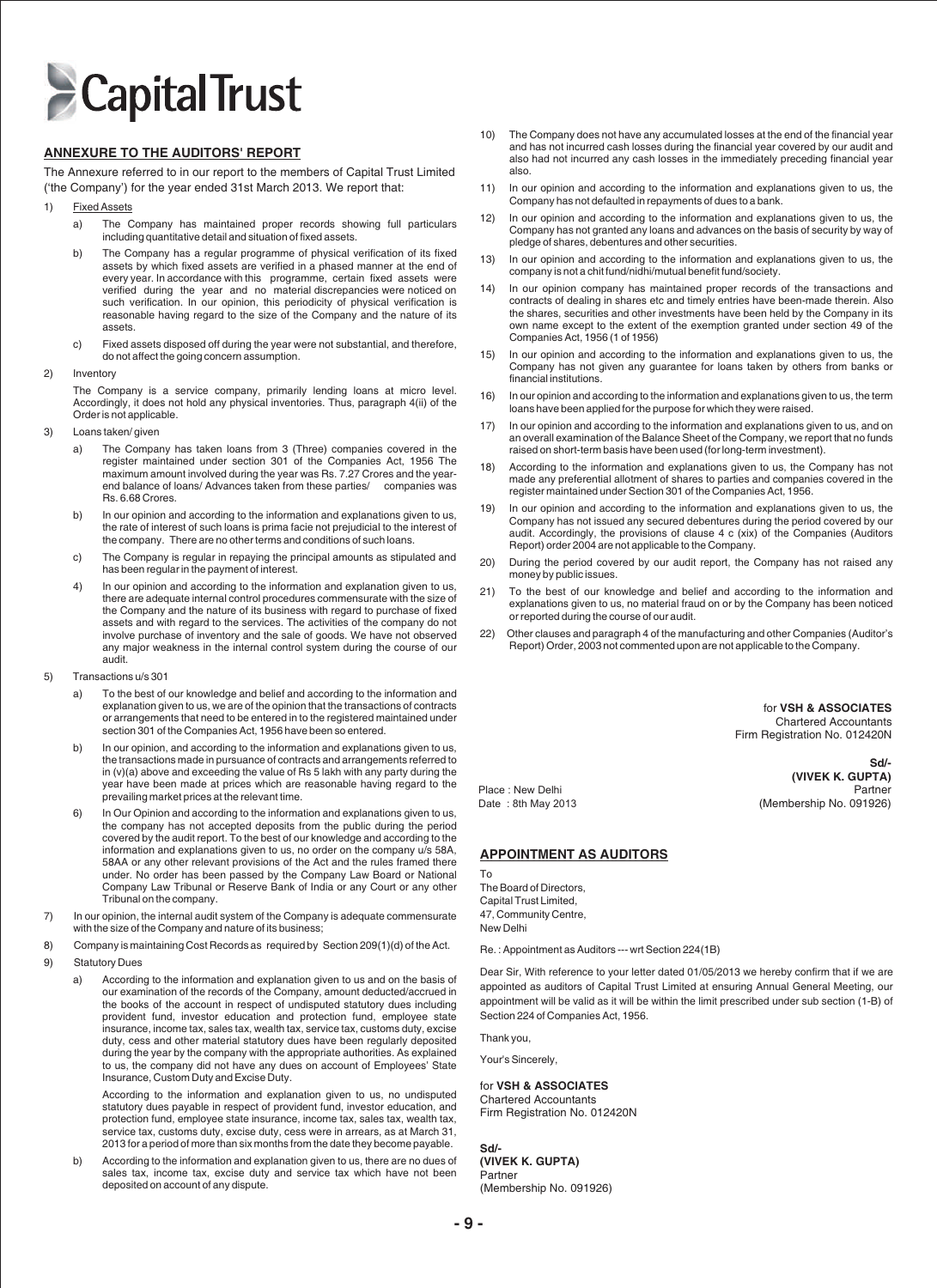

### **CAPITAL TRUST LIMITED**

**Balance Sheet as at 31st March, 2013**

| <b>Particulars</b>                          | Note No. | As at<br>31/Mar/13<br>₹ | As at<br>31/Mar/12<br>₹ |
|---------------------------------------------|----------|-------------------------|-------------------------|
| <b>EQUITY AND LIABILITIES</b>               |          |                         |                         |
| <b>SHARE HOLDERS FUNDS</b><br>(1)           |          |                         |                         |
| Share Capital<br>(a)                        | 2        | 75,000,000              | 75,000,000              |
| Reserve & Surplus<br>(b)                    | 3        | 18,800,808              | 33,59,865               |
| <b>NON-CURRENT LIABILITIES</b><br>(2)       |          |                         |                         |
| Deferred Tax Liabities (net)<br>(a)         |          |                         |                         |
| Long Term Borrowings<br>(b)                 | 4        | 1,497,359               | 2,827,157               |
| <b>Other Non-Current Liabilities</b><br>(c) | 5        | 2,146,066               | 1,942,736               |
| <b>CURRENT LIABILITIES</b><br>(3)           |          |                         |                         |
| Short Term Borrowings<br>(a)                | 6        | 190,110,314             | 60,727,689              |
| <b>Trade Payables</b><br>(b)                | 7        | 6,475,128               | 5,761,879               |
| <b>Other Current Liabilities</b><br>(c)     | 8        | 4,807,796               | 3,939,075               |
| <b>Total</b>                                |          | 298,837,471             | 153,558,401             |
| <b>ASSETS</b><br>Ш                          |          |                         |                         |
| <b>NON-CURRENT ASSETS</b><br>(1)            |          |                         |                         |
| <b>Fixed assets</b><br>(a)                  |          |                         |                         |
| (i) Tangible assets                         | 9        | 4,650,421               | 5,421,779               |
| Non-current investments<br>(b)              | 10       | 5                       | 5                       |
| <b>CURRENT ASSETS</b><br>(2)                |          |                         |                         |
| (a) Trade receivables                       | 11       | 5,259,459               | 2,116,265               |
| (b) Cash and cash equivalents               | 12       | 19,110,738              | 16,969,036              |
| (c) Short-term loans and advances           | 13       | 269,816,848             | 129,051,316             |
| <b>Total</b>                                |          | 298,837,471             | 153,558,401             |
| SIGNIFICANT ACCOUNTING POLICIES             | 1        |                         |                         |

See accompanying notes forming part of financial statements

As per our report attached **For VSH & ASSOCIATES** Chartered Accountants Firm Registration No. 012420N

**Sd/- (VIVEK K. GUPTA) Partner** Membership No.091926

Place : New Delhi Date : 8th May 2013

**Sd/- YOGEN KHOSLA** Managing Director

**Sd/- S MAHANTI** Director

**Sd/- TANYA SETHI** Company Secretary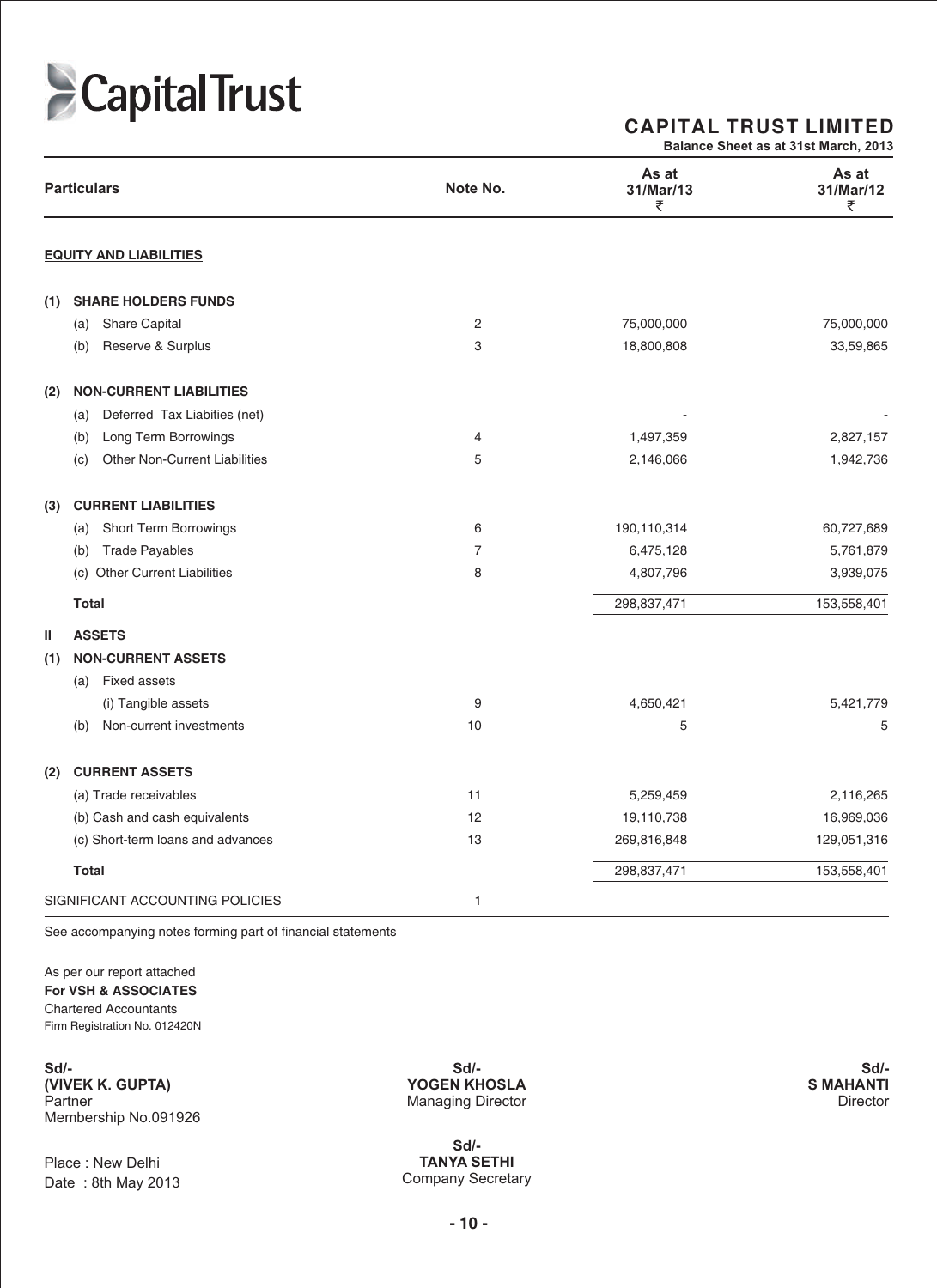

## **CAPITAL TRUST LIMITED**

**Statement of Profit & Loss for the Year ended 31st March, 2013**

|     | <b>Particulars</b>                                    | Note No. | As at<br>31/Mar/13<br>₹ | As at<br>31/Mar/12<br>₹ |
|-----|-------------------------------------------------------|----------|-------------------------|-------------------------|
| L   | Revenue from operations                               | 14       | 89,939,171              | 54,724,618              |
| Ш   | Other income                                          | 15       | 936,140                 | 2,968,372               |
| Ш   | Total revenue $(I + II)$                              |          | 90,875,311              | 57,692,990              |
| IV  | <b>Expenses</b>                                       |          |                         |                         |
|     | Employee benefits expense                             | 16       | 26,748,007              | 25,081,540              |
|     | Other expenses                                        | 17       | 15,477,804              | 13,670,955              |
|     | <b>Total</b>                                          |          | 42,225,811              | 38,752,495              |
| V   | Profit before Depreciation, Interest and Tax          |          | 48,649,500              | 18,940,495              |
|     | Depreciation and amortization expense                 | 18       | 677,135                 | 659,905                 |
|     | Finance costs                                         | 19       | 32,531,422              | 16,071,671              |
| VI  | Profit/(Loss) before tax                              |          | 15,440,993              | 2,208,919               |
| VII | Tax expense                                           |          |                         |                         |
|     | Current tax                                           |          |                         | 421,000                 |
|     | Deferred tax                                          |          |                         |                         |
|     | <b>Total Tax expense</b>                              |          | ÷,                      | 421,000                 |
|     | VIII Profit/(Loss) after Tax                          |          | 15,440,943              | 1,787,919               |
| IX  | EARNINGS PER EQUITY SHARE                             | 20       |                         |                         |
|     | Equity shares of par value ₹.10/- each                |          |                         |                         |
|     | (a) Basic                                             |          | 2.06                    | 0.24                    |
|     | (b) Diluted                                           |          | 2.06                    | 0.24                    |
|     | Number of shares used in computing earnings per share |          |                         |                         |
|     | (a) Basic                                             |          | 7,500,000               | 7,500,000               |
|     | (b) Diluted                                           |          | 7,500,000               | 7,500,000               |
|     | SIGNIFICANT ACCOUNTING POLICIES                       | 1        |                         |                         |

See accompanying notes forming part of financial statements

As per our report attached **For VSH & ASSOCIATES** Chartered Accountants Firm Registration No. 012420N

**Sd/- (VIVEK K. GUPTA) Partner** Membership No.091926

Place : New Delhi Date : 8th May 2013

**Sd/- YOGEN KHOSLA** Managing Director

**Sd/- S MAHANTI** Director

**Sd/- TANYA SETHI** Company Secretary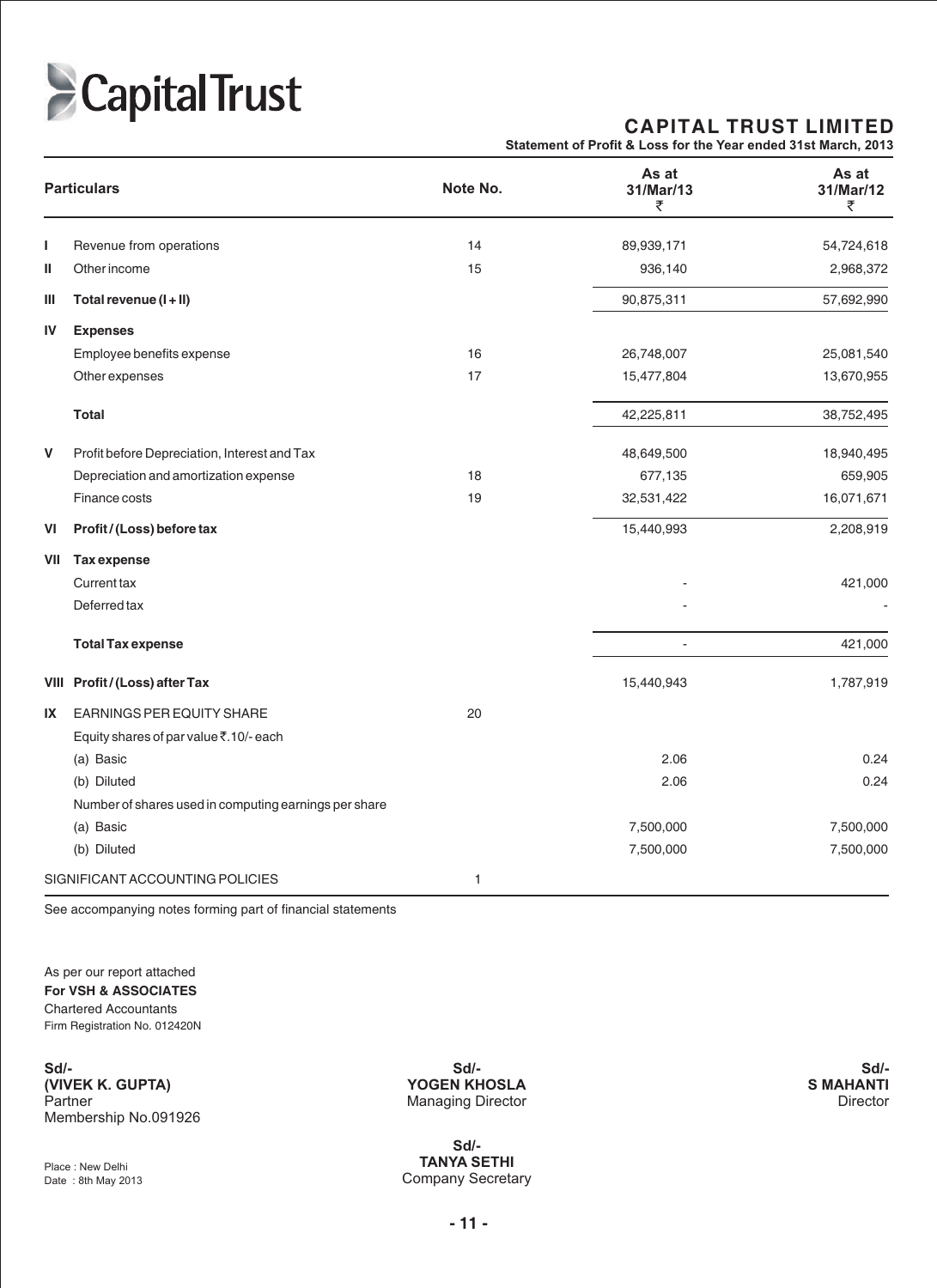

## **CAPITAL TRUST LIMITED CASH FLOW STATEMENT FOR THE YEAR ENDED 31ST MARCH, 2013**

|           |                                                                                                                                                                              | As at<br>31/Mar/13<br>₹                       | As at<br>31/Mar/12<br>₹                    |
|-----------|------------------------------------------------------------------------------------------------------------------------------------------------------------------------------|-----------------------------------------------|--------------------------------------------|
| А.        | CASH FLOW FROM OPERATING ACTIVITIES                                                                                                                                          |                                               |                                            |
|           | Net Profit before Tax & Extraordinary items<br>Adjustments for:                                                                                                              | 15,440,943                                    | 2,208,919                                  |
|           | Depreciation<br>(Profit)/Loss on Sale of Assets (Net)<br>Provision for NPA/Doubtful Advances<br>Interest paid to Banks and Financial Institutions                            | 677,135<br>(17, 598)<br>577,945<br>32,531,422 | 659,905<br>39,095<br>288,137<br>16,071,671 |
|           | <b>Write Offs</b>                                                                                                                                                            | 49,209,847                                    | 19,267,727                                 |
|           | Adjustments for:<br>Dividend Received                                                                                                                                        | (15,000)                                      | (20, 020)                                  |
|           | Provision for Income Tax                                                                                                                                                     |                                               | (421,000)                                  |
|           | Operating Profit before Working Capital Changes                                                                                                                              | 49,194,847                                    | 18,826,707                                 |
|           | Adjustments for:<br>(Increase)/Decrease in Current Assets<br>Increase/(Decrease) in Current Liabilities & Trade Payable                                                      | (143,908,728)<br>1,152,000                    | 26,618,696<br>2,638,894                    |
|           | (Inrease)/Decrease in Net Current Assets                                                                                                                                     | (142,756,728)                                 | 29,257,590                                 |
|           | Cash generated from Operations                                                                                                                                               | (93, 561, 881)                                | 48,084,297                                 |
|           | Net Cash Flow from Operating activities                                                                                                                                      | (93, 561, 881)                                | 48,084,297                                 |
| <b>B.</b> | CASH FLOW FROM INVESTING ACTIVITIES                                                                                                                                          |                                               |                                            |
|           | <b>Purchase of Fixed Assets</b><br>Sale of Fixed Assets<br>Dividend Received                                                                                                 | (441, 595)<br>553,417<br>15,000               | (2,501,745)<br>963,154<br>20,020           |
|           | Net Cash used in investing activities                                                                                                                                        | 126,822                                       | (1,518,571)                                |
| C.        | CASH FLOW FROM FINANCING ACTIVITIES<br>Interest paid to Banks and Financial Institutions<br>Proceeds from Borrowings<br>Dividend Paid                                        | (32, 531, 422)<br>128,108,183                 | (16,071,671)<br>(50, 643, 202)             |
|           | Net Cash from Financing Activities                                                                                                                                           | 95,576,761                                    | (66, 714, 873)                             |
|           | Net increase/ (Decrease) in cash and cash equivalents (A+B+C)<br>Cash and cash equivalents at the begining of the year<br>Cash and cash equivalents at the close of the year | 2,141,702<br>16,969,036<br>19,110,738         | (20, 149, 147)<br>37,118,183<br>16,969,036 |
|           | SIGNIFICANT ACCOUNTING POLICIES<br>1                                                                                                                                         |                                               |                                            |

See accompanying notes forming part of financial statements

As per our report attached **For VSH & ASSOCIATES** Chartered Accountants Firm Registration No. 012420N

**Sd/- (VIVEK K. GUPTA)** Partner Membership No.091926

Place : New Delhi Date : 8th May 2012

**Sd/- YOGEN KHOSLA** Managing Director

**Sd/- S MAHANTI Director** 

**Sd/- TANYA SETHI** Company Secretary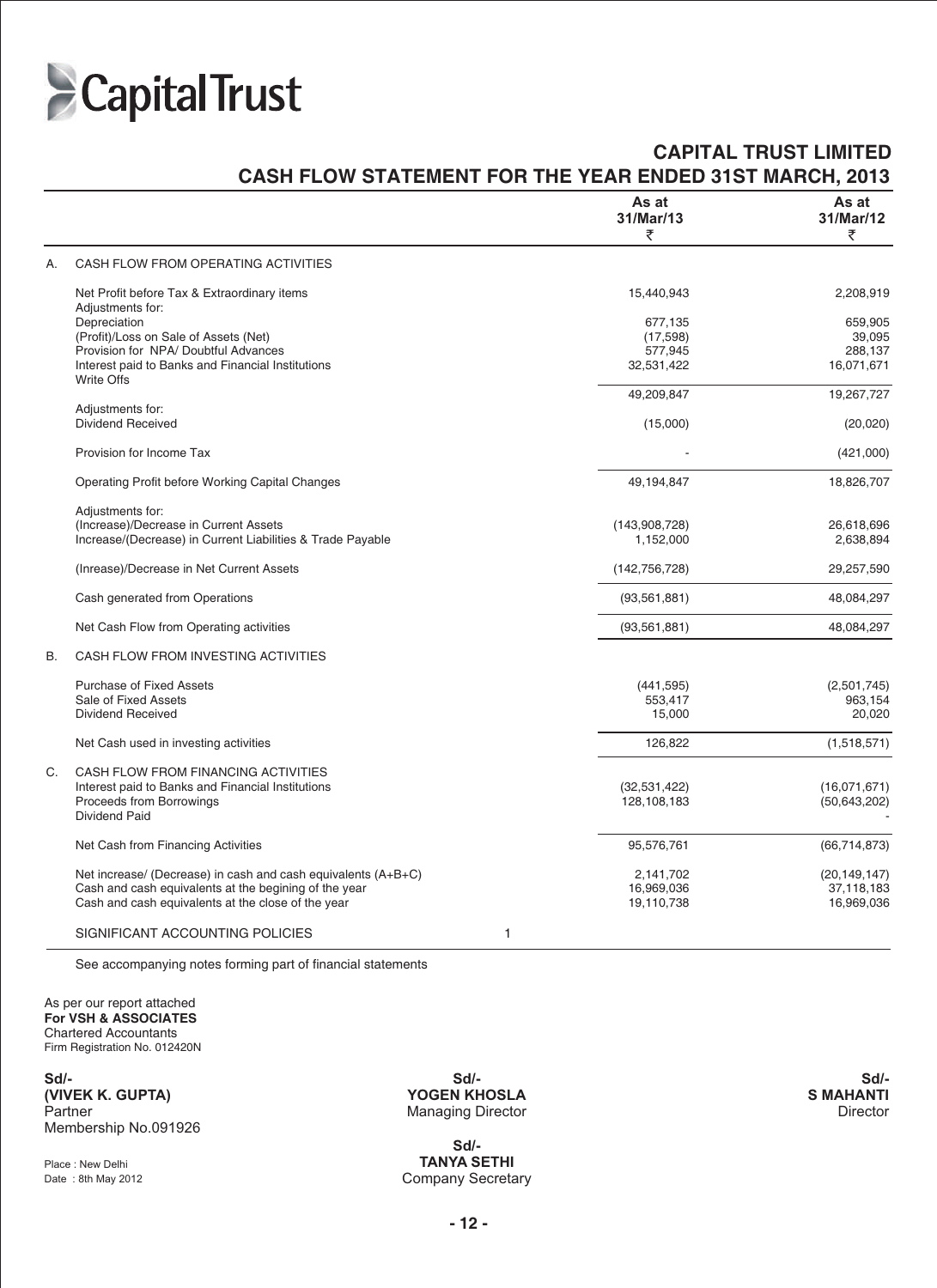

## **Significant Accounting Policies for the year ended 31 March 2013**

#### **1. Accounting Policies.**

#### **1.1 Corporate Information**

Capital Trust Limited is a public company incorporated in India under the provisions of the Companies Act, 1956. Its shares are listed on Mumbai Stock Exchange. The Company is engaged in the Business of Small Enterprise Loan.

#### **1.2 Basis of preparation of financial statements**

These financial statements are prepared in accordance with Indian Generally Accepted Accounting Principles(GAAP) under the historical cost convention on the accrual basis except for certain financial instruments which are measured at fair values. GAAP comprises mandatory accounting standards as prescribed by the Companies(Accounting Standards) Rules, 2006, the provisions of the Companies Act,1956 and guidelines issued by the Securities and Exchange Board of India(SEBI). Accounting policies have been consistently applied except where a newly issued accounting standard is initially adopted or are vision to an existing accounting standard requires a change in the accounting policy hitherto in use.

#### **1.3 Use of estimates**

- a) The preparation of the financial statements in conformity with GAAP requires management to make estimates and assumptions that affect the reported balances of assets and liabilities and disclosures relating to contingent liabilities as at the date of the financial statements and reported amounts of income and expenses during the period.
- Accounting estimates could change from period to period. Actual results could differ from those estimates. Appropriate changes in estimates are made as the Management becomes aware of changes in circumstances surrounding the estimates. Changes in estimates are reflected in the financial statements in the period in which changes are made and, if material, their effects are disclosed in the notes to the financial statements.
- c) The Management periodically assesses using, external and internal sources, whether there is an indication that an asset may be impaired. An

impairment loss is recognized wherever the carrying value of an asset exceeds its recoverable amount. The recoverable amount is higher of the asset's net selling price and value in use, which means the present value of future cash flows expected to arise from the continuing use of the asset and its eventual disposal.

#### **1.4 Recognition of Income & Expenditure:-**

- a) Micro & Small Enterprise Finance Interest income is accounted in accordance with the terms of agreements with the Borrowers on Accrual basis.
- b) Income from Sale of Advances (True Sale) are recognised on Date of Sale of Assets. In respect of True sale of Loans profit on such sale is recognisded on the date of sale.
- c) All other incomes are accounted for on accrual basis.

#### **1.5 Provisions and contingent liabilities**

A provision is recognized if, as a result of a past event, the Company has a present legal obligation that can be estimated reliably, and it is probable that an outflow of economic benefits will be required to settle the obligation. Provisions are determined by the best estimate of the outflow of economic benefits required to settle the obligation at the reporting date. Where no reliable estimate can be made, a disclosure is made as contingent liability. A disclosure for a contingent liability is also made when there is a possible obligation or a present obligation that may, but probably will not, require an outflow of resources. Where there is a possible obligation or a present obligation in respect of which the likelihood of outflow of resources is remote, no provision or disclosure is made.

#### **1.6 Depreciation**

- a) Depreciation is provided on SLM as per schedule XIV to the Companies Act 1956 on pro-rata basis with reference to the period of use.
- b) Depreciation on additions to assets or on sale/discardment of assets is calculated on pro-rata basis from the date of such addition or up to the date of such sale/discardment, as the case may be.

### **Notes to financial statements for the year ended 31 March 2013**

#### **1.7 Fixed Assets:**

All Fixed Assets are stated at cost of acquisition or construction less accumulated depreciation. Subsequent expenditure, which substantially enhances the previously assessed standard performance of the asset, is added to the carrying value.

**1.8** The Company had collected a sum of 'Rs.NIL. Previous Year Rs.54,88,285/- (Net) from its members by way of Welfare Fund reflected in Other Liabilities. The Fund is created exclusively for the utilization of the welfare activities of the members after successful and timely completion of Loan repayments. This Fund would be utilized for adjustment of Loan in case of any eventuality of serious injury or death , insurance premium for death cases, development of the surrounding area of borrowers villages, development by way of construction of Roads, Bridges, community centers in the vicinity of Borrowers living areas, Financial aid for the education of the members children's, and medical assistance to the members.

#### **1.9 Foreign currency transaction:**

All incomes or expenditure in Foreign Currency, are recorded at the rates of exchange prevailing on the dates when the relevant transactions take place.

#### **1.10 Retirement Benefits:**

The Company has subscribed the "Group Gratuity Scheme of LIC" for purpose of discharging the gratuity liability under the payment of Gratuity Act. The provision of Gratuity is made as per premium due/payable for the year as per calculation of premium on Actuarial basis certified by LIC of India and a counter certificate from a Certified Actuary as required by AS-15.

Contributions to the Provident Fund and Superannuation Fund are charged to the Profit & Loss Account.

#### **1.11 Borrowing costs:**

Borrowing costs that are directly attributable to the acquisition, construction or production of qualifying asset is capitalizes as part of the cost of that asset wherever applicable. Other borrowing costs are recognized as an expense in the period in which they are incurred.

#### **1.12 Earning Per Share:**

The Company reports basic and diluted Earning Per Share in accordance with Accounting Standard 20 on "Earning Per Share". Basic Earning Per Share is computed by dividing the net profit or loss for the year by the weighted average number of equity shares outstanding during the year. Diluted Earning Per Share is computed by dividing the net profit or loss for the year by the weighted average number of equity shares outstanding during the year as adjusted for the effects of all dilutive potential equity shares, except where the results are anti-dilutive.

#### **1.13 Impairment of Assets:**

At the Balance Sheet date, the Company reviews the carrying amount of Fixed Assets to determine whether there is any indication that those assets suffered an impairment loss and provides, if any.

#### **1.14 Taxation:**

- a) No provision for tax is created in view of taxes paid during the year as MAT (Minimum Alternate Tax) are to be adjusted with future normal taxes payable by the company.
- b) Deferred tax is calculated at the rates and laws that have been enacted or substantively enacted as of the Balance Sheet date and is recognized on timing difference that originate in one period and are capable of reversal in one or more subsequent periods. Deferred tax assets, subject to consideration of prudence, are recognized and carried forward only to the extent that they can be realized in future.

#### **1.15 Investment**

Trade investments are the investments made to enhance the Company's business interests. Investments are either classified as current or non current based on Management's intention at the time of purchase. Current investments are carried at the lower of cost and fair value of each investment individually. Non current investments are carried at cost less provisions recorded to recognize any decline, other than temporary, in the carrying value of each investment.

#### **1.16 Cash and cash equivalents**

Cash flows are reported using the indirect method, whereby profit before tax is adjusted for the effects of transactions of a non-cash nature, any deferrals or accruals of past or future operating cash receipts or payments and item of income or expenses associated with investing or financing cash flows. The cash flows from operating, investing and financing activities of the Company are segregated.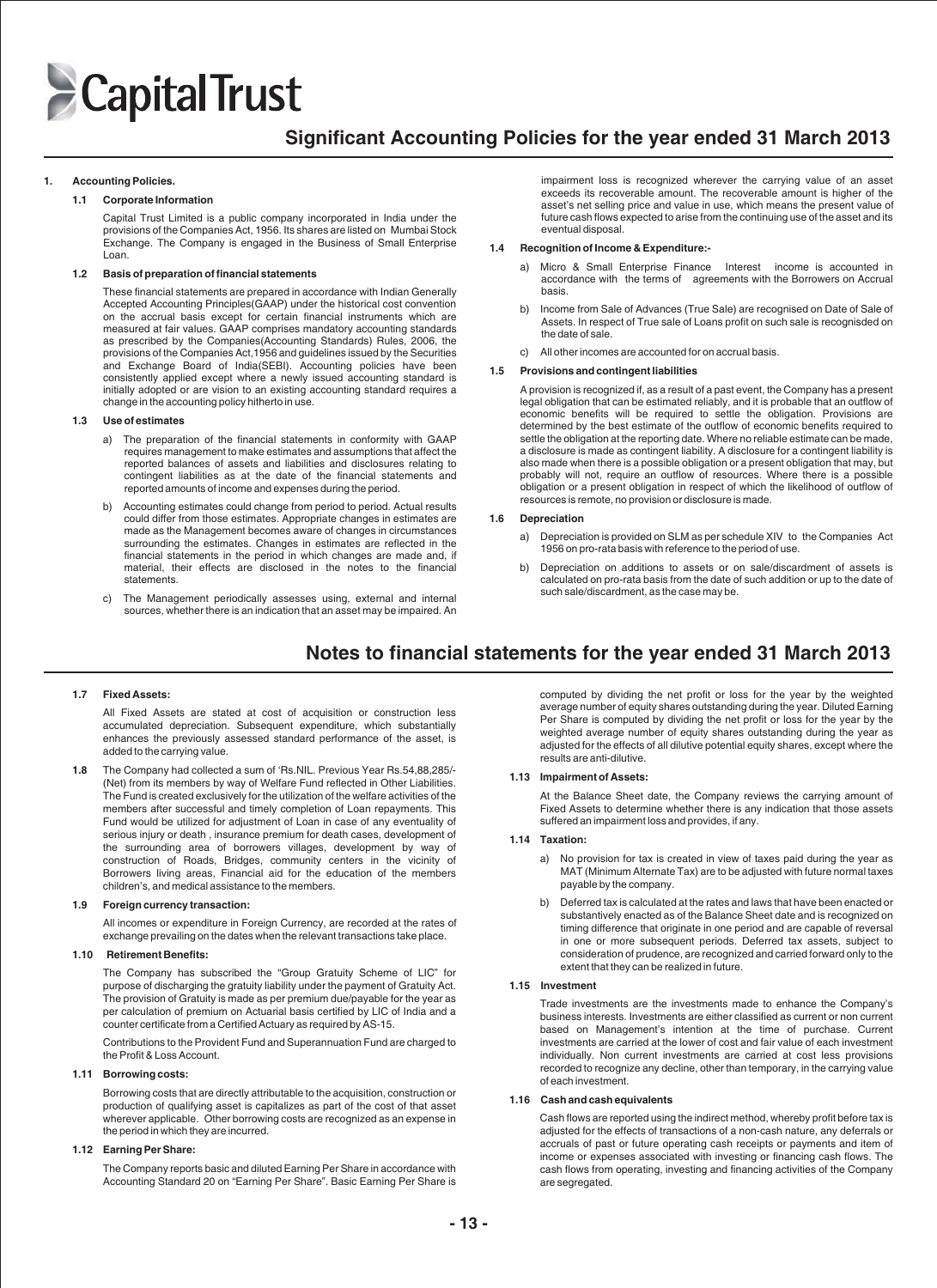

|                                                                                                                                                                                    | 31 March 2013<br>₹ | 31 March 2012<br>₹ |
|------------------------------------------------------------------------------------------------------------------------------------------------------------------------------------|--------------------|--------------------|
| Share capital                                                                                                                                                                      |                    |                    |
| Authorized shares capital<br>15000000 (31 March 2012 : 15000000) equity shares of ₹10/- each                                                                                       | 150,000,000        | 150,000,000        |
| Issued, subscribed and paid-up capital<br>7500000 (31 March 2012 : 7500000) equity shares of ₹10/- each                                                                            | 75,000,000         | 75,000,000         |
| Total issued, subscribed and fully paid-up shares capital                                                                                                                          | 75,000,000         | 75,000,000         |
| The Company has only one class of shares referred to as equity shares having a<br>par value of of $\bar{\tau}$ 10/- each holder of equity shares is entitled to one vote per share |                    |                    |
| Reconciliation of the shares outstanding                                                                                                                                           |                    |                    |
| <b>Equity shares</b>                                                                                                                                                               |                    |                    |
| At the beginning of the period                                                                                                                                                     | 7,500,000          | 7,500,000          |
| Addition / (Deletions)                                                                                                                                                             | <b>NIL</b>         | <b>NIL</b>         |
| Total                                                                                                                                                                              | 7,500,000          | 7,500,000          |

**Details of shareholders holding more than 5% shares in the company**

| Name of Shareholder             | As at 31 March 2013 |              | As at 31 March 2012 |              |  |
|---------------------------------|---------------------|--------------|---------------------|--------------|--|
|                                 | No. of Shares held  | % of Holding | No. of Shares held  | % of Holding |  |
| I C Construction & Services Ltd | 2784053             | 37.121%      | 2784053             | 37.121%      |  |
| Yogen Khosla                    | 1244865             | 16.598%      | 1244865             | 16.598%      |  |
| Indo Crediop Pvt Ltd            | 1153201             | 15.376%      | 1153201             | 15.376%      |  |
| Total                           | 5182119             | 69.095%      | 5182119             | 69.095%      |  |

#### **3 Reserve and surplus**

| (a) | <b>Capital Reserve</b><br>Balance as per the last financial statements<br>Add: additions during the period<br>Less: adjustment during the period                                               | 227,400                                   | 227.400                              |
|-----|------------------------------------------------------------------------------------------------------------------------------------------------------------------------------------------------|-------------------------------------------|--------------------------------------|
|     | <b>Closing Balance</b>                                                                                                                                                                         | 227,400                                   | 227,400                              |
| (b) | Securities premium account<br>Balance as per the last financial statements<br>Add:/Less: Additions/Deletions                                                                                   | 8,614,800                                 | 8,614,800                            |
|     | <b>Closing Balance</b>                                                                                                                                                                         | 8,614,800                                 | 8,614,800                            |
| (c) | Gereral reserve<br>Balance as per the last financial statements<br>Add: amount transferred from surplus balance in the statement of profit and (Loss)                                          | 3,456,545                                 | 3,456,545                            |
|     | <b>Closing Balance</b>                                                                                                                                                                         | 3,456,545                                 | 3,456,545                            |
| (d) | <b>Reserve Fund</b><br>u/s 45 I C of RBI Act, 1934                                                                                                                                             |                                           |                                      |
|     | Balance as per the last financial statements<br>Add: additions during the period                                                                                                               | 3,264,776<br>3,088,200                    | 2,906,776<br>358,000                 |
|     | <b>Closing Balance</b>                                                                                                                                                                         | 6,352,976                                 | 3,264,776                            |
| (e) | Surplus/(deficit) in the statement of profit and loss<br>Balance as per the last financial statements<br>Profit for the year<br>Less: Transferred to Reservice Fund u/s 45 I C of RBI Act 1934 | (12, 203, 656)<br>15,440,943<br>3,088,200 | (13,633,575)<br>1,787,919<br>358,000 |
|     | Net surplus in the statement of profit and loss                                                                                                                                                | 149,087                                   | (12, 203, 656)                       |
|     | Total                                                                                                                                                                                          | 18,800,808                                | 3,359,865                            |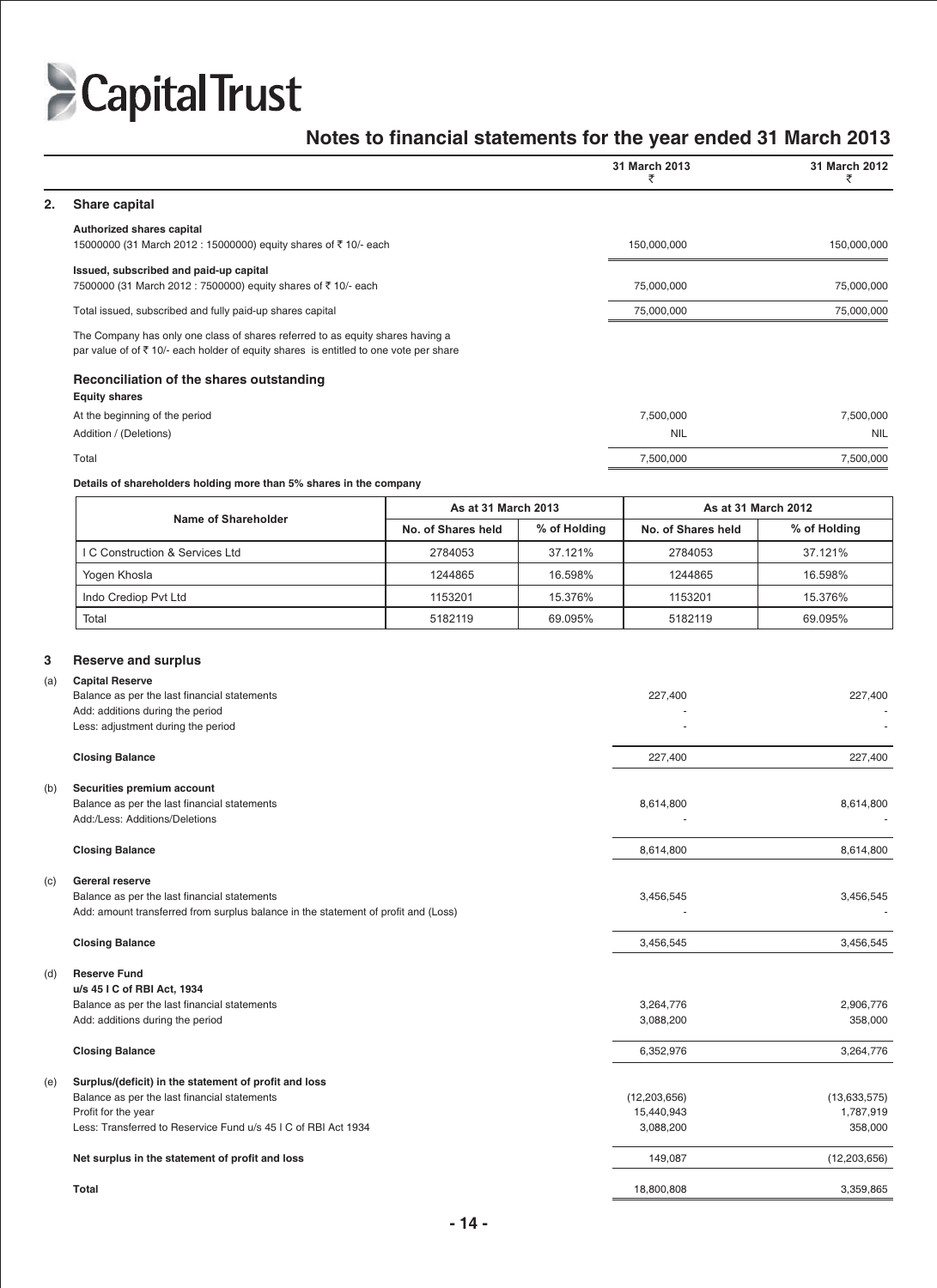

|    |                                    | 31 March 2013 | 31 March 2012 |
|----|------------------------------------|---------------|---------------|
| 4. | Long-term borrowings -Secured      |               |               |
|    | Term loans **                      |               |               |
|    | - from banks                       |               |               |
|    | i. Term Loan from Banks            | ٠.            | 808,662       |
|    | ii. HDFC Bank (Auto Loan)          | 259,086       | 442,776       |
|    | iii. HDFC Bank (Auto Premium Loan) | 1,238,273     | 1,575,719     |
|    | Total                              | 1,497,359     | 2,827,157     |

1. Term Loans from banks are secured against assignment of Micro & Small Enterprise Finance receivables on 1st charge on specific book debts and personal guarantee of Managing Director

Repayment shall be made in 30 equal Installments of ₹.8,33,333/- along with interest @ 15.5 % PA at the end of every month commencing from 30-Nov-10. 2. Vehicle Loans are secured against hypothication of respective Vehicles

i. HDFC Bank Auto Loan NO. 16774738 repayble in 60 monthly equal instalments of ₹.18,537/- including interest @10.76% P A commencing from 5th July 2010.

ii. HDFC Bank Auto Premium Loan No.20464597 repayable in 60 monthly equal instalments of ₹.41,852/- including interest @11.57% PA commencing from 5th March 2012

#### **5. Other Long-Term Liabilities**

| Total<br>2,146,066<br>.                           | 1,942,736 |
|---------------------------------------------------|-----------|
|                                                   |           |
| $-$<br><b>Provision for Gratuity</b><br>2,146,066 | ,942,736  |

1) The liability for gratuity is covered under the group gratuity scheme with Life Insurance Corporation of India and Contributions made for the current year have been charged to profit and loss account as per certificate provided by LIC of India and counter certificate from certified Actuary as on 31st March 2013.

#### **6 Short Term Borrowings - Secured**

|    | <b>Term Loans - Secured</b>                         |                          |            |
|----|-----------------------------------------------------|--------------------------|------------|
|    | Term Loan from Banks                                | $\overline{\phantom{a}}$ |            |
|    | Cash Credit from Vijaya Bank, New Delhi<br>a)       | 9,986,985                | 9,938,813  |
|    | Term Loan from Banks<br>b)                          | ٠                        | 10,000,000 |
| Ш. | Term Loan from Others (Unsecured)                   | ۰                        |            |
|    | Term Loan from Ananya Finance for<br>a)             | ٠                        | 8,888,876  |
|    | Inclusive Growth Pyt Ltd                            |                          |            |
|    | Term Loan from Mas Financial Services Ltd.<br>b)    | 103,333,329              |            |
|    | Term Loan from Mount Nathan Advisors Pvt Ltd.<br>C) | 10,000,000               |            |
|    | III Loans and advances from related parties*        |                          |            |
|    | Call Deposit from Corporate Bodies<br>a)            | 66,790,000               | 31,900,000 |
|    | Total                                               | 190,110,314              | 60,727,689 |
|    |                                                     |                          |            |

1. Cash Credit from Vijaya Bank secured against assignment of Small Enterprise Finance receivables on 1st charge on specific book debts and personal guarantee of Managing Director

Cash Credit Limit for a period of 12 months repayable monthly along with interest @ 16.25% PA as per drawing power based on monthly stock statement.

2. Term Loan from banks are secured against assignment of Micro & Small Enterprise Finance receivables on 1st charge on specific book debts and personal guarantee of Managing Director

Repayment shall be made in 30 equal Installments of `.8,33,333/- along with interest @ 15.5 % P A at the end of every month commencing from 30-Nov-10.

3 Term Loans from others (unsecured) except Mount Nathan are secured against assignment of Micro & Small Enterprise Finance receivables on 1st charge on specific book debts. Terms of Loans given in the table.

| <b>Loan Amount Outstanding</b> |          | <b>Period in months</b><br>Date of Disbursement |           | <b>Rate of Interest</b> | <b>Monthly EMI</b>            |
|--------------------------------|----------|-------------------------------------------------|-----------|-------------------------|-------------------------------|
| Mas Financial Services Ltd.    | 8333330  | $7-May-12$                                      | 12 months | 16.00%                  | 4166667                       |
| Mas Financial Services Ltd.    | 12499997 | 15-Jun-12                                       | 12 months | 16.00%                  | 4166667                       |
| Mas Financial Services Ltd.    | 12500000 | $31 -$ Jul-12                                   | 12 months | 16.00%                  | 250000                        |
| Mas Financial Services Ltd.    | 20000002 | 28-Sep-12                                       | 12 months | 16.00%                  | 3333333                       |
| Mas Financial Services Ltd.    | 50000000 | $2$ -Feb-13                                     | 12 months | 16.00%                  | 4166667                       |
| Mount Nathan Advisors Pyt Ltd. | 10000000 | $2-Mar-13$                                      | 9 months  | $9.00\%$                | Bullet end term with Interest |

4. Call Deposits from Corporate Bodies terms of loans are :

| Name                             | Amount   | <b>Rate of Interest</b> | <b>Repayment Term</b> |
|----------------------------------|----------|-------------------------|-----------------------|
| I C Construction & Services Ltd. | 34805000 | 20.00%                  | On Demand             |
| First Realtors Pyt Ltd.          | 11985000 | 20.00%                  | On Demand             |
| Indo Crediop Pvt Ltd.            | 20000000 | 20.00%                  | On Demand             |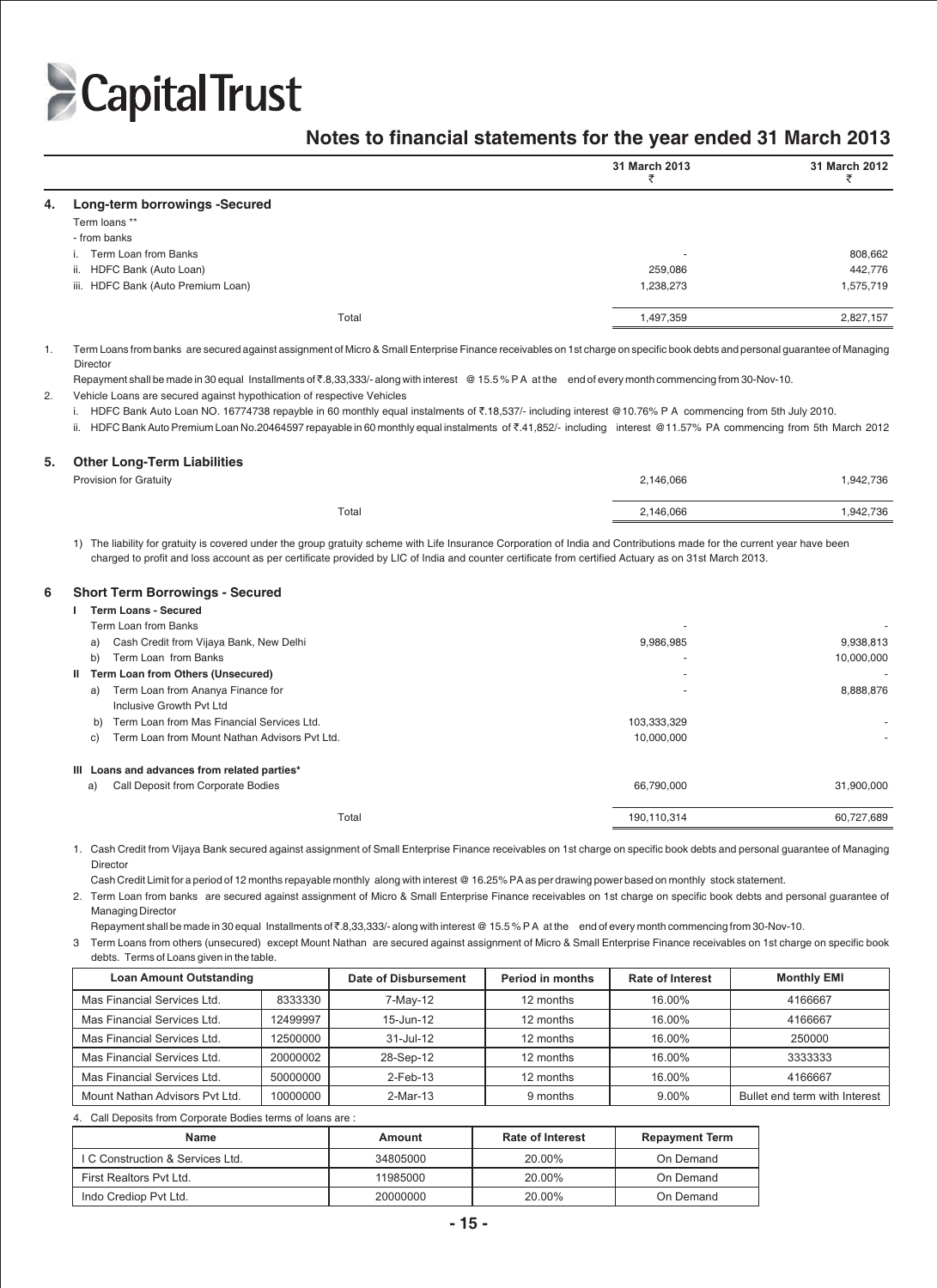

|                                                 | 31 March 2013<br>₹ | 31 March 2012<br>₹ |
|-------------------------------------------------|--------------------|--------------------|
| <b>Trade Payables</b><br>7                      |                    |                    |
| (a) Trade payables (Due within 1 year)          |                    |                    |
| Sundry creditors                                |                    |                    |
| (i) Due to Micro and Small Enterprise Finance   |                    |                    |
| (ii) Due to Others                              | 6,475,128          | 5,761,879          |
|                                                 | 6,475,128          | 5,761,879          |
| <b>Short Term Provisions</b><br>8               |                    |                    |
| (a) Current Commitments of Long Term Borrowings | 521,137            | 465,781            |
| (b) Statutory dues payable                      |                    |                    |
| -TDS and Service Tax payable                    | 704,965            | 423,887            |
| -PF, ESI payable                                | 350,192            | 355,139            |
|                                                 | 1,576294           | 1,244,807          |
| (c) Provision                                   |                    |                    |
| Provision for gratuity                          | 746,838            | 392,591            |
| <b>Provision for Bonus</b>                      | 737,581            | 648,629            |
| Provision for Salary                            | 1,630,002          | 1,653,048          |
| <b>Other Provisions</b>                         | 117,081            | Nil                |
|                                                 | 3,231,502          | 2,694,268          |
| Total                                           | 4,807,796          | 3,939,075          |

#### **9 Fixed Assets**

|                           | <b>GROSS BLOCK</b>      |                  |                          | <b>DEPRECIATION</b>      |                         |                           |                          | <b>NET</b><br><b>BLOCK</b> |                                                                                                                                                                                                                          |  |
|---------------------------|-------------------------|------------------|--------------------------|--------------------------|-------------------------|---------------------------|--------------------------|----------------------------|--------------------------------------------------------------------------------------------------------------------------------------------------------------------------------------------------------------------------|--|
| Tangible<br><b>Assets</b> | At<br>1st April<br>2012 | <b>Additions</b> | Disposals                | At<br>31st March<br>2013 | At<br>1st April<br>2012 | Charge<br>for the<br>year | <b>Disposals</b>         | At<br>31st March<br>2013   | At<br>At<br>31st March<br>31st March<br>2013<br>2012<br>856,407<br>464,429<br>584,167<br>724,579<br>146,437<br>101.415<br>3,308,168<br>3,777,347<br>57,421<br>51,830<br>5,421,779<br>4.650.421<br>5.421.779<br>4.582.188 |  |
| Plant & Equipments        | 1,559,240               |                  | 985.000                  | 574.240                  | 702,833                 | 29.576                    | 622,598                  | 109.811                    |                                                                                                                                                                                                                          |  |
| Computer                  | 849,503                 | 441.595          | 271.900                  | 1.019.198                | 265,336                 | 127.766                   | 98,483                   | 294.619                    |                                                                                                                                                                                                                          |  |
| Furniture & Fixtures      | 711.297                 |                  | $\overline{\phantom{a}}$ | 711.297                  | 564,860                 | 45,022                    | ۰                        | 609.882                    |                                                                                                                                                                                                                          |  |
| Vehicles                  | 4.938.789               |                  | $\overline{\phantom{a}}$ | 4.938.789                | 1,161,442               | 469.179                   | $\overline{\phantom{a}}$ | .630.621                   |                                                                                                                                                                                                                          |  |
| Office Equipments         | 117.704                 |                  |                          | 117.704                  | 60,282                  | 5,592                     | ٠                        | 65.874                     |                                                                                                                                                                                                                          |  |
| Total                     | 8,176,533               | 441.595          | .256.900                 | 7.361.228                | 2.754.753               | 677.135                   | 721.081                  | 2.710.807                  |                                                                                                                                                                                                                          |  |
| Previous Year             | 9,158,202               | 2.501.745        | 3.483.414                | 8.176.533                | 4.576.014               | 659.905                   | 2.481.165                | 2.754.754                  |                                                                                                                                                                                                                          |  |

**Profit/(Loss) Net on disposal of Fixed Assets during the year ended 31st March 2013 is** ` **17598 Previous Year** ` **(39095)**

#### **10 NON CURRENT INVETEMENTS - UNQUOTED**

#### (a) **Investments in Equity shares : Un Quoted**

| - Investment in others -unquoted shares | 81,104 | 81,104 |
|-----------------------------------------|--------|--------|
|                                         | 81,104 | 81,104 |
| Less:-Provision for diminution          | 81,099 | 81,099 |
|                                         | 5      | 5      |
|                                         |        |        |

#### **11 Trade Receivables**

#### **(Unsecured, considered good)**

| Outstanding for a period exceeding 6 months from the date they are due for payment | 1000      |           |
|------------------------------------------------------------------------------------|-----------|-----------|
| <b>Other Debts</b>                                                                 | 5.258.459 | 2.116.265 |
| Total                                                                              | 5.259.459 | 2.116.265 |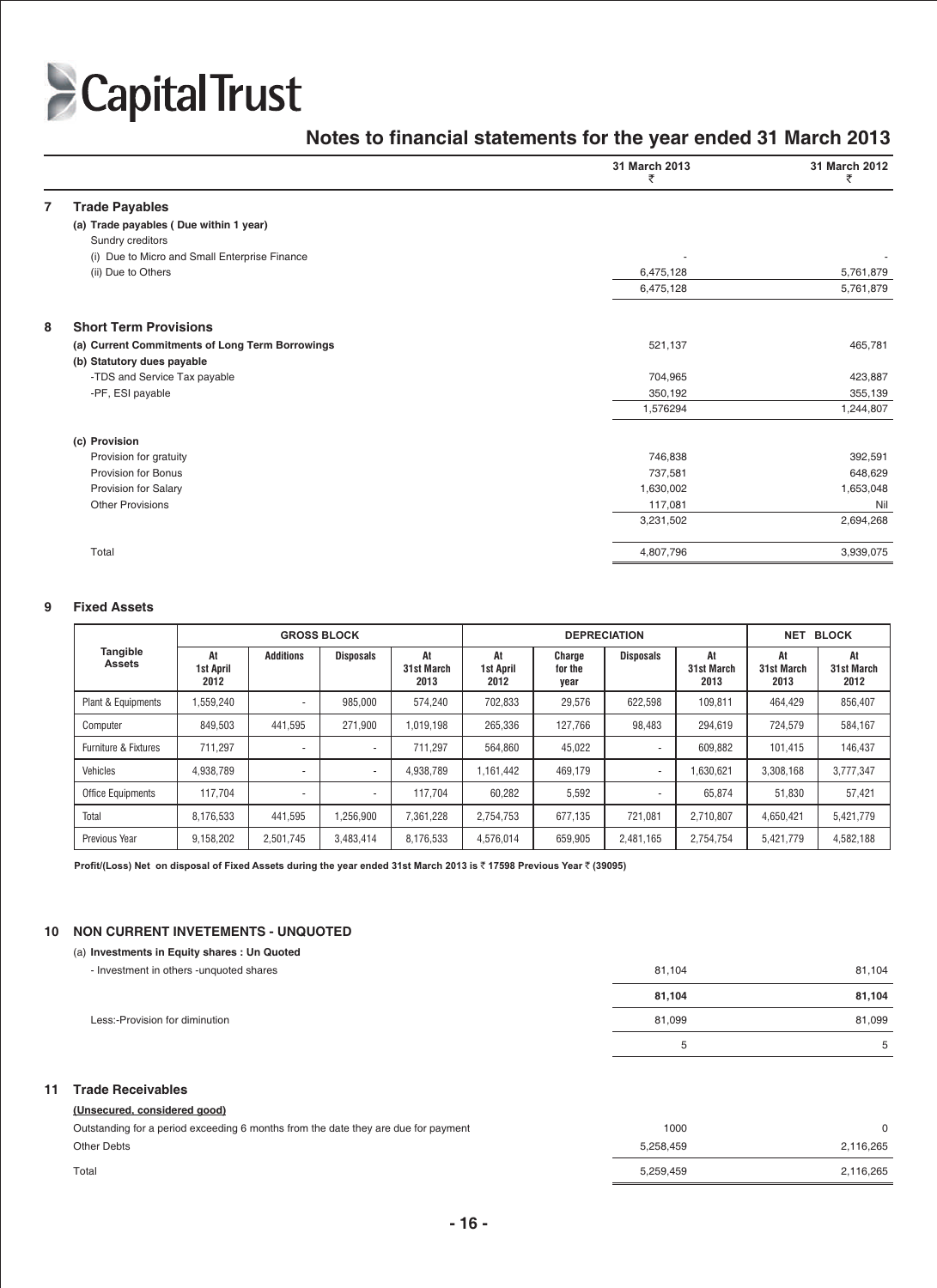

|         |                                                                       | 31 March 2013<br>₹ | 31 March 2012<br>₹ |
|---------|-----------------------------------------------------------------------|--------------------|--------------------|
| $12 \,$ | <b>Cash and Cash Equivalents</b>                                      |                    |                    |
|         | Cash on hand                                                          | 81,722             | 186,510            |
|         | <b>Balances with banks:</b>                                           |                    |                    |
|         | in current accounts                                                   | 19,029,016         | 6,782,526          |
|         | In Fixed Deposits                                                     |                    | 10,000,000         |
|         |                                                                       | 19,110,738         | 16,969,036         |
|         | 13. Short Term Loans and advances                                     |                    |                    |
|         | (a) Short Term Advances                                               |                    |                    |
|         | Micro Credit Loan<br>(i)                                              |                    |                    |
|         | Unsecured, considered good                                            |                    | 1,332,949          |
|         | Less Assignment of receivables by way of Securitization/Sale          |                    | 1,332,949          |
|         |                                                                       | L,                 |                    |
|         | Less Contingent Provision Against Standard Assets/Loan Loss Provision |                    |                    |
|         |                                                                       |                    |                    |
|         | Micro & Small Enterprise Finance<br>(ii)                              | 418,634,493        | 250,624,845        |
|         | Less Assignment of receivables by way of Sale                         | 11,251,874         | 150,484,542        |
|         | <b>Managed Portfolio</b>                                              | 233,494,155        |                    |
|         |                                                                       | 173,888,464        | 100,140,303        |
|         | Less Contingent Provision Against Standard Assets/Loan Loss Provision |                    |                    |
|         | including Managed Portfolio / Sold Portfolio                          | 2,581,384          | 670,490            |
|         |                                                                       | 171,307,080        | 99,469,813         |
|         |                                                                       |                    |                    |
|         |                                                                       | 171,307,080        | 99,469,813         |
|         | (b) Security Deposits                                                 |                    |                    |
|         | Unsecured, considered good                                            | 88,442,432         | 28,677,575         |
|         |                                                                       | 88,442,432         | 28,677,575         |
|         | (c) Advances recoverable in cash or kind (specify nature)             |                    |                    |
|         | Unsecured, considered good                                            | 609,020            | 364,170            |
|         |                                                                       | 609,020            | 364,170            |
|         | (d) Other Loans and Advances                                          |                    |                    |
|         | Income Tax Paid (Net of Provisions)                                   | 2,418,444          | 539,758            |
|         | Loan to employees                                                     | 94,722             |                    |
|         | Prepaid expenses                                                      | 6,945,150          |                    |
|         |                                                                       | 9,458,316          | 539,758            |
|         |                                                                       |                    |                    |
|         | <b>Total</b>                                                          | 269,816,848        | 129,051,316        |

a) In the opinion of the Board of Directors aggregate value of the Current Assets, Loans & Advances on realization in the ordinary course of the business shall not be less than the amount at which they are stated in the Balance Sheet.

b) (i) Contingent Provision Against Standard Assets/Loan Loss Provision had been Provided as per RBI Guidelines

(ii) Contingent Liabilities on account of Sale of Portfolio/Advance Funding Facility extended by Mas Financial Services Ltd principal and interest ₹.24,94,85,188.00 (Previous Year `.17,18,62,320.00)

c) Aggregate amount of debtors/loans due from directors and companies in which they are directors/members are ₹.NIL Lacs. (Previous Year ₹.NIL Lacs)

#### **14 Revenue from operations**

| Interest Received on Micro Credit Loan                |            | 15,246,048 |
|-------------------------------------------------------|------------|------------|
| Interest Received on Micro & Small Enterprise Finance | 64,165,415 | 25,066,229 |
| Income from Portfolio Sale                            | 6,334,830  | 11,419,688 |
| Interest Received on Security Deposit/Loan            | 5,745,609  | 820,219    |
| Income from Assignment/Securitization of Loan         | ٠          | 2,172,434  |
| Interest Received on Managed Portfolio                | 13,693,317 |            |
|                                                       | 89,939,171 | 54,724,618 |
| Other income<br>15                                    |            |            |
| Interest income                                       |            |            |
| - from Bank Short Term Deposits                       | 343,515    | 1,232,342  |
| Dividend income                                       |            |            |
| - from Long-term investments                          | 15,000     | 20,020     |
| Other Income                                          | 577,625    | 1,716,010  |
|                                                       | 936.140    | 2,968,372  |

1. Other Income includes ₹ 223990/- (Previous Year : ₹.14,00,641/-) in respect of amount received on closure of two wheeler finance division of the company as out of court settlement of NPA's Civil cases pending in District Courts.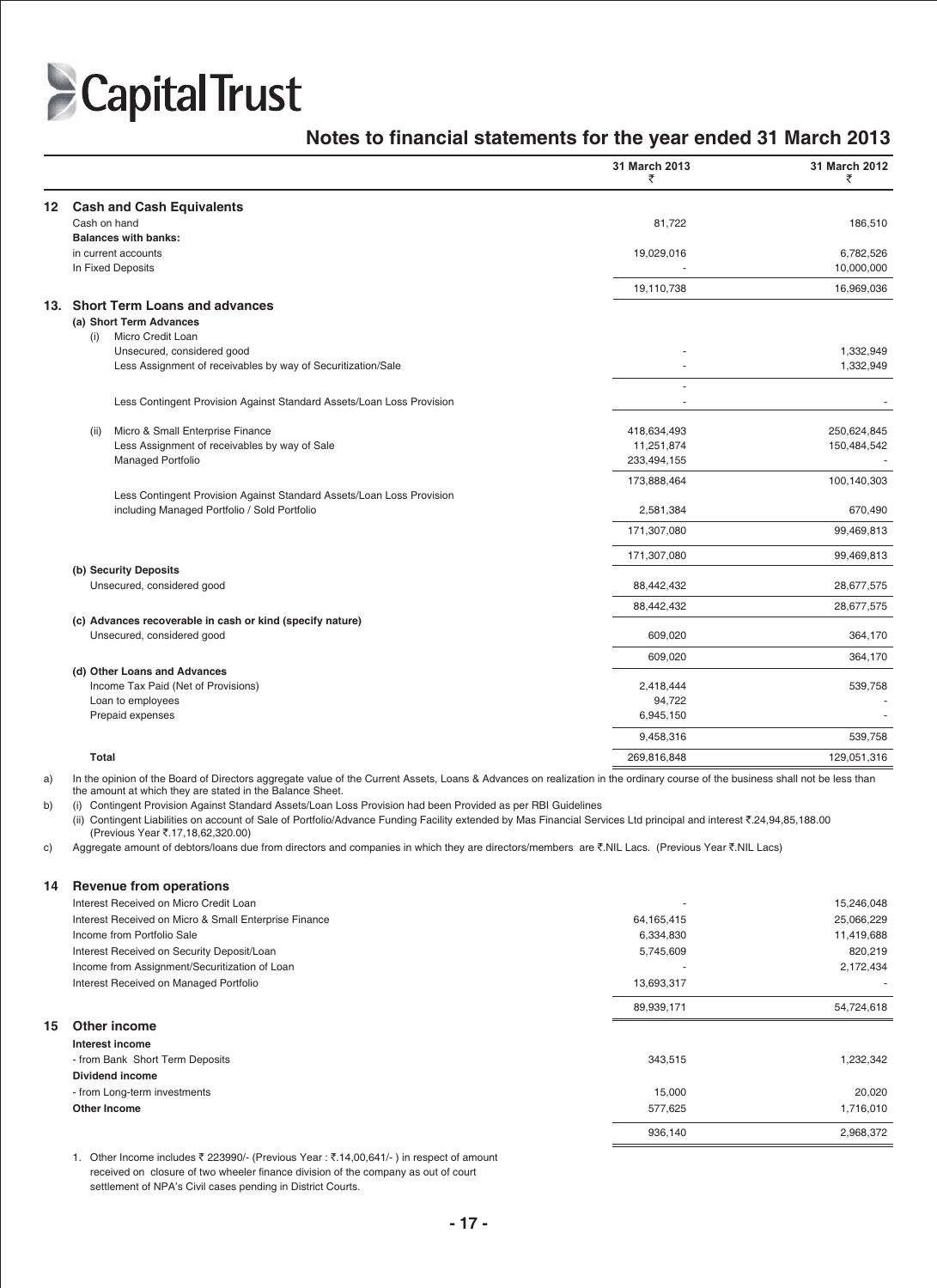

|    |                                                                                                                                                                                                                                                                                                                                    | 31 March 2013<br>₹ | 31 March 2012<br>₹ |
|----|------------------------------------------------------------------------------------------------------------------------------------------------------------------------------------------------------------------------------------------------------------------------------------------------------------------------------------|--------------------|--------------------|
| 16 | <b>Employee benefit expense</b>                                                                                                                                                                                                                                                                                                    |                    |                    |
|    | Salaries, wages and bonus                                                                                                                                                                                                                                                                                                          | 19,660,415         | 19,917,551         |
|    | Contribution to provident fund and other funds                                                                                                                                                                                                                                                                                     | 2,729,780          | 2,124,513          |
|    | Directors Remurenation                                                                                                                                                                                                                                                                                                             | 3,536,742          | 2,436,420          |
|    | Staff welfare expenses                                                                                                                                                                                                                                                                                                             | 821,070            | 603,056            |
|    |                                                                                                                                                                                                                                                                                                                                    | 26,748,007         | 25,081,540         |
|    | 1) The liability for gratuity is covered under the group gratuity scheme with Life Insurance Corporation of India<br>and Contributions made for the current year have been charged to profit and loss account as per certificate<br>provided by LIC of India and counter certificate from certified Actuary as on 31st March 2013. |                    |                    |
| 17 | <b>Other expenses</b>                                                                                                                                                                                                                                                                                                              |                    |                    |
|    | Listing & Filing Fee                                                                                                                                                                                                                                                                                                               | 72,137             | 83,886             |
|    | Electricity expenses                                                                                                                                                                                                                                                                                                               | 505,268            | 440,002            |
|    | <b>Rent Paid</b>                                                                                                                                                                                                                                                                                                                   | 4,391,565          | 4,350,100          |
|    | Repairs and maintenance - Plant & Equipments                                                                                                                                                                                                                                                                                       | 234,207            | 245,413            |
|    | Repairs and maintenance - Others                                                                                                                                                                                                                                                                                                   | 1,065,535          | 848,014            |
|    | Insurance                                                                                                                                                                                                                                                                                                                          | 634,639            | 98,175             |
|    | <b>Vehicle Running Expenses</b>                                                                                                                                                                                                                                                                                                    | 377,657            | 159,842            |
|    | <b>General Expenses</b>                                                                                                                                                                                                                                                                                                            | 75,420             | 89,926             |
|    | Legal and professional expenses                                                                                                                                                                                                                                                                                                    | 334,935            | 262,772            |
|    | Directors sitting fee                                                                                                                                                                                                                                                                                                              | 30,750             | 30,750             |
|    | Loss on sale / disposal of assets (Net)                                                                                                                                                                                                                                                                                            |                    | 39,095             |
|    | <b>Business Promotion Expenses</b>                                                                                                                                                                                                                                                                                                 | 268,387            | 168,976            |
|    | Postage & Stamps                                                                                                                                                                                                                                                                                                                   | 656,171            | 259,097            |
|    | Advertising and sales promotion                                                                                                                                                                                                                                                                                                    | 84,704             | 109,059            |
|    | Travelling and conveyance Directors                                                                                                                                                                                                                                                                                                | 430,727            | 1,002,103          |
|    | Travelling and conveyance Others                                                                                                                                                                                                                                                                                                   | 3,340,352          | 2,652,609          |
|    | Communication costs<br>Printing and stationery                                                                                                                                                                                                                                                                                     | 900,154<br>637,154 | 891,353<br>759,831 |
|    | <b>Auditors Remuneration</b>                                                                                                                                                                                                                                                                                                       |                    |                    |
|    | (a) Statutory Audit Fees                                                                                                                                                                                                                                                                                                           | 112,360            | 95,506             |
|    | (b) Taxation matters                                                                                                                                                                                                                                                                                                               | 16,854             | 24,839             |
|    | (c) Other Services (certification fees)                                                                                                                                                                                                                                                                                            | 11,236             | 16,545             |
|    | Miscellaneous Balances w/off                                                                                                                                                                                                                                                                                                       | 17,359             |                    |
|    | Fee & Subscription                                                                                                                                                                                                                                                                                                                 | 4,775              | 754,925            |
|    | Loan Loss w/off                                                                                                                                                                                                                                                                                                                    | 697,513            |                    |
|    | Loan Loss Provision                                                                                                                                                                                                                                                                                                                | 161,851            | 16,497             |
|    | Provision Against Standard Assets                                                                                                                                                                                                                                                                                                  | 416,094            | 271,640            |
|    |                                                                                                                                                                                                                                                                                                                                    | 15,477,804         | 13,670,955         |
|    |                                                                                                                                                                                                                                                                                                                                    |                    |                    |
| 18 | Depreciation and amortization expenses                                                                                                                                                                                                                                                                                             |                    |                    |
|    | Depreciation of tangible assets                                                                                                                                                                                                                                                                                                    | 677,135            | 659,905            |
|    |                                                                                                                                                                                                                                                                                                                                    | 677,135            | 659,905            |
|    | 19. Finance costs<br><b>Interest Expenses</b>                                                                                                                                                                                                                                                                                      |                    |                    |
|    | Term Loan                                                                                                                                                                                                                                                                                                                          | 17,949,768         | 9,037,445          |
|    |                                                                                                                                                                                                                                                                                                                                    |                    |                    |
|    | <b>Cash Credit</b>                                                                                                                                                                                                                                                                                                                 | 789,306            | 892,489            |
|    | <b>Intercorporate Deposits</b>                                                                                                                                                                                                                                                                                                     | 9,278,935          | 3,591,100          |
|    | Processing Fee                                                                                                                                                                                                                                                                                                                     | 4,006,351          | 2,105,784          |
|    | Interest on Vehicle Loan                                                                                                                                                                                                                                                                                                           | 258,888            | 92,491             |
|    | <b>Bank Charges</b>                                                                                                                                                                                                                                                                                                                | 248,174            | 352,361            |
|    |                                                                                                                                                                                                                                                                                                                                    | 32,531,422         | 16,071,671         |
| 20 | <b>EARNINGS PER EQUITY SHARE</b>                                                                                                                                                                                                                                                                                                   |                    |                    |
|    | Equity shares of par value $\overline{3}$ . 10/- each                                                                                                                                                                                                                                                                              |                    |                    |
|    | (a) Basic                                                                                                                                                                                                                                                                                                                          | 2.06               | 0.24               |
|    | (b) Diluted                                                                                                                                                                                                                                                                                                                        | 2.06               | 0.24               |
|    | Number of shares used in computing earnings per share                                                                                                                                                                                                                                                                              |                    |                    |
|    |                                                                                                                                                                                                                                                                                                                                    |                    |                    |
|    | (a) Basic                                                                                                                                                                                                                                                                                                                          | 7,500,000          | 7,500,000          |
|    | (b) Diluted                                                                                                                                                                                                                                                                                                                        | 7,500,000          | 7,500,000          |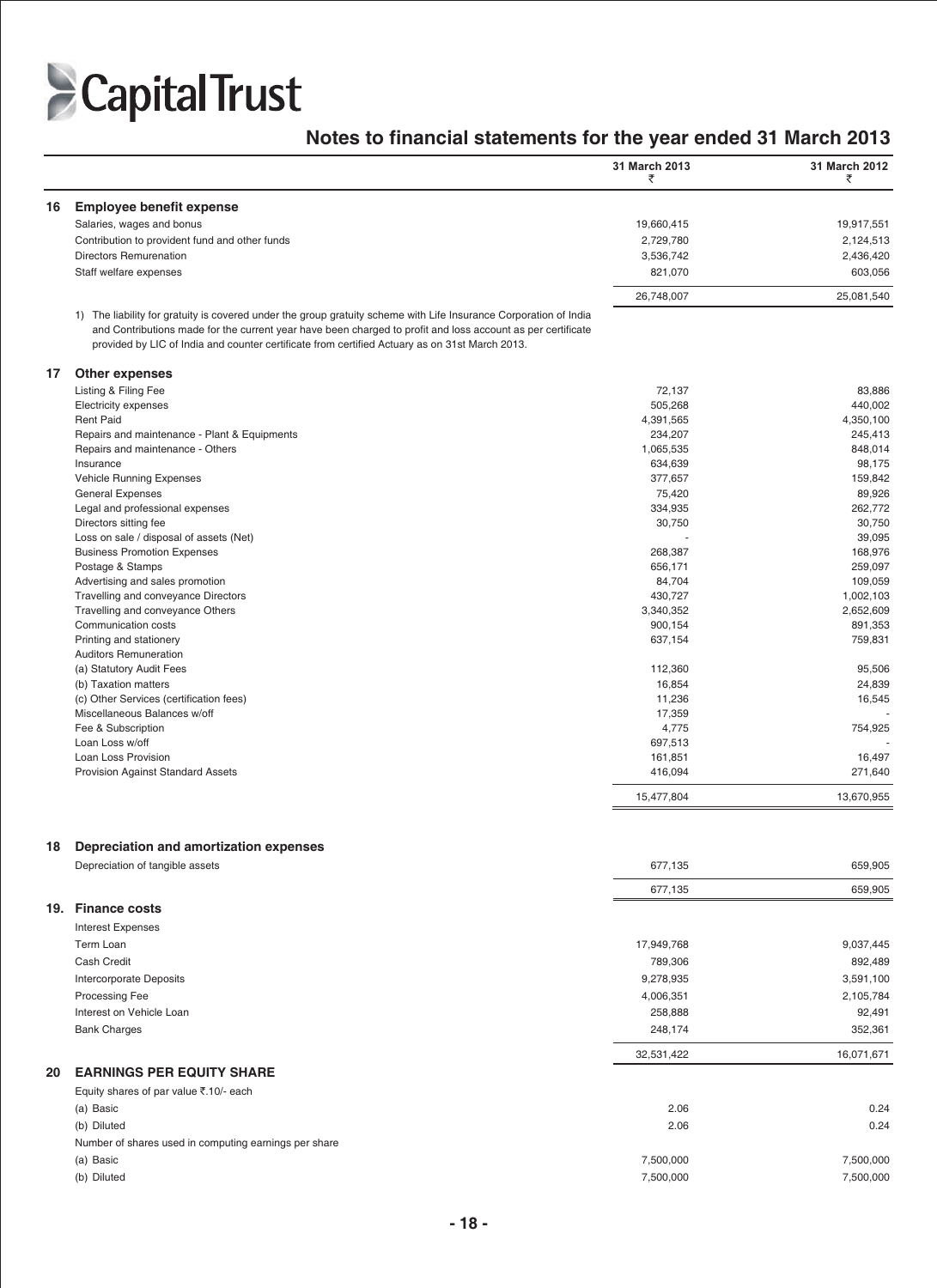

|    |                                                                                                                                                                                                                                                                                    | 31 March 2013<br>₹             | 31 March 2012<br>₹             |
|----|------------------------------------------------------------------------------------------------------------------------------------------------------------------------------------------------------------------------------------------------------------------------------------|--------------------------------|--------------------------------|
| 21 | <b>GRATUITY</b>                                                                                                                                                                                                                                                                    |                                |                                |
|    | Gratuity and other post-employment benefit plans<br>The Company has made provision in the Accounts for Gratuity based on Actuarial valuation.<br>The particulars under the AS 15 (Revised) furnished below are those which are relevant and<br>available to company for this year. |                                |                                |
|    | Statement of profit and loss                                                                                                                                                                                                                                                       |                                |                                |
|    | Net employee benefit expense recognised in the employee cost                                                                                                                                                                                                                       |                                |                                |
|    | Current service cost<br>Past service cost                                                                                                                                                                                                                                          | 441,810.00                     | 372,829.00                     |
|    | Interest cost on benefit obligation                                                                                                                                                                                                                                                | 272,989.00                     | 194,453.00                     |
|    | Expected return on plan assets                                                                                                                                                                                                                                                     | (85, 563.00)                   | (81,980.00)                    |
|    | Net acturial (gain)/loss recognized in the year                                                                                                                                                                                                                                    | 134,931.00                     | 345,926.00                     |
|    | Net benefit expense                                                                                                                                                                                                                                                                | 764,167.00                     | 831,228.00                     |
|    | Actual return on plan assets                                                                                                                                                                                                                                                       | (85, 563.00)                   | (81,980.00)                    |
|    |                                                                                                                                                                                                                                                                                    |                                |                                |
|    | <b>Balance sheet</b>                                                                                                                                                                                                                                                               |                                |                                |
|    | <b>Benefit asset/liability</b>                                                                                                                                                                                                                                                     |                                |                                |
|    | Present value of defined benefit obligation                                                                                                                                                                                                                                        | 3,932,870                      | 3,174,293                      |
|    | Fair value of plan assets                                                                                                                                                                                                                                                          | 1,039,966                      | 992,870                        |
|    | Plan asset/(liability)                                                                                                                                                                                                                                                             | 2,892,904                      | 2,181,423                      |
|    | Changes in the present value of the defined benefit obligation are as follows:                                                                                                                                                                                                     |                                |                                |
|    | Opening defined benefit obligation                                                                                                                                                                                                                                                 | 3,174,293                      | 2,261,085                      |
|    | Current service cost                                                                                                                                                                                                                                                               | 441,810                        | 372,829                        |
|    | Past Service cost                                                                                                                                                                                                                                                                  |                                |                                |
|    | Interest cost                                                                                                                                                                                                                                                                      | 272,989                        | 194,453                        |
|    | Benefits paid                                                                                                                                                                                                                                                                      | (91, 153)                      |                                |
|    | Actuarial (gain)/losses on obligation                                                                                                                                                                                                                                              | 134,931                        | 345,926                        |
|    | Closing defined benefit obligation                                                                                                                                                                                                                                                 | 3,932,870                      | 3,174,293                      |
|    | The principal assumptions used in determining gratuity and Compensated<br>absence benefit obligations for the company's plan are shown below:                                                                                                                                      |                                |                                |
|    | Discount rate                                                                                                                                                                                                                                                                      | 8.60                           | 8.60                           |
|    | Expected salary Escalation rate                                                                                                                                                                                                                                                    | 10.00                          | 10.00                          |
|    | <b>Retirement Age</b>                                                                                                                                                                                                                                                              | 58                             | 58                             |
|    | Mortality table                                                                                                                                                                                                                                                                    |                                |                                |
|    |                                                                                                                                                                                                                                                                                    | <b>Indian Assured Lives</b>    | <b>Indian Assured Lives</b>    |
|    |                                                                                                                                                                                                                                                                                    | Mortality (1994-96) (modified) | Mortality (1994-96) (modified) |
|    | Withdrawl rate(%)                                                                                                                                                                                                                                                                  | Withdrawl rate(%)              | Withdrawl rate(%)              |
|    | All Ages<br>Amounts for the current and previous available periods are as follows:                                                                                                                                                                                                 | 20% per annum                  | 17.78% per annum               |
|    | Gratuity                                                                                                                                                                                                                                                                           |                                |                                |
|    | Defined benefit obligation                                                                                                                                                                                                                                                         | 3,932,870                      | 3,174,293                      |
|    | Plan assets                                                                                                                                                                                                                                                                        | 1,039,966                      | 992,870                        |
|    | Surplus/(deficit)                                                                                                                                                                                                                                                                  | (2,892,904)                    | (2, 181, 423)                  |
|    | Experience adjustments on plan liabilities                                                                                                                                                                                                                                         | (32, 945)                      | (345, 926)                     |
|    | Experience adjustments on plan assets                                                                                                                                                                                                                                              |                                |                                |
|    | Post employment medical benefit                                                                                                                                                                                                                                                    |                                |                                |
|    | Defined benefit obligation                                                                                                                                                                                                                                                         |                                |                                |
|    | Experience adjustments on plan liabilities                                                                                                                                                                                                                                         |                                | $\sim$                         |
|    |                                                                                                                                                                                                                                                                                    |                                |                                |

**22** Actual receipts of foreign currency is Rs.NIL (previous Year Rs.NIL).

**23** Foreign currency outflow on travelling and business promotion expenses are `.1,68,346 /- (previous year `.3,68,774/-)

#### **24 Deferred Tax:**

In view of no taxable income in the current year and also due to uncertainty in future taxable income, the Company has not recorded net Deferred Tax Assets of ₹.15.00 Lacs as on 31.03.2013 (Previous Year ₹.67.64 Lacs) arising on account of timing difference as stipulated in Accounting Standard-22 on "Accounting for Taxes on Income".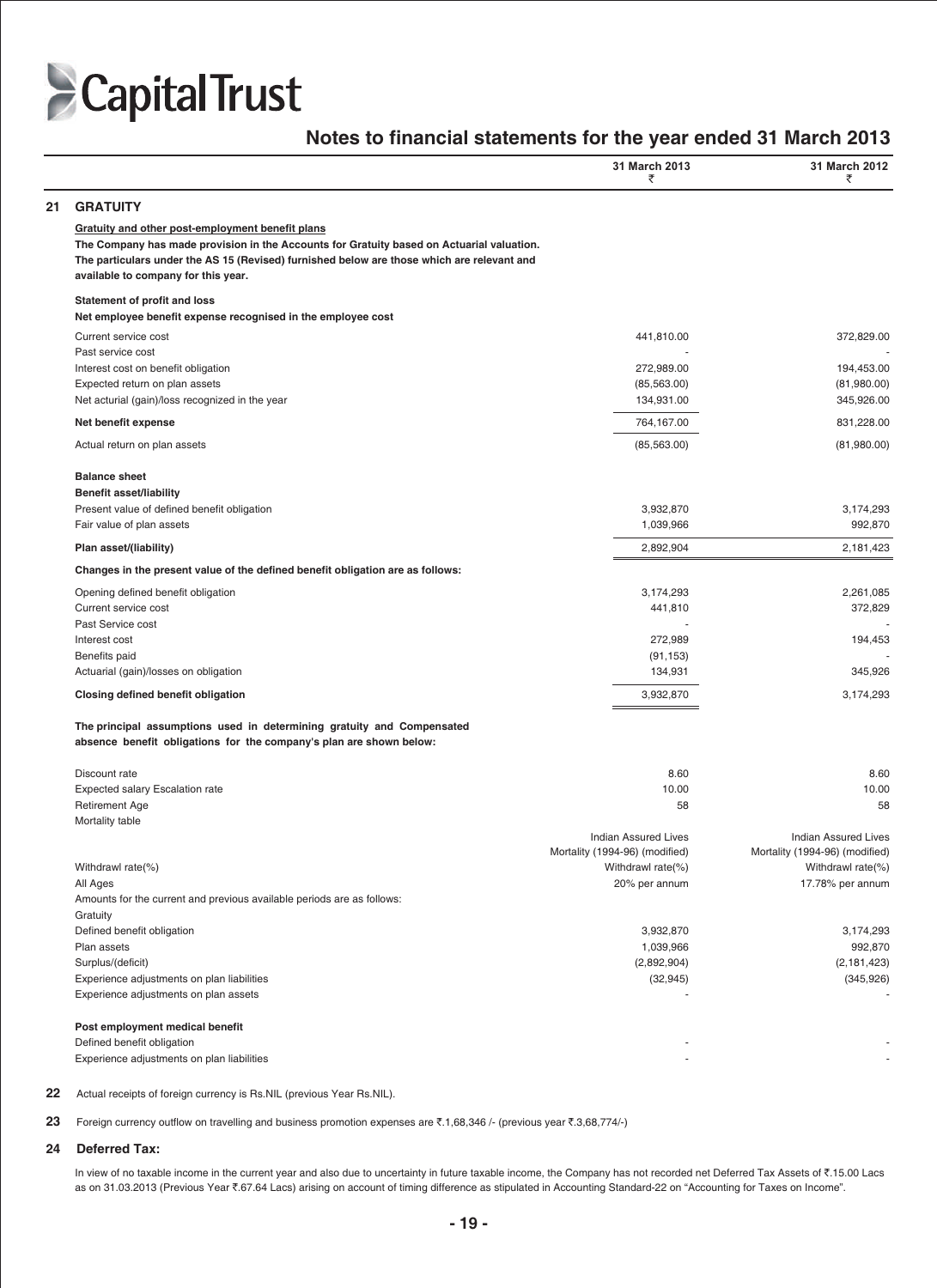

**25** As per Certificate obtained from Certified Actuary the company is having an excess provision of gratuity to the extent of 1.54 Lacs. However, no provision is reversed during the year. As per the certificate of Actuary certain previous year figures including "Experience Adjustment on Plan Liabilities-(Gain)/Loss" are not available.

#### **26 Sale of Micro & Small Enterprise Advances**

| <b>PARTICULARS</b>                     | $(5. \text{In lacs})$ | $(5)$ . In lacs) |
|----------------------------------------|-----------------------|------------------|
|                                        | 31.03.2013            | 31.03.2012       |
| Assets De recognised                   | 2334.94               | 627.95           |
| Interest Received on Managed Portfolio | 136.93                | 2172             |

(ii) During the year the Company has sold Small Enterprse Loans through direct Assignment/Sale. The information on direct assignment activity of the company as an originator is as shown below:-

| <b>PARTICULARS</b>                                     | $(5)$ . In lacs) | $(5)$ . In lacs) |
|--------------------------------------------------------|------------------|------------------|
|                                                        | 31.03.2013       | 31.03.2012       |
| Total No of Loan Assigned/sold                         | 5219.00          | 11381.00         |
| Total Book value of Loans assigned/sold                | 670.18           | 1793.98          |
| Sale consideration received for the loan assigned/sold | 733.52           | 1908.17          |
| Income from Portfolio Sale                             | 63.34            | 114.19           |

#### **27 Segment Reporting**

The Company has only one business segment ''Financing'' as its primary segment and hence disclosure of segment-wise information is not required under Accounting Standard 17 - ''Segmental Information'' notified pursuant to the Companies (Accounting Standards) Rules, 2006 (as amended).

The Company has only one Geographical Segment. The Company caters mainly to the needs of the domestic market.

**28** Schedule to the Balance sheet of NBFC (as required in terms of paragraph 9BB of Non Banking Financial Companies prudential norms (Reserve Bank ) directions, 1998.

|                                                                                                             | Particulars                                                                                                                                                                               | Amount in (Rs.)                   |                                      |
|-------------------------------------------------------------------------------------------------------------|-------------------------------------------------------------------------------------------------------------------------------------------------------------------------------------------|-----------------------------------|--------------------------------------|
|                                                                                                             | <b>Liabilities Side:</b>                                                                                                                                                                  |                                   |                                      |
| 1                                                                                                           | Loans and advances availed by the<br>NBFCs inclusive of interest thereon<br>but not paid:                                                                                                 | Amount outstanding                | Amount overdue                       |
| (a) Debentures : Secured<br>: Unsecured (other<br>than falling within the<br>Meaning of<br>public deposits) |                                                                                                                                                                                           | 0<br>O                            | 0<br>0                               |
|                                                                                                             | (b) Deferred Credits<br>(c) Term Loans<br>(d) Inter-corporate loans and borrowing                                                                                                         | $\Omega$<br>115351825<br>66790000 | 0<br>$\Omega$<br>0                   |
|                                                                                                             | (e) Commercial Paper<br>(f) Public Deposits<br>(g) Other Loans (Specify nature)<br>Cash Credit Facility                                                                                   | $\Omega$<br>$\Omega$<br>9986985   | $\Omega$<br><sup>0</sup><br>$\Omega$ |
| 2.                                                                                                          | Break-up of (1) (f) above (Outstanding<br>public deposits inclusive of interest<br>accrued thereon but not paid):<br>(a) In the form of Unsecured debentures                              | $\Omega$<br>$\Omega$              |                                      |
|                                                                                                             | (b) In the form of partly secured<br>debentures i.e debentures where<br>there is a shortfall in value of security<br>(c) Other Public deposits                                            |                                   | 0<br>$\Omega$                        |
|                                                                                                             | Assets side:                                                                                                                                                                              |                                   |                                      |
|                                                                                                             |                                                                                                                                                                                           | Amount Standing                   |                                      |
| 3                                                                                                           | Break-up of Leased Assets and<br>Advances including Bills receivables<br>(other than those included in (4) below:<br>(a) Secured<br>(b) Unsecured -Receivable under<br>financing activity | U<br>418634493                    |                                      |

| 4 | Break-up of Leased Assets and stock                                                                                                   |                                                                                           |        |                          |           |
|---|---------------------------------------------------------------------------------------------------------------------------------------|-------------------------------------------------------------------------------------------|--------|--------------------------|-----------|
|   | on hire and Hypothecation loans<br>counting towards EL/HP activities                                                                  |                                                                                           |        |                          |           |
|   | (i) Lease assets including lease rentals                                                                                              |                                                                                           |        |                          |           |
|   | under sundry Debtors:                                                                                                                 |                                                                                           | 0      |                          |           |
|   | (a) Financial Lease                                                                                                                   |                                                                                           | 0      |                          |           |
|   | (b) Operating Lease                                                                                                                   |                                                                                           | 0      |                          |           |
|   | (ii) Stock on hire including hire                                                                                                     |                                                                                           |        |                          |           |
|   | charges under Sundry Debtors                                                                                                          |                                                                                           |        |                          |           |
|   | (a) Assets on hire<br>(b) Repossed Assets                                                                                             |                                                                                           | 0<br>0 |                          |           |
|   | (iii) Hypothecation loans counting                                                                                                    |                                                                                           |        |                          |           |
|   | towards EL/HP activities                                                                                                              |                                                                                           |        |                          |           |
|   | (a) Loans where assets have been                                                                                                      |                                                                                           |        |                          |           |
|   | repossessed                                                                                                                           |                                                                                           | 0      |                          |           |
|   | (b) Loans other than (a) above                                                                                                        |                                                                                           | 0      |                          |           |
| 5 | Break-up of Investments:                                                                                                              |                                                                                           |        |                          |           |
|   | Current investments:                                                                                                                  |                                                                                           |        |                          |           |
|   | 1. Quoted:                                                                                                                            |                                                                                           |        |                          |           |
|   | (i) Shares:                                                                                                                           |                                                                                           |        |                          |           |
|   | (a) Equity<br>(b) Preference                                                                                                          |                                                                                           | 0<br>0 |                          |           |
|   | (ii) Debentures and Bonds                                                                                                             |                                                                                           | 0      |                          |           |
|   | (iii) Units of mutual funds                                                                                                           |                                                                                           | 0      |                          |           |
|   | (iv) Government Securities                                                                                                            |                                                                                           | 0      |                          |           |
|   | (v) Others (Please specify)                                                                                                           |                                                                                           | 0      |                          |           |
|   | (2) Unquoted:                                                                                                                         |                                                                                           |        |                          |           |
|   | (i) Shares: (a) Equity                                                                                                                |                                                                                           | 0      |                          |           |
|   | (b) Preference                                                                                                                        |                                                                                           | 0      |                          |           |
|   | (ii) Debentures and Bonds<br>(iii) Units of mutual funds                                                                              |                                                                                           | 0<br>0 |                          |           |
|   | (iv) Government Securities                                                                                                            |                                                                                           | 0      |                          |           |
|   | (v) Others (Please specify)                                                                                                           |                                                                                           | 0      |                          |           |
|   | Long Term Investments:                                                                                                                |                                                                                           |        |                          |           |
|   | 1. Quoted:                                                                                                                            |                                                                                           |        |                          |           |
|   | (i) Shares: (a) Equity                                                                                                                |                                                                                           | 0      |                          |           |
|   | (b) Preference                                                                                                                        |                                                                                           | 0      |                          |           |
|   | (ii) Debentures and Bonds                                                                                                             |                                                                                           | 0      |                          |           |
|   | (iii) Units of mutual funds                                                                                                           | 0                                                                                         |        |                          |           |
|   | (iv) Government Securities<br>(v) Others (Please specify)                                                                             |                                                                                           | 0      |                          |           |
|   | (2) Unquoted:                                                                                                                         |                                                                                           | 0      |                          |           |
|   | (i) Shares: (a) Equity                                                                                                                |                                                                                           | 0      |                          |           |
|   | (b) Preference                                                                                                                        |                                                                                           | 0      |                          |           |
|   | (ii) Debentures and Bonds                                                                                                             |                                                                                           | 0      |                          |           |
|   | (iii) Units of mutual funds                                                                                                           |                                                                                           | 0      |                          |           |
|   | (iv) Government Securities<br>(v) Others (Please specify)                                                                             |                                                                                           | 0      |                          |           |
|   |                                                                                                                                       |                                                                                           | 0      |                          |           |
| 6 | Borrower group-wise classification of all leases assets, Stock-on-hire and loans<br>and advances:                                     |                                                                                           |        |                          |           |
|   | Category                                                                                                                              |                                                                                           |        | Amount Net of Provisions |           |
|   |                                                                                                                                       |                                                                                           |        |                          |           |
|   |                                                                                                                                       | Secured                                                                                   |        | Unsecured                | Total     |
|   | 1. Related Parties**                                                                                                                  | 0                                                                                         |        | 0                        | 0         |
|   | (a) Subsidiaries<br>(b) Companies in the same group                                                                                   | 0                                                                                         |        | 0                        | 0         |
|   | (c) Other related parties                                                                                                             | 0                                                                                         |        | 0                        | 0         |
|   | 2. Other than related parties                                                                                                         | 0                                                                                         |        | 416053109                | 416053109 |
|   | Total                                                                                                                                 | 0                                                                                         |        | 416053109                | 416053109 |
| 7 | Investor group-wise classification of all investments (current and long term) in shares<br>and securities (both quoted and unquoted): |                                                                                           |        |                          |           |
|   | Category                                                                                                                              | <b>Book Value</b><br>Market Value/Break-up<br>or fair value or NAV<br>(Net of Provisions) |        |                          |           |
|   | 1. Related Parties **                                                                                                                 |                                                                                           |        |                          |           |
|   | (a) Subsidiares                                                                                                                       | 0                                                                                         |        |                          | 0         |
|   | (b) Companies in the same group                                                                                                       | 0                                                                                         |        |                          | 0         |
|   | (c) Other related parties                                                                                                             | 0                                                                                         |        |                          | 0         |
|   | (d) Other than related parties                                                                                                        | 1                                                                                         |        |                          | 1         |
|   | Total                                                                                                                                 | 1                                                                                         |        |                          | 1         |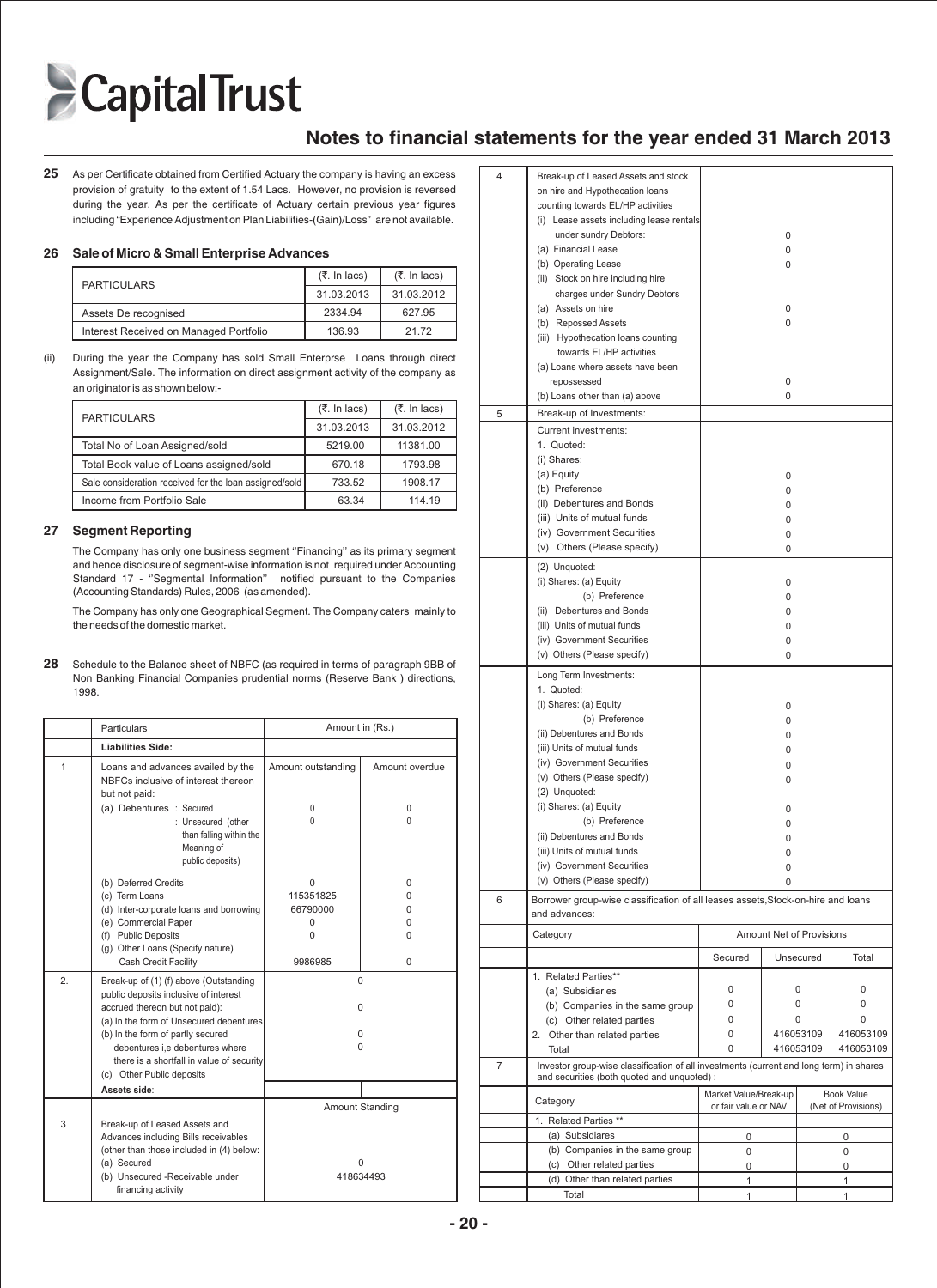

| 8 |       | Other information               |         |        |
|---|-------|---------------------------------|---------|--------|
|   |       | <b>Particulars</b>              | Amount  | Amount |
|   | (i)   | Gross Non-Performing Assets     | 1669605 |        |
|   |       | (a) Related parties             |         |        |
|   |       | (b) Other than related parties  | 1669605 |        |
|   | (ii)  | Net Non-performing Assets       | 1669605 |        |
|   |       | (a) Related parties             |         |        |
|   |       | (b) Other than related parties  | 1669605 |        |
|   | (iii) | Assets acquired in satisfaction |         |        |
|   |       | of debt                         |         |        |

#### **29. Related Party Information:**

1. Relationship

**Note:**

- (a) Key Management Personnel
	- 1 Mr. Yogen Khosla (Managing Director)
	- 2 Mr. Surendra Mahanti (Director)
	- 3 Cdr. K. L. Khullar (Retd.) (Director)
	- 4 Mr. Vijay Kumar (Additional Director)
- (b) Relatives of Key Management Personnel
	- 1 Mrs. Anju Khosla
	- 2 Yogen Khosla & Sons HUF
- (c) Other Related Parties where control exists:
	- 1. M/s. First Realtors Pvt. Ltd.
	- 2. M/s. Italindian Trade & Financial Services P. Ltd.
	- 3. M/s. I C Construction & Services Ltd.
	- 4. M/s. Indo Crediop Pvt. Ltd.
	- 5. M/s. Vaibhav Farms Pvt. Ltd.
	- 6. M/s. Vishwas Credit & Livelihood Programme.
	- 7. M/s. Dreamcann Foods Pvt. Ltd.
- 1. Related party relationship on the basis of requirements of Accounting Standard 18 (AS-18) is identified by the Company and relied upon by the Auditors.
- 2. Transaction carried out with related parties referred in 1 above, in ordinary course of business:

|                 |                               | <b>Related Parties</b>   |                             |              |                                         |
|-----------------|-------------------------------|--------------------------|-----------------------------|--------------|-----------------------------------------|
|                 | <b>Nature of Transactions</b> |                          |                             |              |                                         |
|                 |                               | Year<br>Ended            | Referred in<br>$1(a)$ above | $1(b)$ above | Referred in Referred in<br>$1(c)$ above |
| Finance         | Loans & Advances              |                          |                             |              |                                         |
|                 | Unsecured Loans               |                          |                             |              |                                         |
|                 | (Deposits Recd.)              | 31/03/2013               |                             |              | 559.08                                  |
|                 |                               | 31/03/2012               |                             |              | 346.42                                  |
|                 | (Deposits Repaid)             | 31/03/2013               |                             |              | 210.18                                  |
|                 |                               | 31/03/2012               |                             |              | 99.42<br>$\Omega$                       |
|                 | (Deposits Paid.)              | 31/03/2013<br>31/03/2012 |                             |              | 36.86                                   |
|                 | (Deposits Recd.)              | 31/03/2013               |                             |              | <sup>0</sup>                            |
|                 |                               | 31/03/2012               |                             |              | 72.57                                   |
| <b>Expenses</b> | Interest Paid                 | 31/03/2013               |                             |              | 92.79                                   |
|                 |                               | 31/03/2012               |                             |              | 34.22                                   |
|                 | <b>Directors Remuneration</b> | 31/03/2013               | 35.37 (including            |              |                                         |
|                 |                               |                          | Perquisites of<br>Rs.14.97) |              |                                         |
|                 |                               | 31/03/2012               | 24.36 (icluding             |              |                                         |
|                 |                               |                          | Perquisites of              |              |                                         |
|                 |                               |                          | Rs.10.56)                   |              |                                         |
|                 | <b>Directors Sitting Fee</b>  | 31/03/2013               | 0.31<br>0.31                |              |                                         |
|                 | Salary                        | 31/03/2012<br>31/03/2013 |                             | 10.73        |                                         |
|                 |                               | 31/03/2012               |                             | 8.67         |                                         |
|                 | Rent                          | 31/03/2013               |                             | 9.60         | 31.04                                   |
|                 |                               | 31/03/2012               |                             | 6.60         | 29.19                                   |
|                 | Electricity                   | 31/03/2013               |                             |              | 2.02                                    |
|                 |                               | 31/03/2012               |                             |              | 3.3                                     |
|                 | <b>Water Charges</b>          | 31/03/2013<br>31/03/2012 |                             |              | 0.07<br>0.01                            |
|                 | Travelling                    | 31/03/2013               | 4.26                        | 0.08         |                                         |
|                 |                               | 31/03/2012               | 9.98                        | 1.39         |                                         |
|                 | Other reimbursement           | 31/03/2013               | 1.72                        | 1.35         |                                         |
|                 |                               | 31/03/2012               | 1.62                        | 0.28         |                                         |
| Outstandings    | Finance                       |                          |                             |              |                                         |
|                 | Loans & Advances              | 31/03/2013               |                             |              |                                         |
|                 | Unsecured Loans               | 31/03/2012<br>31/03/2013 |                             |              | 667.90                                  |
|                 |                               | 31/03/2012               |                             |              | 319.00                                  |

30 MSME undertakings as defined under the Micro, Small and Medium Development Act 2006, to whom the Company owes a sum are Rs .NIL Previous year NIL.

For **VSH & ASSOCIATES** Chartered Accountants Firm Registration Number 012420 N

**Sd/- (VIVEK K. GUPTA) Partner** M. No.091926

**Sd/- Yogen Khosla** Managing Director

**Sd/- S Mahanti** Director

Place : New Delhi Date : 8th May 2013 **Sd/- Tanya Sethi** Company Secretary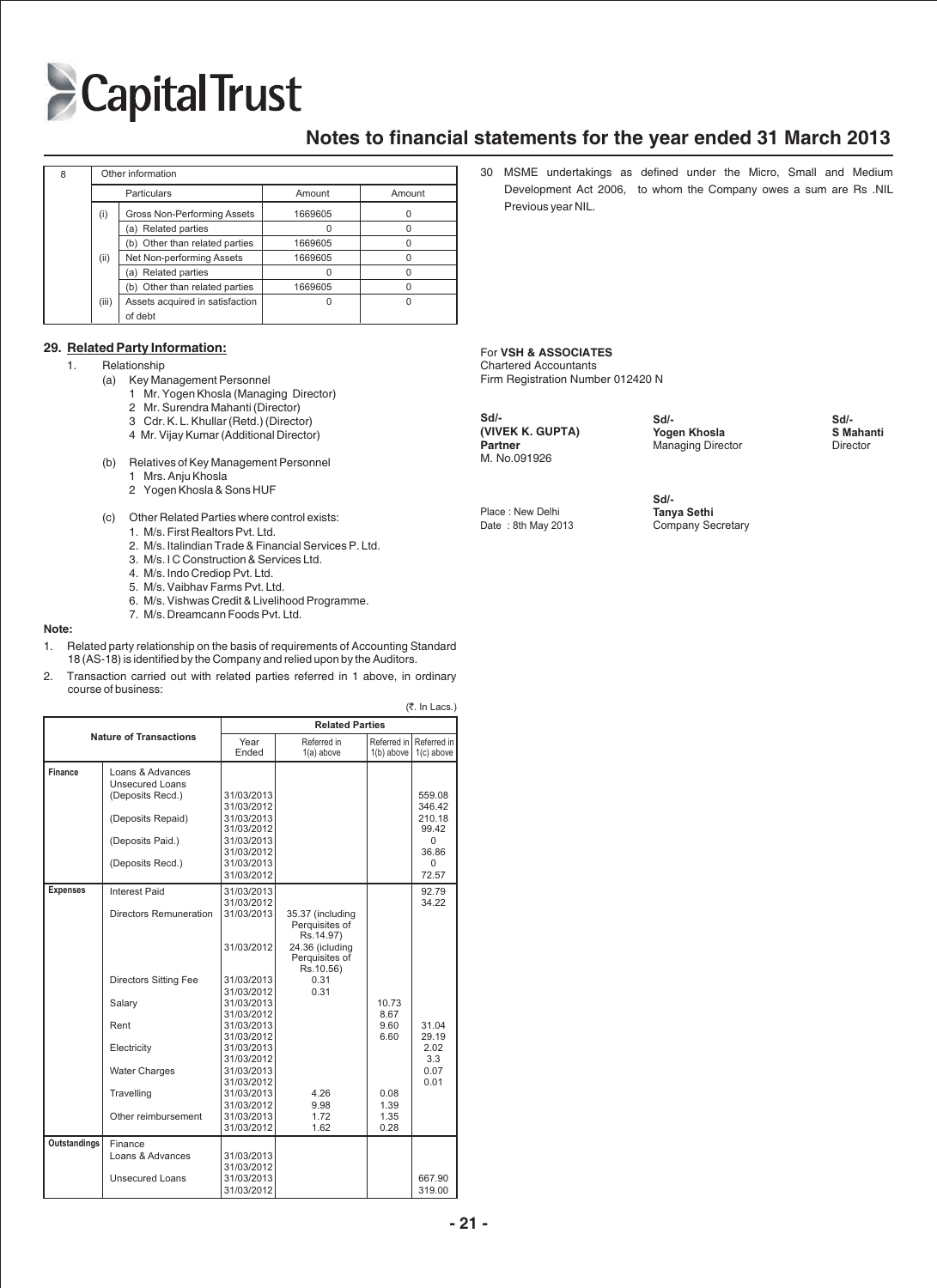

## **Capital Trust Limited**

Registered Office :

47, Community Centre, Friends Colony, New Delhi 110025

Ph: 011-41627007 Email: info@capital-trust.com Web: www.capital-trust.com

|                                                   |                                                                                                                                                                                                               | <b>PROXY FORM</b>                                                                                               |
|---------------------------------------------------|---------------------------------------------------------------------------------------------------------------------------------------------------------------------------------------------------------------|-----------------------------------------------------------------------------------------------------------------|
|                                                   |                                                                                                                                                                                                               |                                                                                                                 |
|                                                   |                                                                                                                                                                                                               |                                                                                                                 |
|                                                   |                                                                                                                                                                                                               |                                                                                                                 |
|                                                   |                                                                                                                                                                                                               |                                                                                                                 |
|                                                   |                                                                                                                                                                                                               | as my / our proxy to attend and vote for me / us and on my/our behalf at the 26th Annual General Meeting of the |
|                                                   | Company to be held on Monday, the 23rd September, 2013 at 9:00 A.M. MCD Community Centre,                                                                                                                     |                                                                                                                 |
| Gautam Puri, Badarpur, New Delhi-110044           |                                                                                                                                                                                                               |                                                                                                                 |
|                                                   |                                                                                                                                                                                                               |                                                                                                                 |
|                                                   | Affix One Rupee Revenue Stamp                                                                                                                                                                                 |                                                                                                                 |
| 48 hours before the time for holding the meeting. |                                                                                                                                                                                                               | NOTE: A member may sign this from and send it to the Registered Office of the Company so as to reach atleast    |
|                                                   |                                                                                                                                                                                                               |                                                                                                                 |
|                                                   |                                                                                                                                                                                                               |                                                                                                                 |
|                                                   |                                                                                                                                                                                                               | <b>ATTENDANCE SLIP</b>                                                                                          |
|                                                   | <b>Capital Trust Limited</b>                                                                                                                                                                                  |                                                                                                                 |
|                                                   | Registered Office:<br>47, Community Centre, Friends Colony, New Delhi 110025                                                                                                                                  |                                                                                                                 |
|                                                   | Ph: 011-41627007 Email: info@capital-trust.com Web: www.capital-trust.com                                                                                                                                     |                                                                                                                 |
|                                                   |                                                                                                                                                                                                               |                                                                                                                 |
|                                                   |                                                                                                                                                                                                               |                                                                                                                 |
|                                                   |                                                                                                                                                                                                               | PLEASE COMPLETE THIS ATTENDANCE SLIP AND HAND IT OVER AT THE ENTERANCE OF THE MEETING                           |
|                                                   | HALL. Joint Shareholders may obtain additional Attendance Slips on request.                                                                                                                                   |                                                                                                                 |
|                                                   |                                                                                                                                                                                                               |                                                                                                                 |
|                                                   |                                                                                                                                                                                                               |                                                                                                                 |
|                                                   |                                                                                                                                                                                                               |                                                                                                                 |
|                                                   | I hereby record my presence at the 26th Annual General Meeting of the Company to be held on Monday, the<br>23rd September, 2013 at 9:00 A.M. at MCD Community Centre, Gautam Puri, Badarpur, New Delhi-110044 |                                                                                                                 |

## **SIGNATURE OF THE SHAREHOLDER OR PROXY\***

\* Applicable for members holding shares in electronic form

\*\*Strike out whichever is not applicable